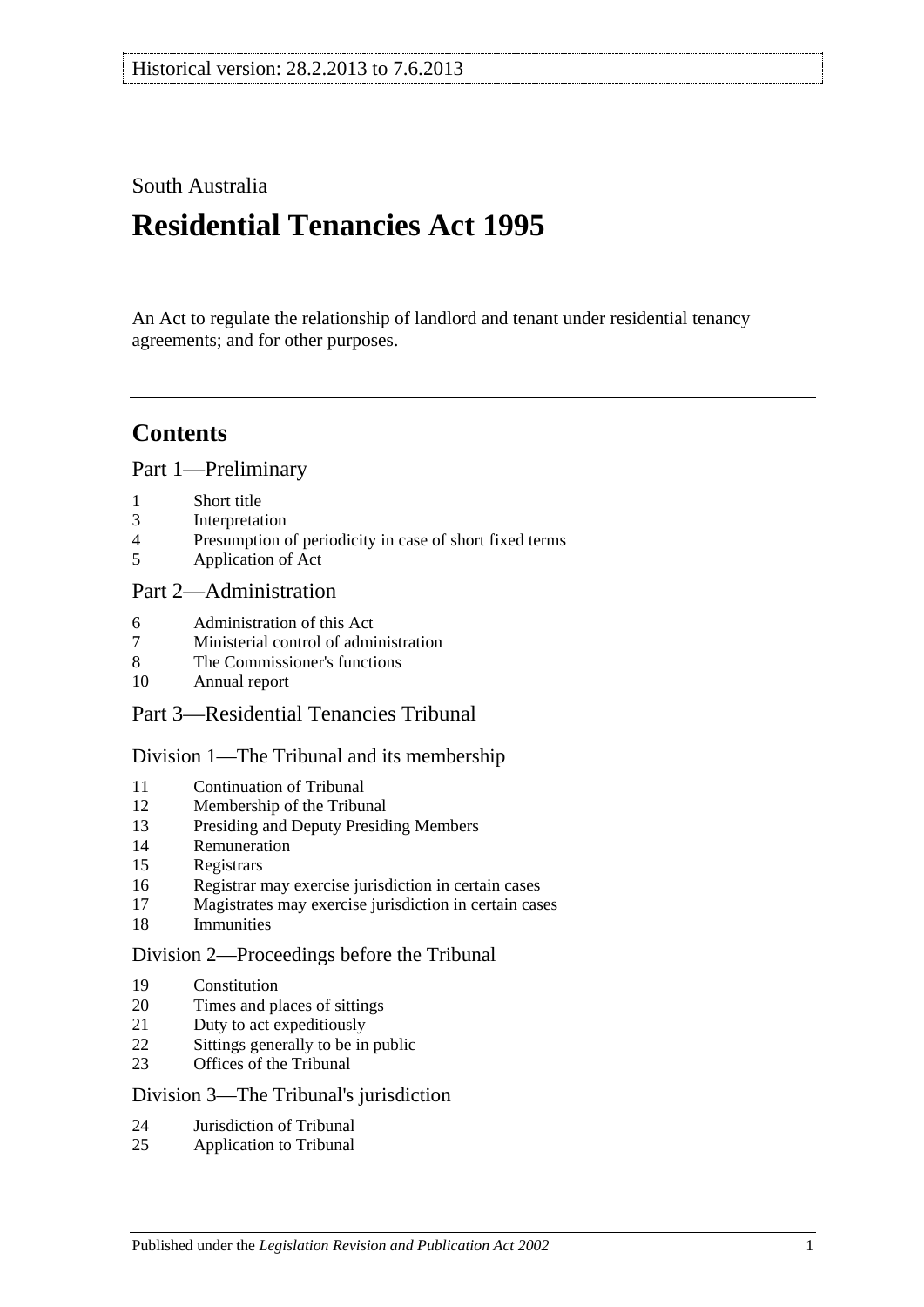#### [Division 4—Conferences](#page-13-0)

- [Conferences](#page-13-1)<br>27 Presiding off
- [Presiding officer](#page-13-2)
- [Registrar to notify parties](#page-13-3)
- [Procedure](#page-13-4)
- [Restriction on evidence](#page-13-5)

#### [Division 5—Evidentiary and procedural powers](#page-14-0)

- [Tribunal's powers to gather evidence](#page-14-1)
- [Procedural powers of the Tribunal](#page-14-2)
- [General powers of the Tribunal to cure irregularities](#page-15-0)

#### [Division 6—Mediation](#page-15-1)

[Mediation](#page-15-2)

#### [Division 7—Judgments and orders](#page-16-0)

- [Special powers to make orders and give relief](#page-16-1)
- [Enforcement of orders](#page-16-2)
- [Application to vary or set aside order](#page-16-3)
- [Costs](#page-16-4)

#### [Division 8—Obligation to give reasons for decisions](#page-17-0)

[Reasons for decisions](#page-17-1)

#### [Division 9—Reservation of questions of law and appeals](#page-17-2)

- [Reservation of questions of law](#page-17-3)
- [Appeals](#page-17-4)
- [Stay of proceedings](#page-17-5)

#### [Division 10—Miscellaneous](#page-17-6)

- [Entry and inspection of property](#page-17-7)
- [Contempt of the Tribunal](#page-18-0)
- [Punishment of contempts](#page-18-1)
- [Fees](#page-18-2)
- [Procedural rules](#page-18-3)

### [Part 4—Mutual rights and obligations of landlord and tenant](#page-19-0)

#### [Division 1—Entering into residential tenancy agreement](#page-19-1)

- [Tenant to be notified of landlord's name etc](#page-19-2)
- [Written residential tenancy agreements](#page-19-3)<br>50 Cost of preparing agreement
- [Cost of preparing agreement](#page-20-0)
- [False information from tenant](#page-20-1)

#### [Division 2—Discrimination against tenants with children](#page-20-2)

[Discrimination against tenants with children](#page-20-3)

#### [Division 3—Rent](#page-20-4)

- [Permissible consideration for residential tenancy](#page-20-5)
- [Rent in advance](#page-21-0)
- [Variation of rent](#page-21-1)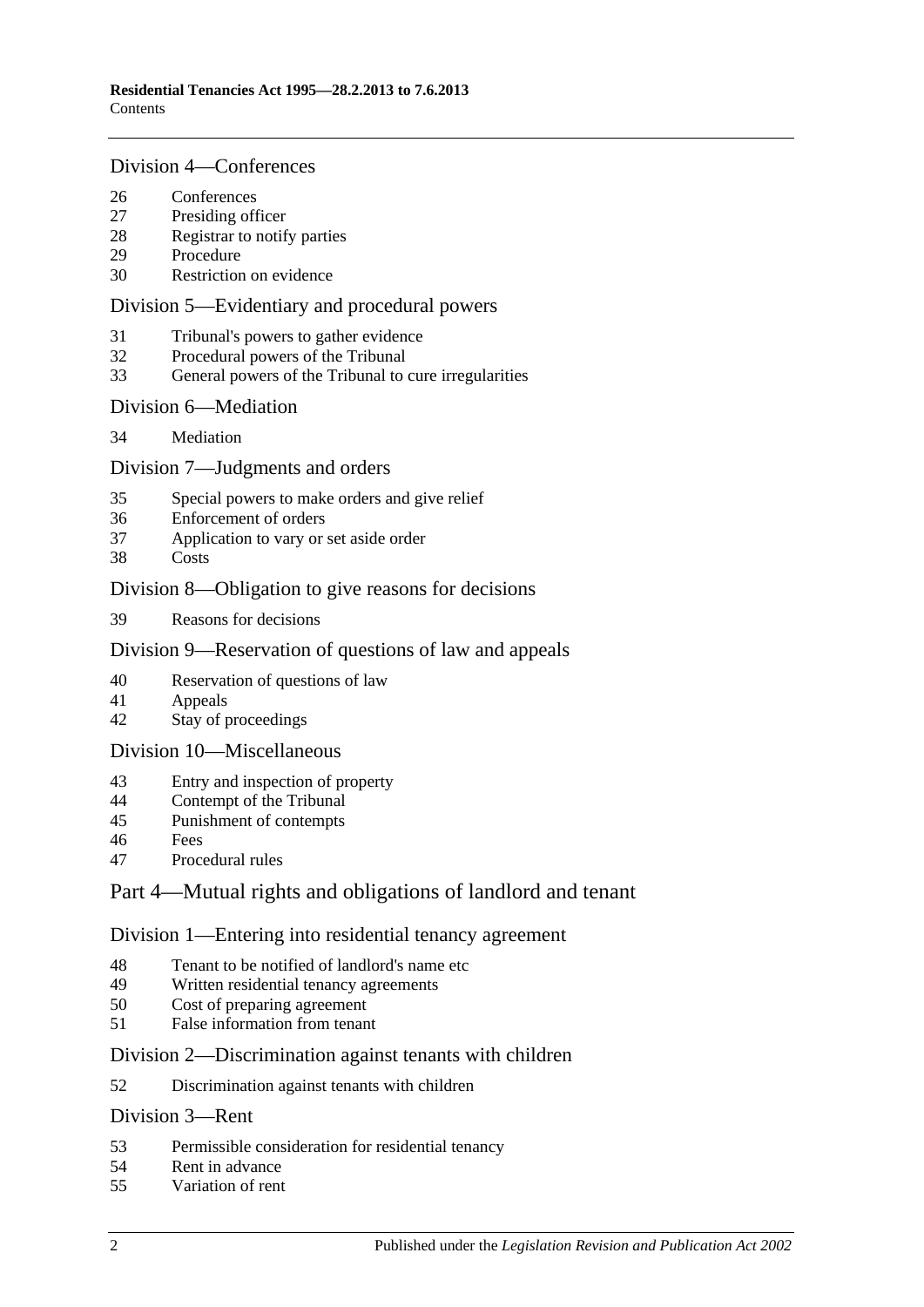- [Excessive rent](#page-22-0)
- [Landlord's duty to keep proper records of rent](#page-23-0)
- [Duty to give receipt for rent](#page-23-1)
- [Accrual and apportionment of rent](#page-23-2)
- [Abolition of distress for rent](#page-24-0)

#### [Division 4—Security bonds](#page-24-1)

- [Security bond](#page-24-2)
- [Receipt of security and transmission to the Commissioner](#page-24-3)
- [Repayment of security bond](#page-25-0)

#### [Division 5—Tenant's entitlement to possession and quiet enjoyment](#page-27-0)

- [Vacant possession etc](#page-27-1)
- [Quiet enjoyment](#page-27-2)

#### [Division 6—Security of premises](#page-28-0)

[Security of premises](#page-28-1)

#### [Division 7—Landlord's obligation in regard to condition of the premises](#page-28-2)

- [Cleanliness](#page-28-3)
- [Landlord's obligation to repair](#page-28-4)

#### [Division 8—Tenant's obligations in relation to the premises and ancillary property](#page-29-0)

- [Tenant's responsibility for cleanliness and damage](#page-29-1)
- [Alteration of premises](#page-30-0)

#### [Division 9—Tenant's conduct on the premises](#page-30-1)

[Tenant's conduct](#page-30-2)

#### [Division 10—Landlord's right of entry](#page-30-3)

[Right of entry](#page-30-4)

#### [Division 11—Rates, taxes and charges](#page-31-0)

[Rates, taxes and charges](#page-31-1)

#### [Division 12—Assignment](#page-32-0)

[Assignment of tenant's rights under residential tenancy agreement](#page-32-1)

#### [Division 13—Tenant's vicarious liability](#page-33-0)

[Vicarious liability](#page-33-1)

#### [Division 14—Harsh or unconscionable terms](#page-33-2)

[Harsh or unconscionable terms](#page-33-3)

#### [Division 15—Miscellaneous](#page-33-4)

- [Accelerated rent and liquidated damages](#page-33-5)
- [Duty of mitigation](#page-34-0)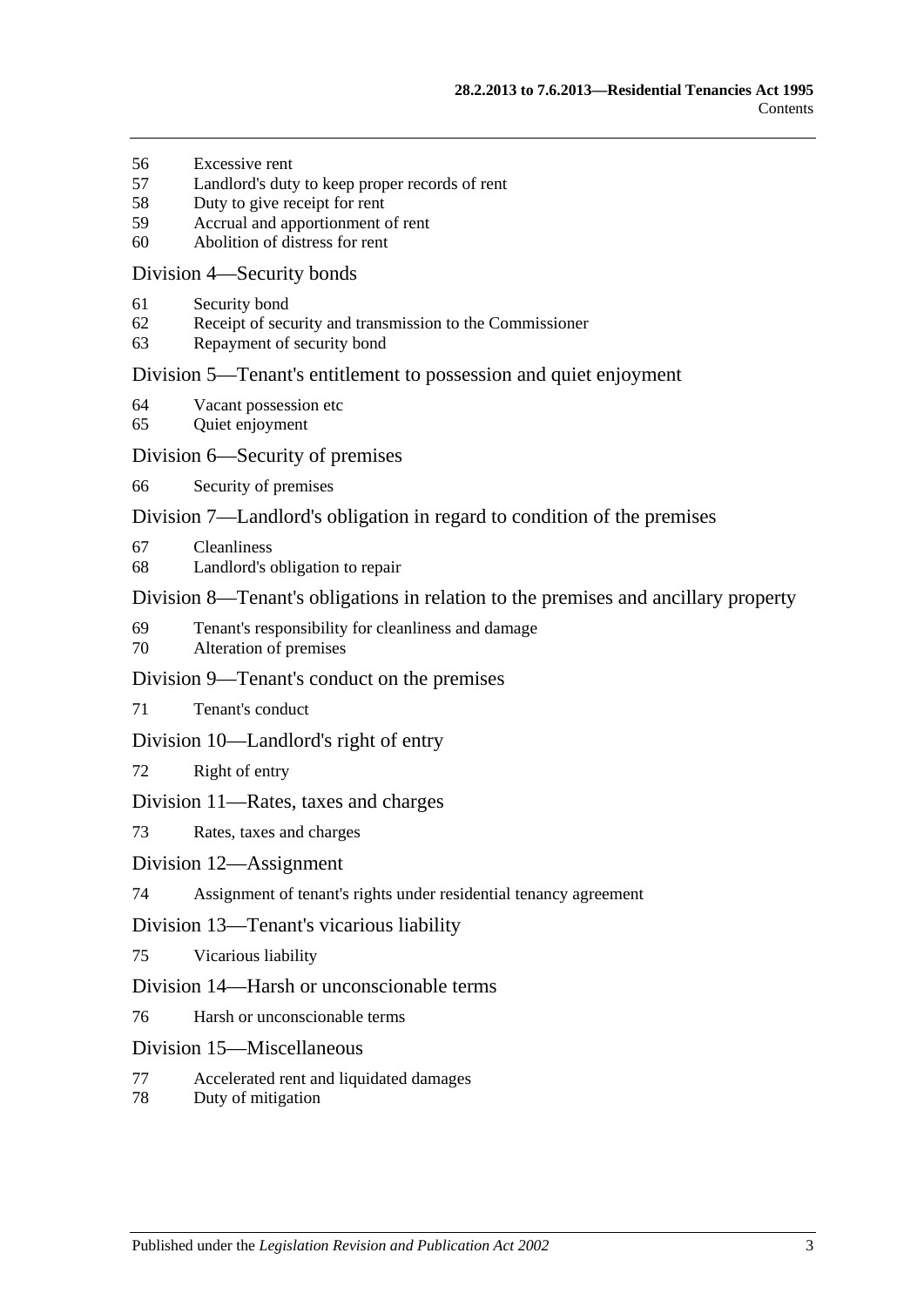## [Part 5—Termination of residential tenancy agreements](#page-34-1)

#### [Division 1—Termination generally](#page-34-2)

[Termination of residential tenancy](#page-34-3)

#### [Division 2—Termination by the landlord](#page-34-4)

- [Notice of termination by landlord on ground of breach of the agreement](#page-34-5)
- [Termination because possession is required by the landlord for certain purposes](#page-35-0)
- [Termination of residential tenancy by housing co-operative](#page-36-0)
- [Termination by landlord without specifying a ground of termination](#page-36-1)
- [Limitation of right to terminate](#page-37-0)

#### [Division 3—Termination by tenant](#page-37-1)

- [Notice of termination by tenant on ground of breach of the agreement](#page-37-2)
- [Termination by tenant without specifying a ground of termination](#page-37-3)

#### [Division 4—Termination by the Tribunal](#page-38-0)

- [Termination on application by landlord](#page-38-1)
- [Termination on application by tenant](#page-38-2)
- [Termination based on hardship](#page-38-3)
- [Tribunal may terminate tenancy where tenant's conduct unacceptable](#page-39-0)

#### [Division 5—Notices of termination](#page-39-1)

- [Form of notice of termination](#page-39-2)
- [Termination of periodic tenancy](#page-40-0)

#### [Division 6—Repossession of premises](#page-40-1)

- [Order for possession](#page-40-2)
- [Abandoned premises](#page-41-0)
- [Repossession of premises](#page-41-1)
- [Forfeiture of head tenancy not to result automatically in destruction of right to possession](#page-42-0)  [under residential tenancy agreement](#page-42-0)

#### [Division 7—Abandoned goods](#page-42-1)

[Abandoned goods](#page-42-2)

#### [Division 8—Miscellaneous](#page-43-0)

- [Bailiffs](#page-43-1)
- [Enforcement of orders for possession](#page-43-2)

#### [Part 6—Residential Tenancies Fund](#page-44-0)

- [Residential Tenancies Fund](#page-44-1)
- [Application of income](#page-44-2)
- [Accounts and audit](#page-45-0)

#### [Part 7—Rooming houses](#page-45-1)

- [Codes of conduct](#page-45-2)<br>104 Obligation to com
- [Obligation to comply with codes of conduct](#page-45-3)
- [Jurisdiction of the Tribunal](#page-45-4)
- 105A [Implied terms](#page-45-5)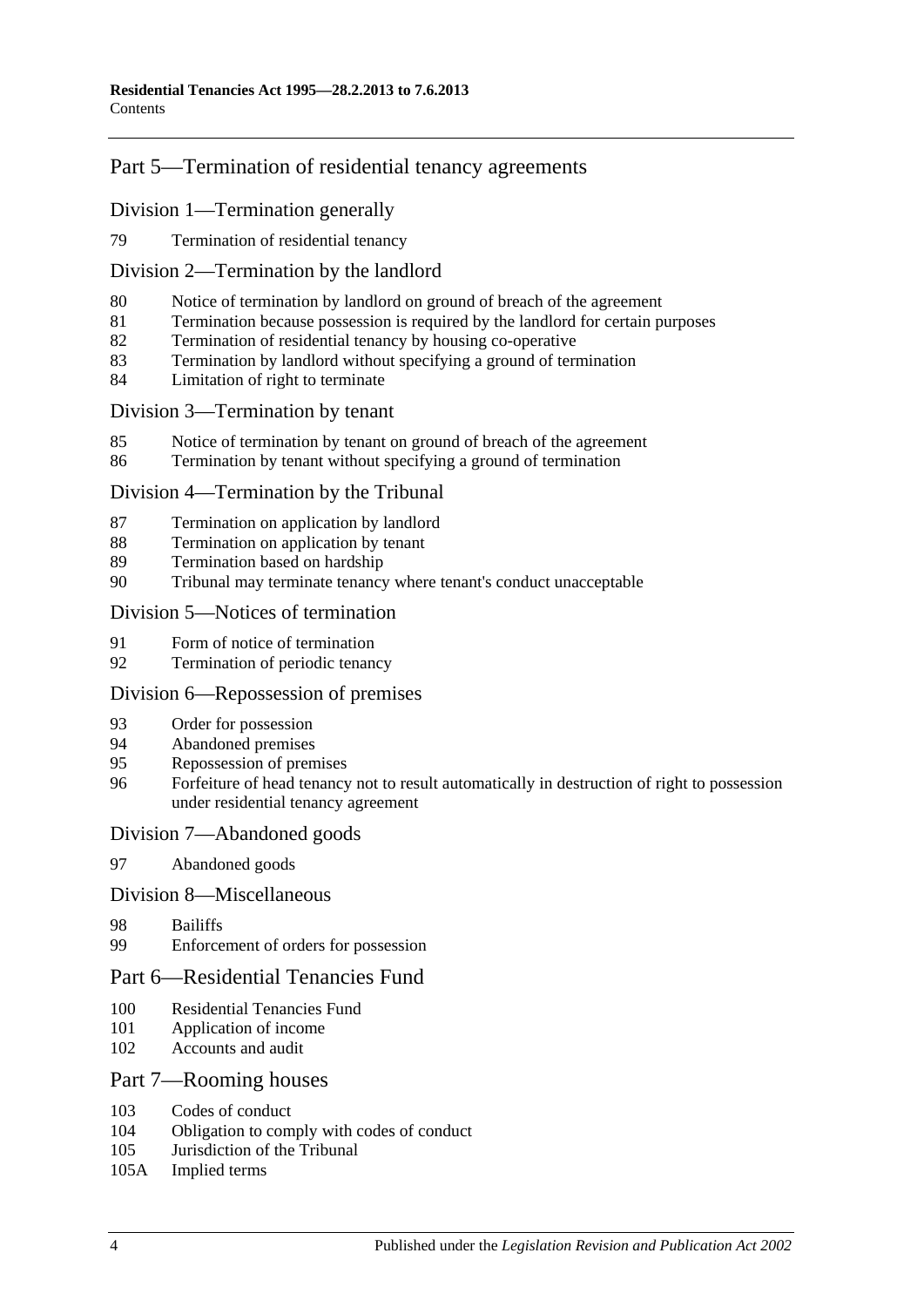### [Part 8—Dispute resolution](#page-45-6)

#### [Division 1—Mediation](#page-45-7)

- 106 [Responsibility of the Commissioner to arrange for mediation of disputes](#page-45-8)
- 107 [Mediation of dispute](#page-45-9)
- 108 [Statements made in the course of mediation proceedings](#page-46-0)

#### [Division 2—Intervention](#page-46-1)

109 [Power to intervene](#page-46-2)

#### [Division 3—Powers of the Tribunal](#page-46-3)

- 110 [Powers of the Tribunal](#page-46-4)
- 111 [Conditional and alternative orders](#page-47-0)
- 112 [Restraining orders](#page-47-1)

#### [Division 4—Representation](#page-47-2)

- 113 [Representation in proceedings before the Tribunal](#page-47-3)
- 114 [Remuneration of representative](#page-48-0)

#### [Part 9—Miscellaneous](#page-48-1)

- 115 [Contract to avoid Act](#page-48-2)
- 116 [Overpayment of rent](#page-48-3)
- 117 [Notice by landlord not waived by acceptance of rent](#page-49-0)
- 118 [Exemptions](#page-49-1)
- 119 [Tribunal may exempt agreement or premises from provision of Act](#page-49-2)
- 120 [Service](#page-49-3)
- 121 [Regulations](#page-49-4)

#### [Schedule—Transitional provisions](#page-50-0)

- 2 [Definitions](#page-50-1)
- 3 [Retrospective operation](#page-50-2)
- 4 [Proceedings](#page-50-3)<br>5 Interest on m
- 5 [Interest on money lodged in Fund under former Act](#page-50-4)

#### [Legislative history](#page-51-0)

### <span id="page-4-0"></span>**The Parliament of South Australia enacts as follows:**

## **Part 1—Preliminary**

### <span id="page-4-1"></span>**1—Short title**

This Act may be cited as the *Residential Tenancies Act 1995*.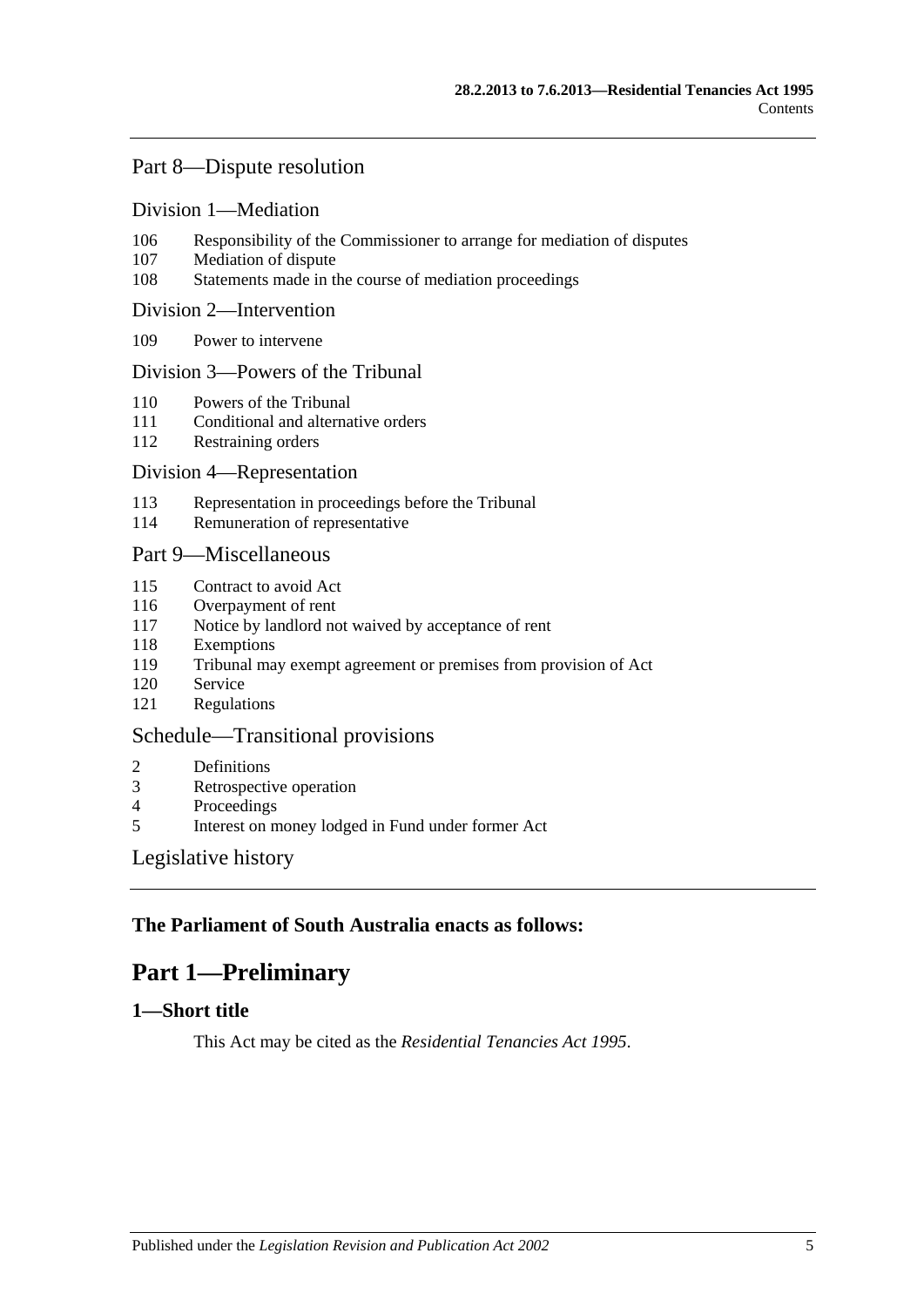## <span id="page-5-0"></span>**3—Interpretation**

(1) In this Act, unless the contrary intention appears—

*ancillary property* means property (not forming part of premises subject to a residential tenancy agreement) that is provided by the landlord, either under the residential tenancy agreement or independently of the agreement, for use by the tenant;

*Commissioner* means the Commissioner for Consumer Affairs;

*Fund* means the Residential Tenancies Fund;

*housing improvement notice* means a notice of intention to declare premises substandard, a notice declaring premises to be substandard, or a notice fixing the maximum rent payable for premises, under Part 7 of the *[Housing Improvement](http://www.legislation.sa.gov.au/index.aspx?action=legref&type=act&legtitle=Housing%20Improvement%20Act%201940)  Act [1940](http://www.legislation.sa.gov.au/index.aspx?action=legref&type=act&legtitle=Housing%20Improvement%20Act%201940)*;

*landlord* means—

- (a) the person who grants the right of occupancy under a residential tenancy agreement; or
- (b) a successor in title to the tenanted premises whose title is subject to the tenant's interest,

and includes a prospective landlord and a former landlord;

*lawyer* means a person entitled to practise the profession of the law under the *[Legal](http://www.legislation.sa.gov.au/index.aspx?action=legref&type=act&legtitle=Legal%20Practitioners%20Act%201981)  [Practitioners Act](http://www.legislation.sa.gov.au/index.aspx?action=legref&type=act&legtitle=Legal%20Practitioners%20Act%201981) 1981*;

*mediation* of a dispute includes preliminary assistance in dispute resolution such as the giving of advice to ensure that—

- (a) the parties to the dispute are fully aware of their rights and obligations; and
- (b) there is full and open communication between the parties about the dispute;

*premises* includes a part of premises;

*registered agent* means a person registered as an agent under the *[Land Agents](http://www.legislation.sa.gov.au/index.aspx?action=legref&type=act&legtitle=Land%20Agents%20Act%201994)  Act [1994](http://www.legislation.sa.gov.au/index.aspx?action=legref&type=act&legtitle=Land%20Agents%20Act%201994)*;

*registered housing co-operative* means a housing co-operative registered under the *[Housing Co-operatives Act](http://www.legislation.sa.gov.au/index.aspx?action=legref&type=act&legtitle=Housing%20Co-operatives%20Act%201991) 1991*;

*rent* means an amount payable under a residential tenancy agreement for the right to occupy premises for a period of the tenancy;

*residential premises* means premises for occupation as a place of residence;

*residential tenancy agreement* means an agreement (other than a rooming house agreement) under which a person grants another person, for valuable consideration, a right (which may, but need not, be an exclusive right<sup>1</sup>) to occupy premises for the purpose of residence;

*rooming house* means residential premises in which—

- (a) rooms are available, on a commercial basis, for residential occupation; and
- (b) accommodation is available for at least three persons on a commercial basis;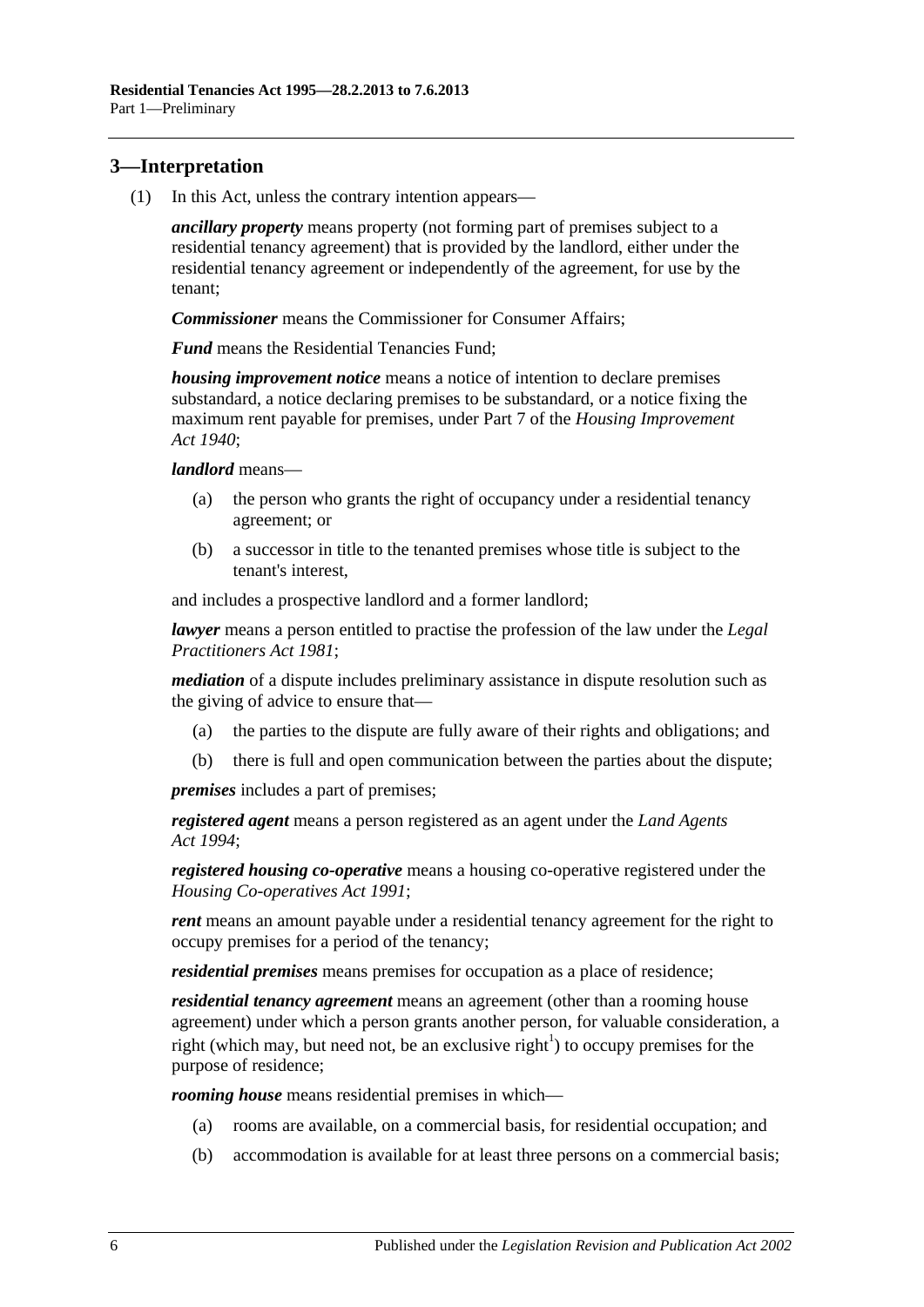*rooming house agreement* means an agreement under which accommodation is provided (with or without meals, or other facilities or services) in a rooming house;

*rooming house proprietor* means a person who carries on a business involving the provision of accommodation under rooming house agreements;

*rooming house resident* means a person who boards or lodges in a rooming house;

*Rules* means the rules of the Tribunal;

*security* means an amount a tenant is required to pay under a residential tenancy agreement, or an agreement collateral to a residential tenancy agreement, as security for the performance of obligations under a residential tenancy agreement;

*security bond* means a provision of a residential tenancy agreement or a collateral agreement under which a tenant is required to give security for the performance of obligations under a residential tenancy agreement;

*statutory rates, taxes and charges* means—

- (a) rates or charges imposed under the *[Local Government Act](http://www.legislation.sa.gov.au/index.aspx?action=legref&type=act&legtitle=Local%20Government%20Act%201934) 1934*; and
- (b) rates or charges imposed under the *[Waterworks Act](http://www.legislation.sa.gov.au/index.aspx?action=legref&type=act&legtitle=Waterworks%20Act%201932) 1932* or the *[Sewerage](http://www.legislation.sa.gov.au/index.aspx?action=legref&type=act&legtitle=Sewerage%20Act%201929)  Act [1929](http://www.legislation.sa.gov.au/index.aspx?action=legref&type=act&legtitle=Sewerage%20Act%201929)*; and
- (c) land tax under the *[Land Tax Act](http://www.legislation.sa.gov.au/index.aspx?action=legref&type=act&legtitle=Land%20Tax%20Act%201936) 1936*;

*tenancy dispute* means—

- (a) a claim under a residential tenancy agreement, a rooming house agreement, or an agreement collateral to a residential tenancy agreement or a rooming house agreement; or
- (b) a dispute between parties or former parties to a residential tenancy agreement, a rooming house agreement, or an agreement collateral to a residential tenancy agreement or a rooming house agreement, about matters arising under the agreement or this Act;

*tenant* means the person who is granted a right of occupancy under a residential tenancy agreement or a person to whom the right passes by assignment or operation of law and includes a prospective tenant or a former tenant;

*Tribunal* means the Residential Tenancies Tribunal.

- (2) If this Act provides for something to be done within a specified period from a particular day, the period will be taken not to include the particular day.
- (3) If this Act provides that action may be taken after the expiration of a specified period of days, the period will be taken to be a period of clear days.
- (4) For the purposes of this Act, a residential tenancy agreement includes an agreement granting a corporation the right to occupy premises that are occupied, or that are intended to be occupied, as a place of residence by a natural person.

**Note—**

1 However, it should be noted that the Act confers certain protections against intrusion on the premises by the landlord. Hence, even if the agreement does not, in its terms, confer an exclusive right to occupation, the Act will (at least in some respects) assimilate the right of occupation to the exclusive right conferred by a lease.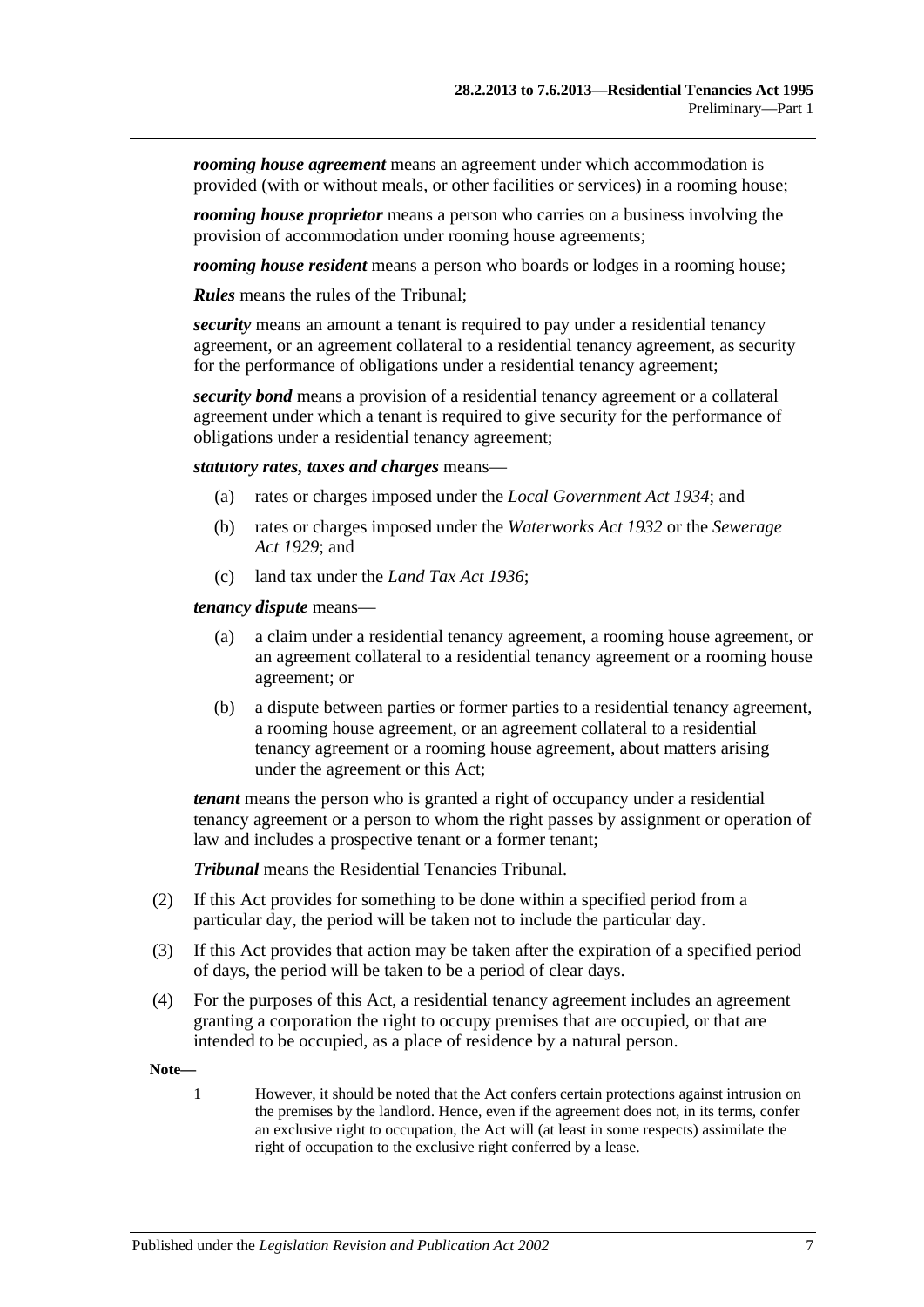### <span id="page-7-0"></span>**4—Presumption of periodicity in case of short fixed terms**

- (1) If a residential tenancy agreement is entered into for a short fixed term, the agreement is taken to be an agreement for a periodic tenancy with a period equivalent to the length of the fixed term unless the landlord establishes that—
	- (a) the tenant genuinely wanted a tenancy ending at the end of the short fixed term and the term was fixed at the tenant's request; or
	- (b) before the residential tenancy agreement was entered into—
		- (i) the landlord gave the tenant a notice containing a warning in the form required by regulation; and
		- (ii) the tenant signed a statement in the form required by regulation acknowledging that the tenant did not expect to continue in possession of the premises after the end of the term stated in the agreement.
- (2) A *short fixed term* is a term of 90 days or less.

## <span id="page-7-1"></span>**5—Application of Act**

- (1) This Act does not apply to—
	- (a) an agreement giving a right of occupancy in—
		- (i) a hotel or motel; or
		- (ii) an educational institution, college, hospital or nursing home; or
		- (iii) club premises; or
		- (iv) a home for aged or disabled persons administered by an eligible organisation under the *Aged or Disabled Persons Care Act 1954* of the Commonwealth; or
		- (v) a retirement village within the meaning of the *[Retirement Villages](http://www.legislation.sa.gov.au/index.aspx?action=legref&type=act&legtitle=Retirement%20Villages%20Act%201987)  Act [1987](http://www.legislation.sa.gov.au/index.aspx?action=legref&type=act&legtitle=Retirement%20Villages%20Act%201987)*; or
		- (vi) a supported residential facility within the meaning of the *[Supported](http://www.legislation.sa.gov.au/index.aspx?action=legref&type=act&legtitle=Supported%20Residential%20Facilities%20Act%201992)  [Residential Facilities Act](http://www.legislation.sa.gov.au/index.aspx?action=legref&type=act&legtitle=Supported%20Residential%20Facilities%20Act%201992) 1992*; or
		- (vii) prescribed premises, or premises of a prescribed class; or
	- (ab) an agreement to which the *[Residential Parks Act](http://www.legislation.sa.gov.au/index.aspx?action=legref&type=act&legtitle=Residential%20Parks%20Act%202007) 2007* applies; or
	- (b) an agreement (other than a rooming house agreement) under which a person boards or lodges with another; or
	- (c) an agreement genuinely entered into for the purpose of conferring on a person a right to occupy premises for a holiday; or

An agreement conferring a right to occupy premises for a fixed term of 60 days or longer will be taken, in the absence of proof to the contrary, not to have been genuinely entered into for the purpose of conferring a right to occupy premises for a holiday.

(d) an agreement conferring a right to occupy premises for the purpose of residence but under which no rent is payable; or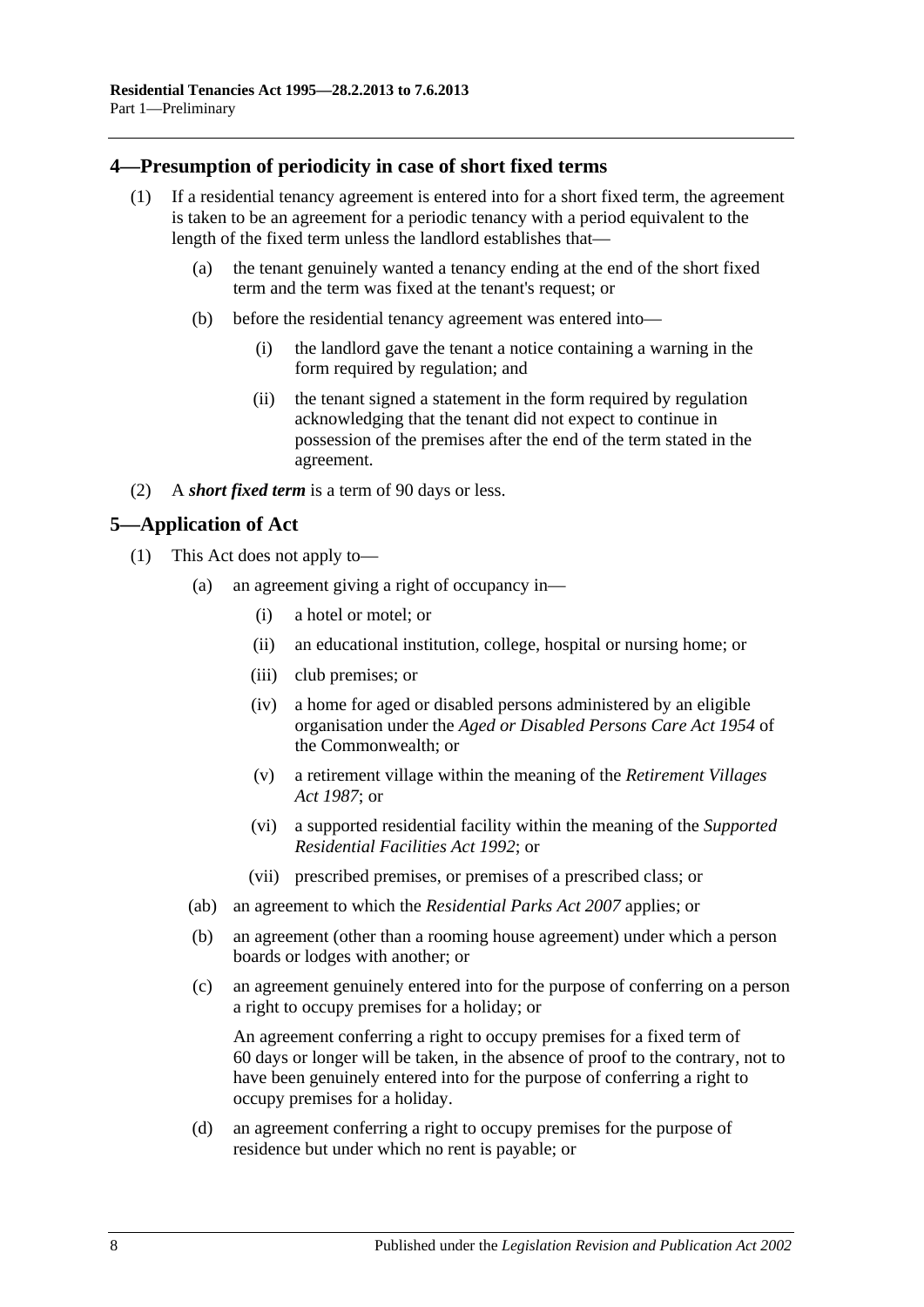#### **Example—**

An agreement under which families exchange houses for an agreed period would not be a residential tenancy agreement if no rent were payable under the agreement.

- <span id="page-8-3"></span>(e) an agreement for the sale of land that confers a right to occupy premises on a party to the agreement; or
- (f) a mortgage; or
- (g) an agreement arising under a scheme in which—
	- (i) a complex of adjacent premises is owned by a company; and
	- (ii) the premises are let by the company to persons who jointly have a controlling interest in the company; or
- (h) a prescribed agreement or an agreement of a prescribed class.
- (1a) The regulations may exclude prescribed classes of agreements that relate to land owned (wholly or in part) by the South Australian Housing Trust, or by a subsidiary of the South Australian Housing Trust, from the operation of [subsection](#page-8-3) (1)(e).
- (2) The following provisions of this Act (and only those provisions) apply to residential tenancy agreements under which the South Australian Housing Trust or a subsidiary of the South Australian Housing Trust is the landlord, to residential tenancies arising under those agreements and to related disputes—
	- (a) [Part 3](#page-9-2) (*Residential Tenancies Tribunal*);
	- (ab) [Section](#page-27-2) 65 (*Quiet enjoyment*);
	- (b) [Section](#page-28-1) 66 (*Security of premises*);
	- (c) [Section](#page-30-2) 71 (*Tenant's conduct*);
	- (ca) [section](#page-38-1) 87 (*Termination on application by landlord*);
	- (d) [Section](#page-39-0) 90 (*Tribunal may terminate tenancy where tenant's conduct unacceptable*);
	- (e) [Section](#page-40-2) 93 (*Order for possession*);
	- (f) [Section](#page-43-2) 99 (*Enforcement orders for possession*);
	- (g) [Division 3](#page-46-3) of [Part 8](#page-45-6) (*Powers of the tribunal*);
	- (h) [Division 4](#page-47-2) of [Part 8](#page-45-6) (*Representation*).

## <span id="page-8-0"></span>**Part 2—Administration**

#### <span id="page-8-1"></span>**6—Administration of this Act**

The Commissioner is responsible for the administration of this Act.

#### <span id="page-8-2"></span>**7—Ministerial control of administration**

The Commissioner is, in the administration of this Act, subject to control and direction by the Minister.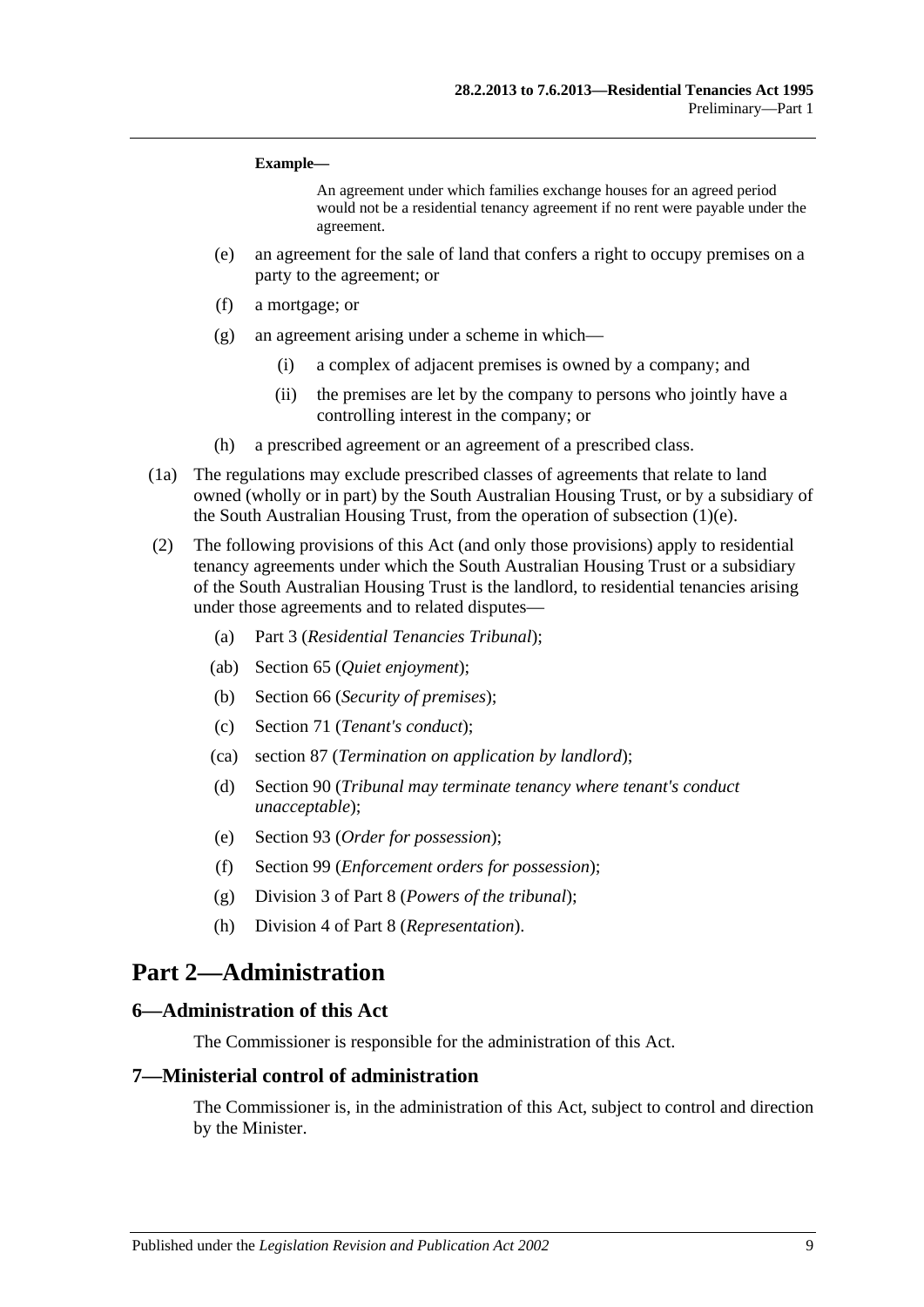### <span id="page-9-0"></span>**8—The Commissioner's functions**

The Commissioner has the following functions:

- (a) investigating and researching matters affecting the interests of parties to residential tenancy agreements and rooming house agreements; and
- (b) publishing reports and information on subjects of interest to the parties to residential tenancy agreements and rooming house agreements; and
- (c) giving advice (to an appropriate extent) on the provisions of this Act and other subjects of interest to the parties to residential tenancy agreements and rooming house agreements; and
- (d) investigating suspected infringements of this Act and taking appropriate action to enforce the Act; and
- (e) making reports to the Minister on questions referred to the Commissioner by the Minister and other questions of importance affecting the administration of this Act; and
- (f) administering the Fund.

#### <span id="page-9-1"></span>**10—Annual report**

- (1) The Commissioner must, on or before 31 October in each year, prepare and forward to the Minister a report on the administration of this Act for the year ending on the preceding 30 June.
- (2) The report must include a report on the administration of the Fund.
- (3) The Minister must, within six sitting days after receiving a report under this section, have copies of the report laid before both Houses of Parliament.

## <span id="page-9-2"></span>**Part 3—Residential Tenancies Tribunal**

## <span id="page-9-3"></span>**Division 1—The Tribunal and its membership**

#### <span id="page-9-4"></span>**11—Continuation of Tribunal**

The *Residential Tenancies Tribunal* continues in existence.

### <span id="page-9-5"></span>**12—Membership of the Tribunal**

- (1) Members of the Tribunal are appointed by the Governor.
- (2) A member of the Tribunal is appointed for a term (not exceeding five years) specified in the instrument of appointment and, at the end of a term of appointment, is eligible for reappointment.
- (3) A member of the Tribunal is appointed on conditions specified in the instrument of appointment.
- (4) The office of member of the Tribunal may be held in conjunction with an office or position in the public service of the State.
- <span id="page-9-6"></span>(5) The Governor may remove a member of the Tribunal from office for—
	- (a) breach of, or non-compliance with, a condition of appointment; or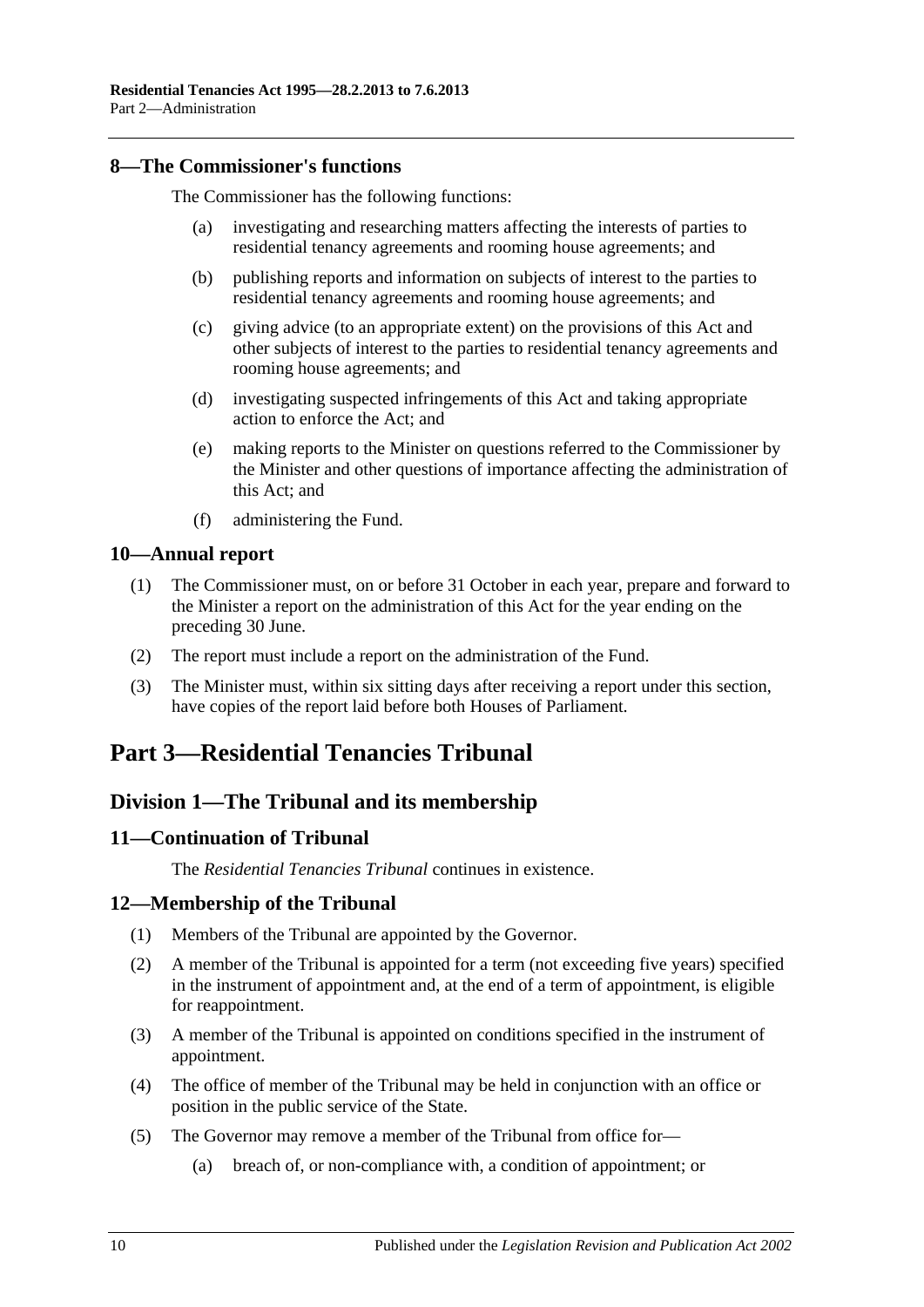- (b) misconduct; or
- (c) failure or incapacity to carry out official duties satisfactorily.
- (6) The office of a member of the Tribunal becomes vacant if the member—
	- (a) dies; or
	- (b) completes a term of office and is not reappointed; or
	- (c) resigns by written notice to the Minister; or
	- (d) is convicted of an offence punishable by imprisonment; or
	- (e) is removed from office under [subsection](#page-9-6) (5).

## <span id="page-10-0"></span>**13—Presiding and Deputy Presiding Members**

- (1) The Governor may appoint a member of the Tribunal to be the Presiding Member or a Deputy Presiding Member of the Tribunal.
- (2) A person may only be appointed as the Presiding Member or a Deputy Presiding Member of the Tribunal if the person is legally qualified.
- (3) A Deputy Presiding Member may exercise powers and functions of the Presiding Member by delegation from the Presiding Member.
- (4) If the Presiding Member is absent, or there is a temporary vacancy in the office of the Presiding Member, the powers, functions and duties of the Presiding Member devolve on a Deputy Presiding Member appointed by the Governor to act in the absence of the Presiding Member or, if no such appointment has been made, on the most senior Deputy Presiding Member of the Tribunal.
- (5) A member who holds office as the Presiding Member or a Deputy Presiding Member of the Tribunal continues in that office until the term of office as member falls due for renewal and, if the member's term of office is renewed, the appointment as Presiding Member or Deputy Presiding Member may (but need not be) renewed also.

### <span id="page-10-1"></span>**14—Remuneration**

A member of the Tribunal is entitled to remuneration, allowances and expenses determined by the Governor.

#### <span id="page-10-2"></span>**15—Registrars**

- (1) The Governor may appoint a person to be the registrar or a deputy registrar of the Tribunal.
- (2) The office of registrar or deputy registrar may be held in conjunction with another office in the public service of the State.

### <span id="page-10-3"></span>**16—Registrar may exercise jurisdiction in certain cases**

The registrar or a deputy registrar may—

- (a) exercise the jurisdiction of the Tribunal if specifically authorised to do so by or under this Act; and
- (b) subject to direction by the Presiding Member of the Tribunal—exercise the jurisdiction of the Tribunal in respect of classes of matters, or in circumstances, specified by the regulations.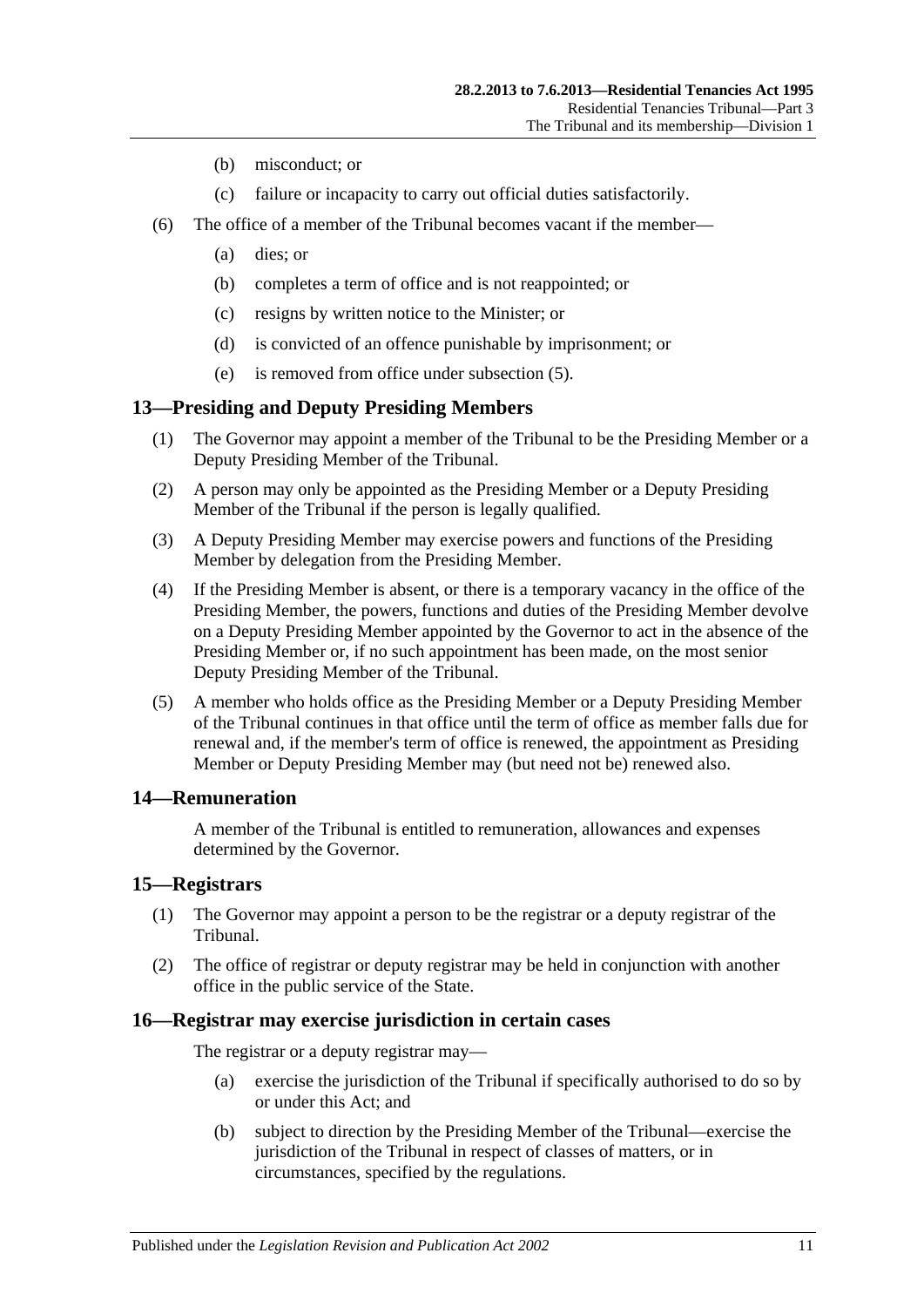#### <span id="page-11-0"></span>**17—Magistrates may exercise jurisdiction in certain cases**

- (1) A magistrate may exercise the jurisdiction of the Tribunal.
- <span id="page-11-8"></span>(2) The regulations may prescribe a scheme for the listing of matters before magistrates.
- (3) A regulation cannot be made for the purposes of [subsection](#page-11-8) (2) except after the Minister has consulted with the Presiding Member of the Tribunal and the Chief Magistrate.
- (4) A magistrate exercising the jurisdiction of the Tribunal is taken to be a member of the Tribunal.

#### <span id="page-11-1"></span>**18—Immunities**

A member or officer of the Tribunal incurs no civil or criminal liability for an honest act or omission in carrying out or purportedly carrying out official functions.

## <span id="page-11-2"></span>**Division 2—Proceedings before the Tribunal**

#### <span id="page-11-3"></span>**19—Constitution**

- (1) The Tribunal is constituted for the purpose of hearing proceedings of a single member of the Tribunal.
- (2) The Tribunal may, at any one time, be separately constituted for the hearing and determination of a number of separate matters.

#### <span id="page-11-4"></span>**20—Times and places of sittings**

- (1) The Tribunal may sit at any time (including a Sunday).
- (2) The Tribunal may sit at any place.

#### <span id="page-11-5"></span>**21—Duty to act expeditiously**

The Tribunal must, where practicable, hear and determine proceedings within 14 days after the proceedings are commenced and, if that is not practicable, as expeditiously as possible.

#### <span id="page-11-6"></span>**22—Sittings generally to be in public**

- (1) Subject to any contrary provision of an Act or regulation, the Tribunal's proceedings must be open to the public.
- (2) However, the Tribunal may, in an appropriate case, order that proceedings be held in private.

#### <span id="page-11-7"></span>**23—Offices of the Tribunal**

Offices of the Tribunal will be maintained at such places as the Minister may determine.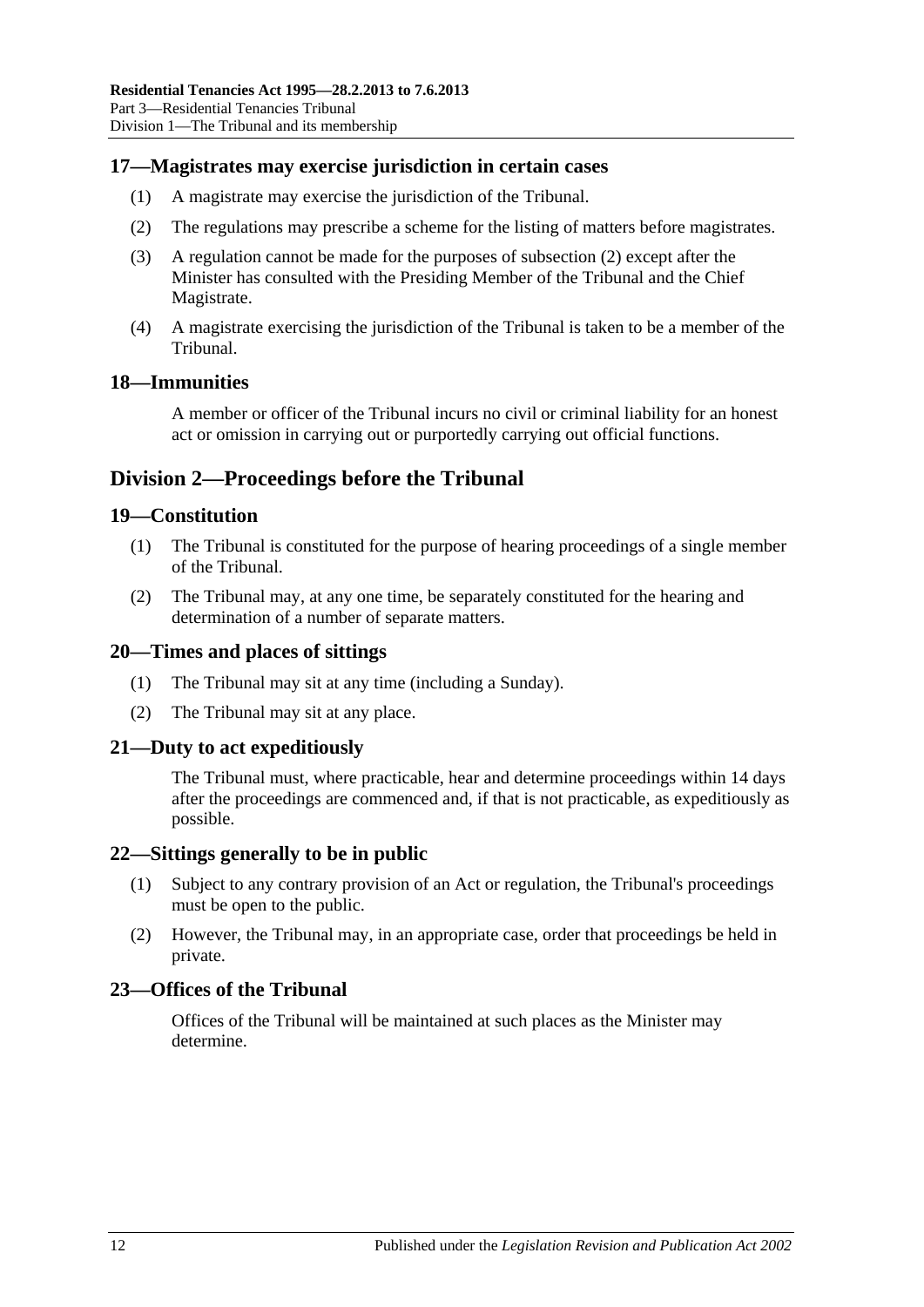## <span id="page-12-0"></span>**Division 3—The Tribunal's jurisdiction**

## <span id="page-12-1"></span>**24—Jurisdiction of Tribunal**

- (1) The Tribunal has—
	- (a) exclusive jurisdiction to hear and determine a matter that may be the subject of an application under this Act;
	- (b) subject to the regulations—jurisdiction to hear and determine claims or disputes arising from tenancies granted for residential purposes by the South Australian Housing Trust or a subsidiary of the South Australian Housing Trust, or arising under agreements collateral to such tenancies (including such agreements that may involve a third party);
	- (c) the other jurisdictions conferred on the Tribunal by statute.
- (2) However, the Tribunal does not have jurisdiction to hear and determine a monetary claim if the amount claimed exceeds \$10 000 unless the parties to the proceedings consent in writing to the claim being heard and determined by the Tribunal (and if consent is given, it is irrevocable).
- <span id="page-12-3"></span>(3) If a monetary claim is above the Tribunal's jurisdictional limit, the claim and any other claims related to the same tenancy may be brought in a court competent to hear and determine a claim founded on contract for the amount of the claim.
- (4) A court in which proceedings are brought under [subsection](#page-12-3) (3) may exercise the powers of the Tribunal under this Act.
- (5) If the plaintiff in proceedings brought in a court under this section recovers less than \$10 000, the plaintiff is not entitled to costs unless the court is satisfied that there were reasonable grounds for the plaintiff to believe that the plaintiff was entitled to \$10 000 or more.

### <span id="page-12-2"></span>**25—Application to Tribunal**

- (1) An application under this Act to the Tribunal must—
	- (a) be made in writing; and
	- (b) contain the prescribed particulars.
- (2) Before the Tribunal proceeds to hear an application it must—
	- (a) give the applicant notice in writing setting out the time and place at which it will hear the application; and
	- (b) give to any other party—
		- (i) notice in writing setting out the time and place at which it will hear the application; and
		- (ii) notice of the nature of the application as it thinks fit.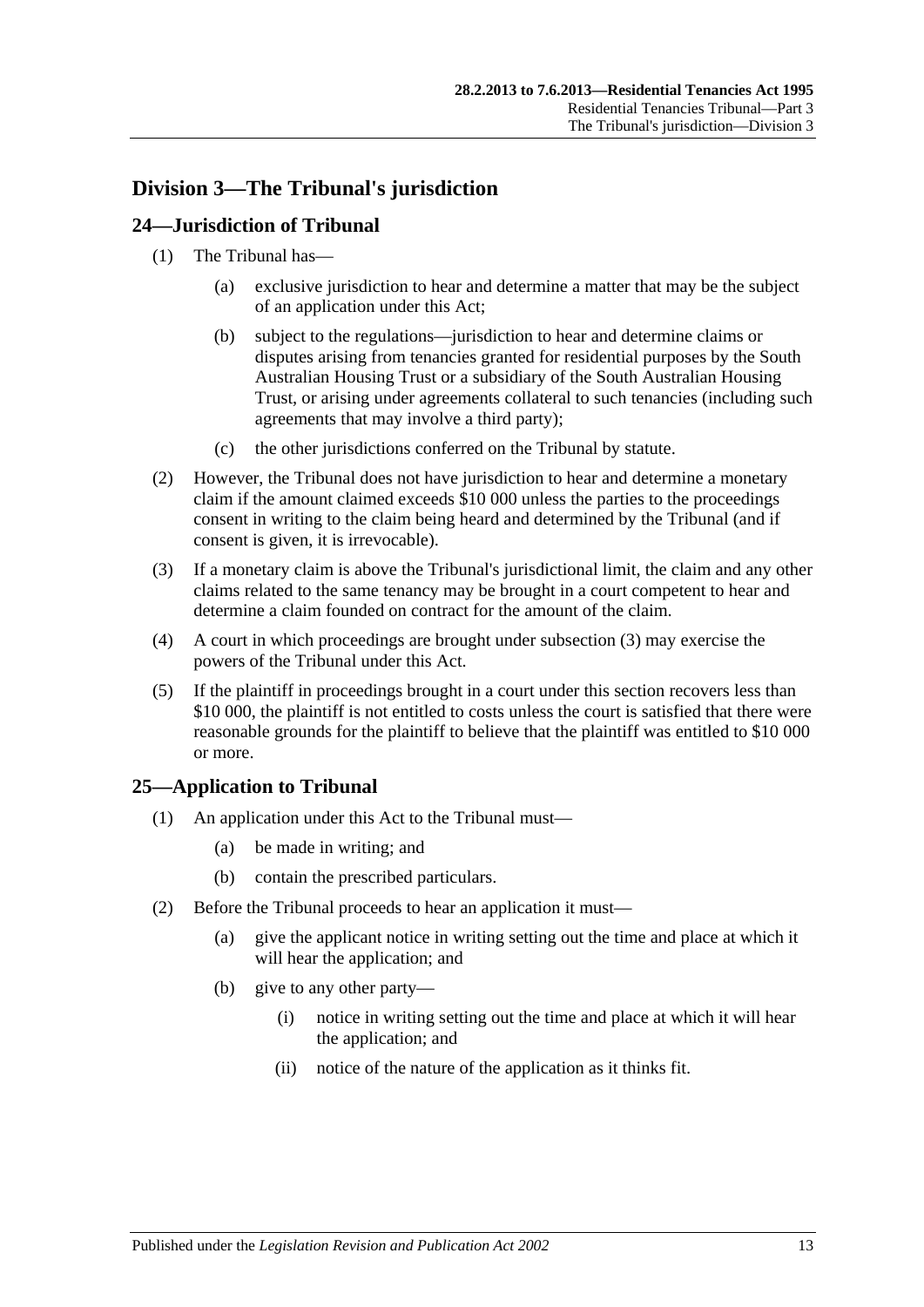## <span id="page-13-0"></span>**Division 4—Conferences**

#### <span id="page-13-1"></span>**26—Conferences**

- (1) The Tribunal may refer contested proceedings to a conference of the parties to explore the possibilities of resolving the matters at issue by agreement and must (subject to [subsection](#page-13-6) (2)) refer contested proceedings to such a conference if the proceedings are of a class prescribed by regulation for the purposes of this section.
- <span id="page-13-6"></span>(2) However, even though proceedings are of a class prescribed by regulation for the purposes of this section, a conference need not be held if a member or officer of the Tribunal dispenses with the conference on the ground that the conference would serve no useful purpose or there is some other proper reason to dispense with the conference.

#### <span id="page-13-2"></span>**27—Presiding officer**

A member of the Tribunal, the registrar, or another officer of the Tribunal authorised by the Presiding Member of the Tribunal, will preside at a conference.

#### <span id="page-13-3"></span>**28—Registrar to notify parties**

The registrar must notify the parties of the time and place fixed for a conference in a manner prescribed by the Rules.

#### <span id="page-13-4"></span>**29—Procedure**

- (1) A conference may, at the discretion of the presiding officer, be adjourned from time to time.
- (2) Unless the presiding officer decides otherwise, the conference will be held in private and the presiding officer may exclude from the conference any person apart from the parties and their representatives.
- (3) A party must, if required by the presiding officer, disclose to the conference details of the party's case and of the evidence available to the party in support of that case.
- (4) A settlement to which counsel or other representative of a party agrees at a conference is binding on the party.
- (5) The presiding officer (if not legally qualified) may refer a question of law arising at the conference to a member of the Tribunal who is legally qualified for determination.
- <span id="page-13-7"></span>(6) The presiding officer may record a settlement reached at the conference and make a determination or order to give effect to the settlement.
- (7) A determination or order under [subsection](#page-13-7) (6) is a determination or order of the Tribunal.

#### <span id="page-13-5"></span>**30—Restriction on evidence**

Evidence of anything said or done in the course of a conference under this Division is inadmissible in proceedings before the Tribunal except by consent of all parties to the proceedings.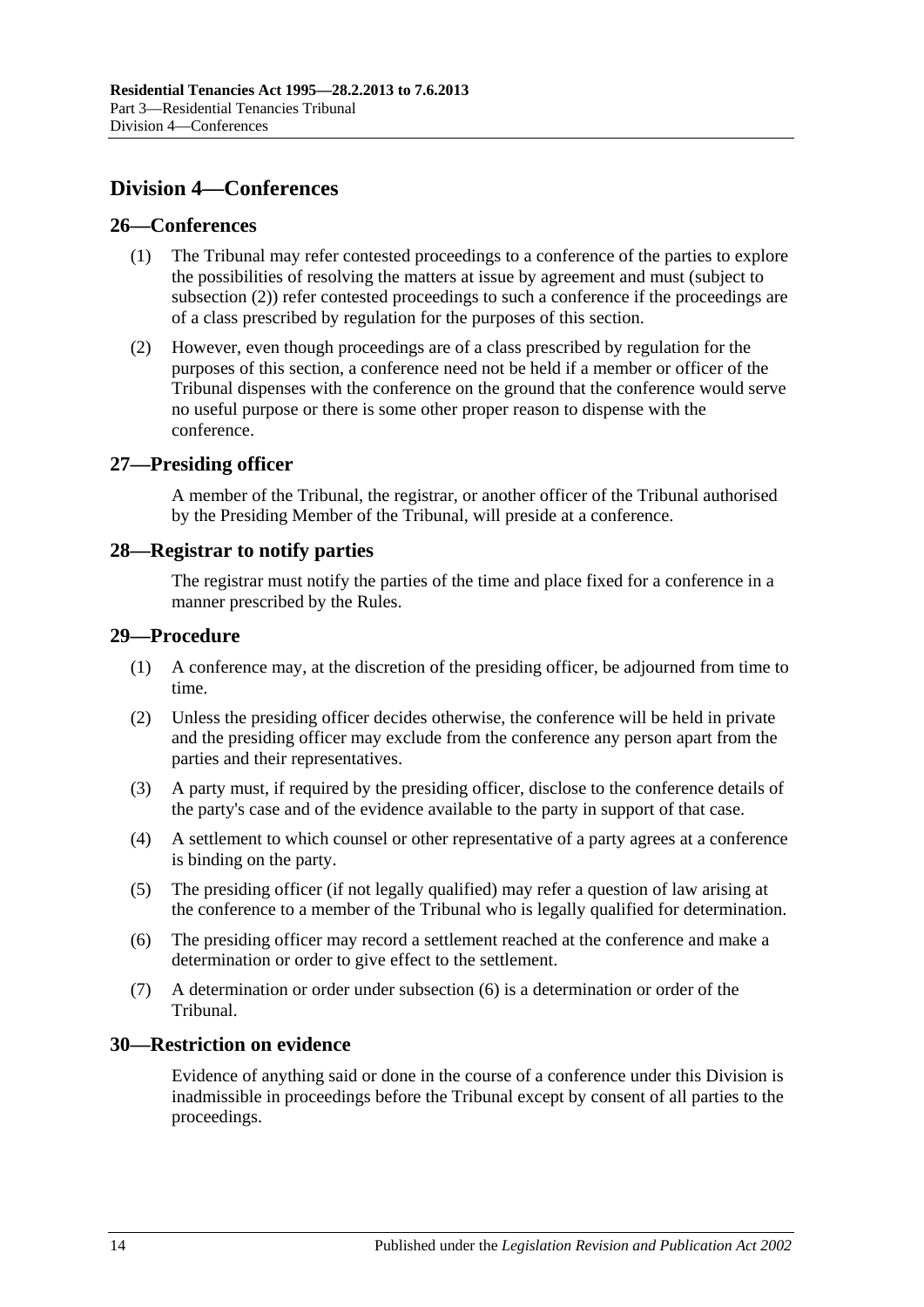## <span id="page-14-0"></span>**Division 5—Evidentiary and procedural powers**

### <span id="page-14-3"></span><span id="page-14-1"></span>**31—Tribunal's powers to gather evidence**

- (1) For the purpose of proceedings, the Tribunal may—
	- (a) by summons signed by a member, registrar or deputy registrar of the Tribunal, require a person to attend before the Tribunal;
	- (b) by summons signed by a member, registrar or deputy registrar of the Tribunal, require the production of books, papers or documents;
	- (c) inspect books, papers or documents produced before it, retain them for a reasonable period, and make copies of them, or of their contents;
	- (d) require a person appearing before the Tribunal to make an oath or affirmation that the person will truly answer relevant questions put by the Tribunal or a person appearing before the Tribunal;
	- (e) require a person appearing before the Tribunal (whether summoned to appear or not) to answer any relevant questions put by the Tribunal or a person appearing before the Tribunal.
- (2) If a person—
	- (a) fails without reasonable excuse to comply with a summons under [subsection](#page-14-3) (1); or
	- (b) refuses or fails to comply with a requirement of the Tribunal under [subsection](#page-14-3) (1); or
	- (c) misbehaves before the Tribunal, wilfully insults the Tribunal or interrupts the proceedings of the Tribunal,

the person is guilty of an offence and liable to a penalty not exceeding \$2 000.

### <span id="page-14-2"></span>**32—Procedural powers of the Tribunal**

- (1) In proceedings the Tribunal may—
	- (a) hear an application in the way the Tribunal considers most appropriate;
	- (b) decline to entertain an application, or adjourn a hearing, until the fulfilment of conditions fixed by the Tribunal with a view to promoting the settlement of matters in dispute between the parties;
	- (c) decline to entertain an application if it considers the application frivolous;
	- (d) proceed to hear and determine an application in the absence of a party;
	- (e) extend a period prescribed by or under this Act within which an application or other step in respect of proceedings must be made or taken (even if the period had expired);
	- (f) vary or set aside an order if the Tribunal considers there are proper grounds for doing so;
	- (g) adjourn a hearing to a time or place or to a time and place to be fixed;
	- (h) allow the amendment of an application;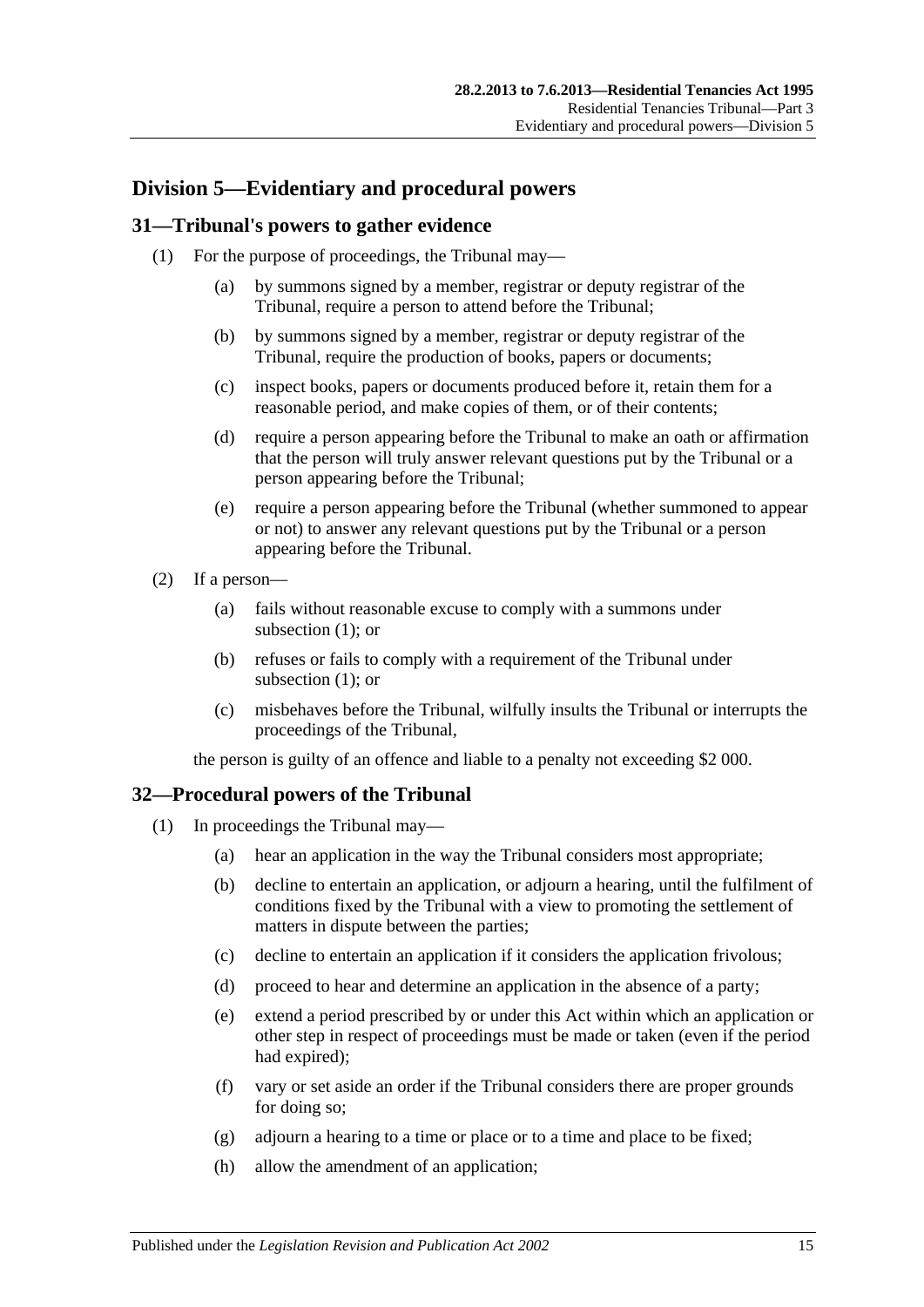- (i) hear an application jointly with another application;
- (j) receive in evidence a transcript of evidence in proceedings before a court and draw conclusions of fact from that evidence;
- (k) adopt, as in its discretion it considers proper, the findings, decision or judgment of a court that may be relevant to the proceedings;
- (l) generally give directions and do all things that it thinks necessary or expedient in the proceedings.
- (2) The Tribunal's proceedings must be conducted with the minimum of formality and in the exercise of its jurisdiction the Tribunal is not bound by evidentiary rules but may inform itself as it thinks appropriate.
- (3) The Tribunal may, on the application of the South Australian Co-operative Housing Authority, allow the Authority to intervene in proceedings before the Tribunal.
- (4) The Authority may only be allowed to intervene if the Tribunal is satisfied that it is fair and reasonable that the Authority participate in the proceedings.
- (5) If the Authority is allowed to intervene in proceedings, it may intervene in the manner and to the extent directed by the Tribunal, and on other conditions determined by the Tribunal.

#### <span id="page-15-0"></span>**33—General powers of the Tribunal to cure irregularities**

- (1) The Tribunal may, if satisfied that it would be just and equitable to do so, excuse a failure to comply with a provision of this Act on terms and conditions the Tribunal considers appropriate.
- (2) The Tribunal may amend proceedings if satisfied that the amendment will contribute to the expeditious and just resolution of the questions in issue between the parties.

## <span id="page-15-1"></span>**Division 6—Mediation**

### <span id="page-15-2"></span>**34—Mediation**

- (1) If before or during the hearing of proceedings it appears to the Tribunal either from the nature of the case or from the attitude of the parties that there is a reasonable possibility of settling the matters in dispute between the parties, the person constituting the Tribunal may—
	- (a) appoint, with the consent of the parties, a mediator to achieve a negotiated settlement; or
	- (b) personally endeavour to bring about a settlement of the proceedings.
- (2) A mediator appointed under this section has the privileges and immunities of a member of the Tribunal and may exercise any powers of the Tribunal that the Tribunal may delegate to the mediator.
- (3) Nothing said or done in the course of an attempt to settle proceedings under this section may subsequently be given in evidence in proceedings before the Tribunal except by consent of all parties to the proceedings.
- (4) A member of the Tribunal who attempts to settle proceedings under this section is not disqualified from hearing or continuing to hear further proceedings in the matter.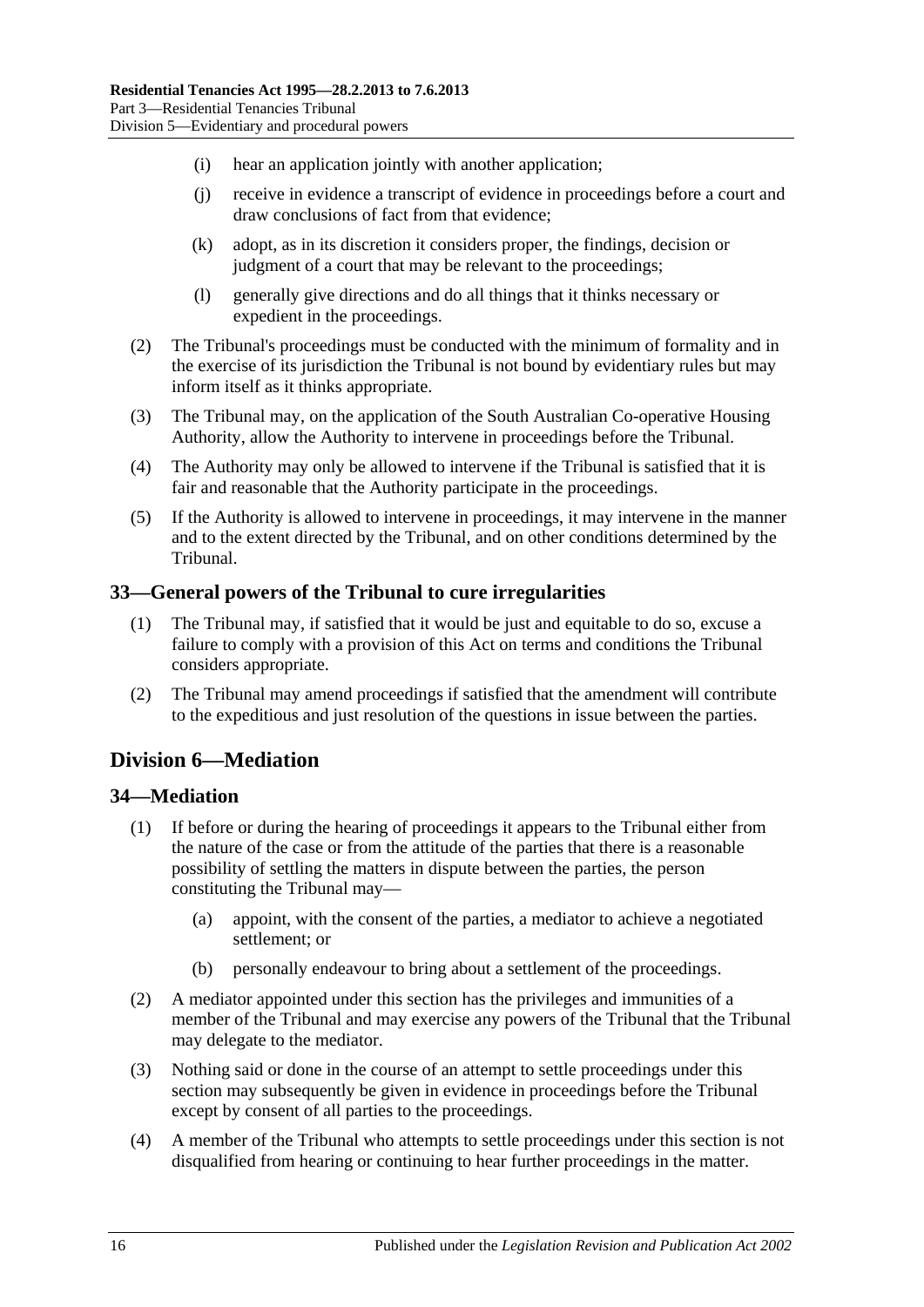(5) If proceedings are settled under this section, the Tribunal may embody the terms of the settlement in an order.

## <span id="page-16-0"></span>**Division 7—Judgments and orders**

### <span id="page-16-5"></span><span id="page-16-1"></span>**35—Special powers to make orders and give relief**

- (1) The Tribunal may make an order in the nature of an injunction (including an interim injunction) or an order for specific performance.
- (2) However, a member of the Tribunal who is not legally qualified cannot make an order under [subsection](#page-16-5) (1) without the approval of the Presiding Member of the Tribunal.
- (3) Although a particular form of relief is sought by a party to proceedings before the Tribunal, the Tribunal may grant any other form of relief that it considers more appropriate to the circumstances of the case.
- (4) The Tribunal may make interlocutory orders on matters within its jurisdiction.
- (5) The Tribunal may, on matters within its jurisdiction, make binding declarations of right whether or not any consequential relief is or could be claimed.
- (6) The Tribunal may, in the exercise of its jurisdiction, make ancillary or incidental orders.

#### <span id="page-16-2"></span>**36—Enforcement of orders**

- (1) An order of the Tribunal may be registered in the appropriate court and enforced as an order of that court.
- (2) A person who contravenes an order of the Tribunal (other than an order for the payment of money) is guilty of an offence.

Maximum penalty: \$10 000.

(3) In this section—

#### *appropriate court* means—

- (a) if the order of the Tribunal is for a monetary amount above the jurisdictional limit of the Magistrates Court for a monetary claim founded on contract—the District Court;
- (b) in any other case—the Magistrates Court.

### <span id="page-16-3"></span>**37—Application to vary or set aside order**

- (1) A party to proceedings before the Tribunal may apply to the Tribunal for an order varying or setting aside an order made in the proceedings.
- (2) An application to vary or set aside an order must be made within three months of the making of the order (unless the Tribunal allows an extension of time).

### <span id="page-16-4"></span>**38—Costs**

The Governor may, by regulation, provide that in proceedings of a prescribed class the Tribunal will not award costs unless—

(a) all parties to the proceedings were represented by legal practitioners; or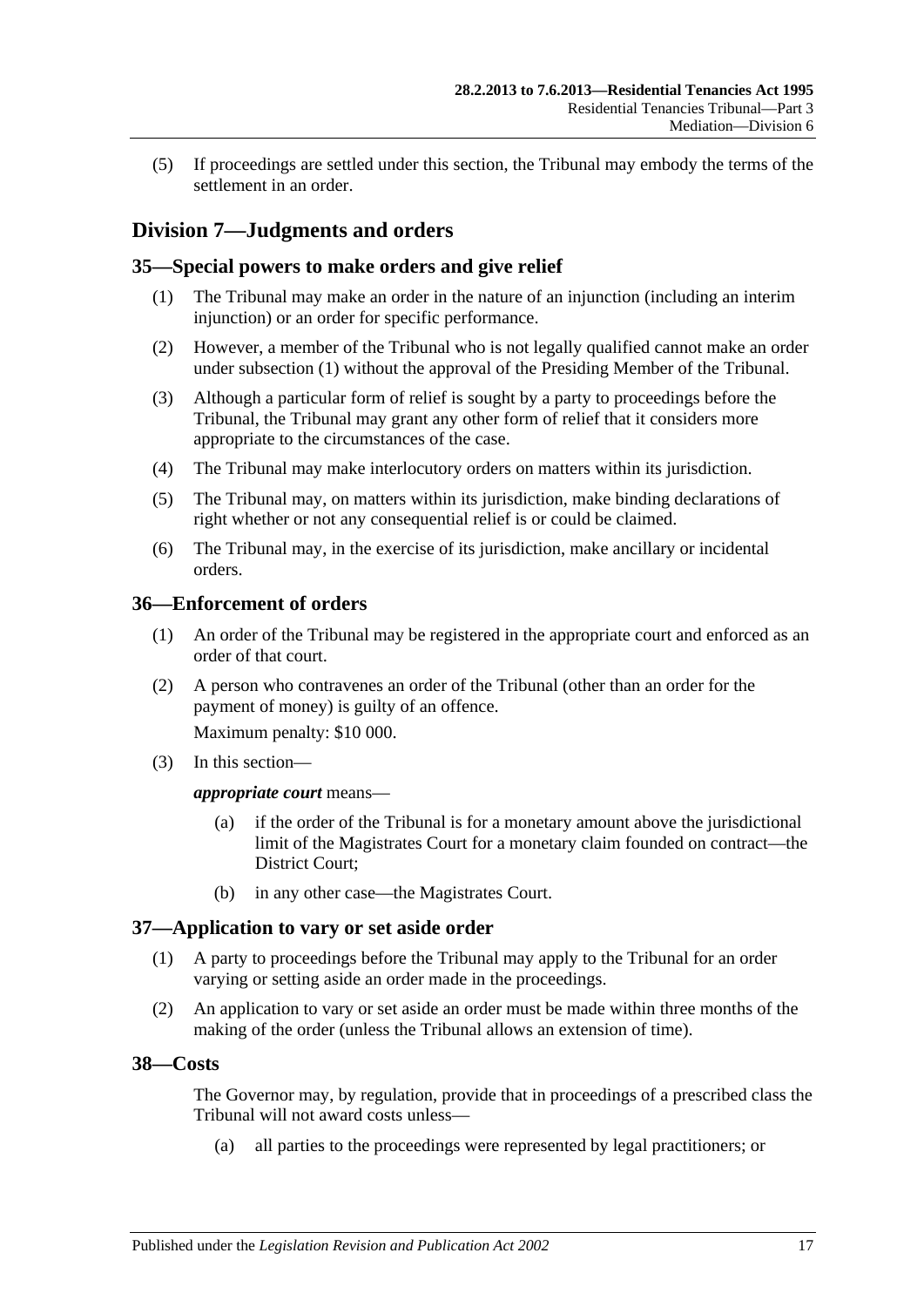(b) the Tribunal is of the opinion that there are special circumstances justifying an award of costs.

## <span id="page-17-0"></span>**Division 8—Obligation to give reasons for decisions**

#### <span id="page-17-1"></span>**39—Reasons for decisions**

The Tribunal must, if asked by a person affected by a decision or order, state in writing the reasons for its decision or order.

## <span id="page-17-2"></span>**Division 9—Reservation of questions of law and appeals**

#### <span id="page-17-3"></span>**40—Reservation of questions of law**

- (1) The Tribunal may reserve a question of law for determination by the Supreme Court.
- (2) If a question of law is reserved, the Supreme Court may decide the question and make consequential orders and directions appropriate to the circumstances of the case.

## <span id="page-17-4"></span>**41—Appeals**

- (1) An appeal lies to the District Court from a decision or order of the Tribunal made in the exercise (or purported exercise) of its powers under this Act.
- (2) On an appeal, the District Court may (according to the nature of the case)—
	- (a) re-hear evidence taken before the Tribunal, or take further evidence;
	- (b) confirm, vary or quash the Tribunal's decision;
	- (c) make any order that should have been made in the first instance;
	- (d) make incidental and ancillary orders.
- (3) The appeal must be commenced within one month of the decision or order appealed against unless the District Court allows an extension of time.
- (4) If the reasons of the Tribunal are not given in writing at the time of making a decision or order and the appellant then requests the Tribunal to state its reasons in writing, the time for commencing the appeal runs from the time when the appellant receives the written statement of the reasons.

### <span id="page-17-5"></span>**42—Stay of proceedings**

- (1) If an order has been made by the Tribunal and the Tribunal or the District Court is satisfied that an appeal against the order has been commenced, or is intended, it may suspend the operation of the order until the determination of the appeal.
- (2) If the Tribunal suspends the operation of an order, the Tribunal may terminate the suspension, and if the District Court has done so, the District Court may terminate the suspension.

## <span id="page-17-6"></span>**Division 10—Miscellaneous**

#### <span id="page-17-7"></span>**43—Entry and inspection of property**

(1) The Tribunal may enter land or a building and carry out an inspection the Tribunal considers relevant to a proceeding before the Tribunal.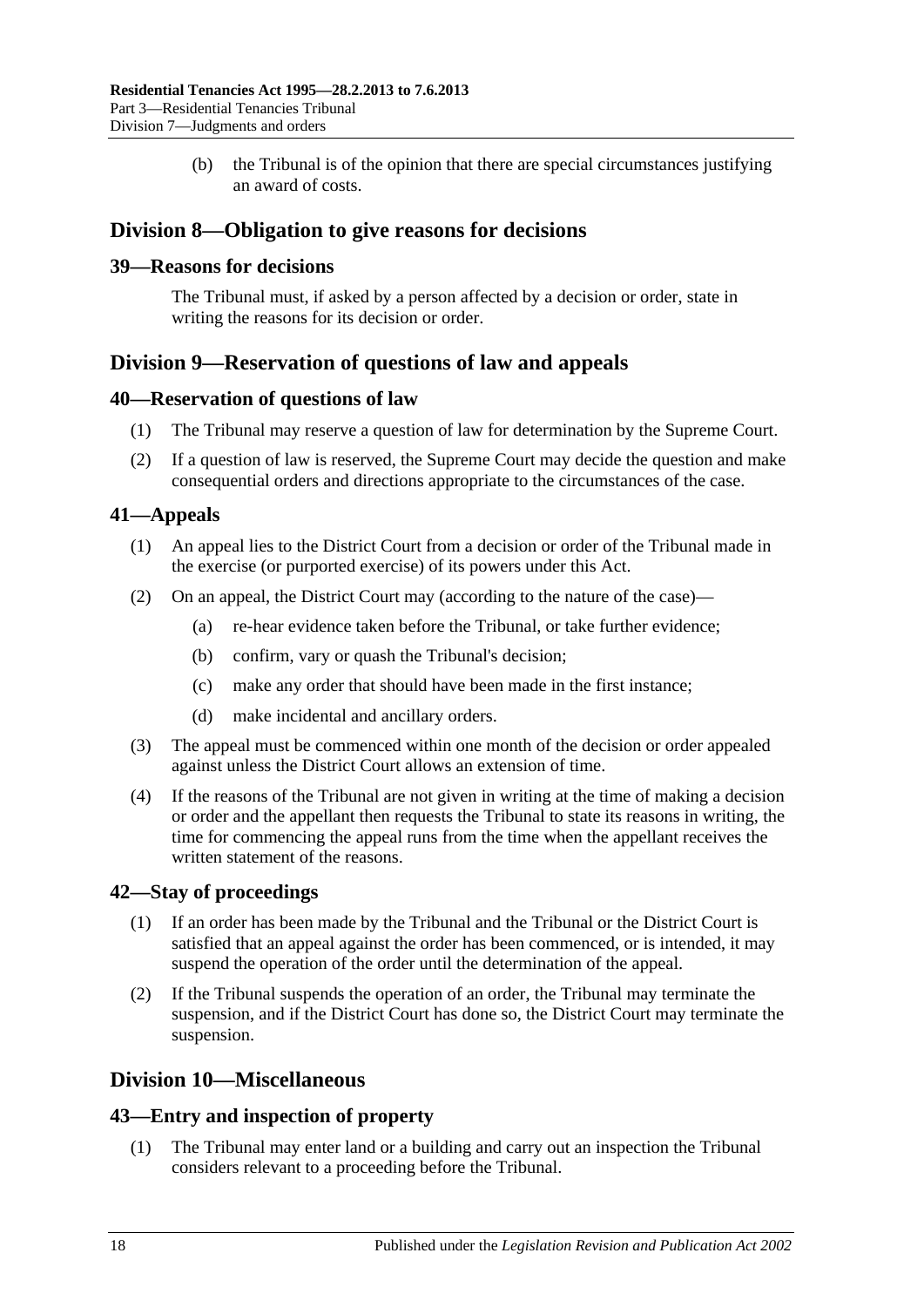- (2) The Tribunal may authorise a person to enter land or a building and carry out an inspection the Tribunal considers relevant to a proceeding before the Tribunal.
- (3) A person who obstructs the Tribunal, or a person authorised by the Tribunal, in exercising a power of entry or inspection under this section commits a contempt of the Tribunal.

## <span id="page-18-0"></span>**44—Contempt of the Tribunal**

A person who—

- (a) interrupts the proceedings of the Tribunal or misbehaves before the Tribunal; or
- (b) insults the Tribunal or an officer of the Tribunal acting in the exercise of official functions; or
- (c) refuses, in the face of the Tribunal, to obey a lawful direction of the Tribunal,

is guilty of a contempt of the Tribunal.

#### <span id="page-18-1"></span>**45—Punishment of contempts**

- (1) The Tribunal may punish a contempt as follows:
	- (a) it may impose a fine not exceeding \$2 000; or
	- (b) it may commit to prison until the contempt is purged subject to a limit (not exceeding six months) to be fixed by the Tribunal at the time of making the order for commitment.
- (2) The powers conferred by this section may only be exercised by a member of the Tribunal who is legally qualified.

#### <span id="page-18-2"></span>**46—Fees**

- (1) The Governor may, by regulation, prescribe and provide for the payment of fees in relation to proceedings in the Tribunal.
- (2) The registrar may remit or reduce a fee if the party by whom the fee is payable is suffering financial hardship, or for any other proper reason.

#### <span id="page-18-3"></span>**47—Procedural rules**

- (1) The Governor may, by regulation—
	- (a) prescribe matters relevant to the practice and procedures of the Tribunal; and
	- (b) provide for the service of any process, notice or other document relevant to proceedings before the Tribunal (including circumstances where substituted service in accordance with the regulations or an order of the Tribunal will constitute due service); and
	- (c) deal with other matters necessary for the effective and efficient operation of the Tribunal.
- (2) The Presiding Member of the Tribunal may make Rules of the Tribunal relevant to the practice and procedure of the Tribunal, or to assist in the effective and efficient operation of the Tribunal, insofar as those matters are not dealt with by the regulations.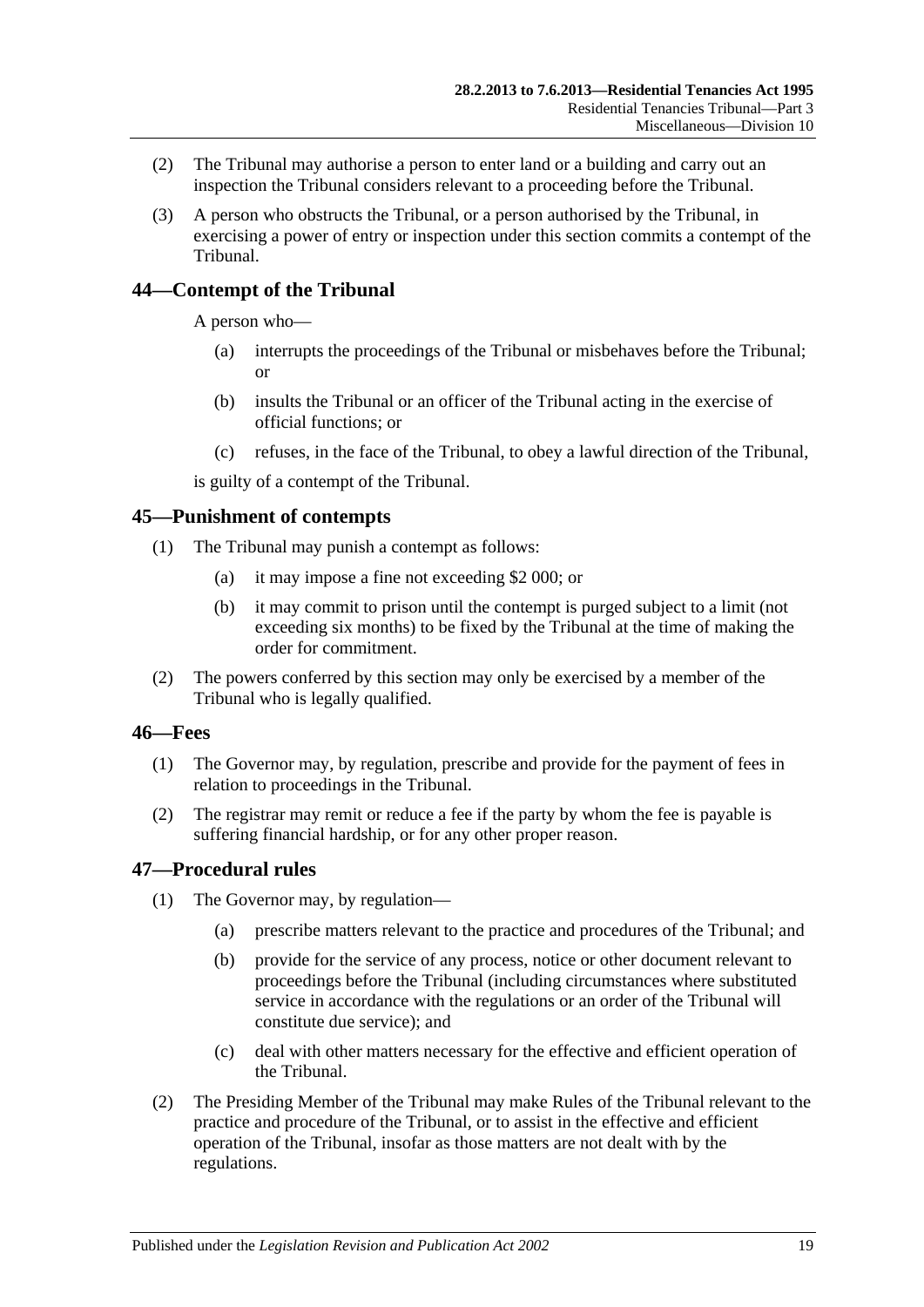(3) The Rules take effect as from the date of publication in the Gazette or a later date specified in the rules.

## <span id="page-19-0"></span>**Part 4—Mutual rights and obligations of landlord and tenant**

## <span id="page-19-1"></span>**Division 1—Entering into residential tenancy agreement**

### <span id="page-19-2"></span>**48—Tenant to be notified of landlord's name etc**

- (1) A landlord under a residential tenancy agreement must, at the time of entering into the agreement, notify the tenant in writing of—
	- (a) the full name and address of the landlord and of any person with superior title to the landlord; and
	- (b) if the landlord or the person with superior title to the landlord is a company—the address of the registered office of the company.

Maximum penalty: \$500.

Expiation fee: \$75.

- (2) If a person succeeds another as the landlord under a residential tenancy agreement, the new landlord must, within 14 days, notify the tenant in writing of—
	- (a) the full name and address of the new landlord; and
	- (b) if the new landlord is a company—the address of the registered office of the company.

Maximum penalty: \$500.

Expiation fee: \$75.

- (3) The requirement to notify the address of a person is not satisfied by giving the address of the person's agent.
- (4) If a name or address of which the landlord is required to notify the tenant under this section changes, the landlord must, within 14 days, notify the tenant in writing of the change.

Maximum penalty: \$500.

Expiation fee: \$75.

#### <span id="page-19-3"></span>**49—Written residential tenancy agreements**

If a landlord (or an agent acting for a landlord) invites or requires a tenant or prospective tenant to sign a written residential tenancy agreement or a document recording its terms, the landlord must ensure that—

- (a) the tenant receives a copy of the document when the tenant signs it; and
- (b) if the document has not then been signed by the landlord, a copy of the document, as executed by all parties, is delivered to the tenant within 21 days after the tenant gives the document back to the landlord or the landlord's agent to complete its execution.

Maximum penalty: \$500.

Expiation fee: \$75.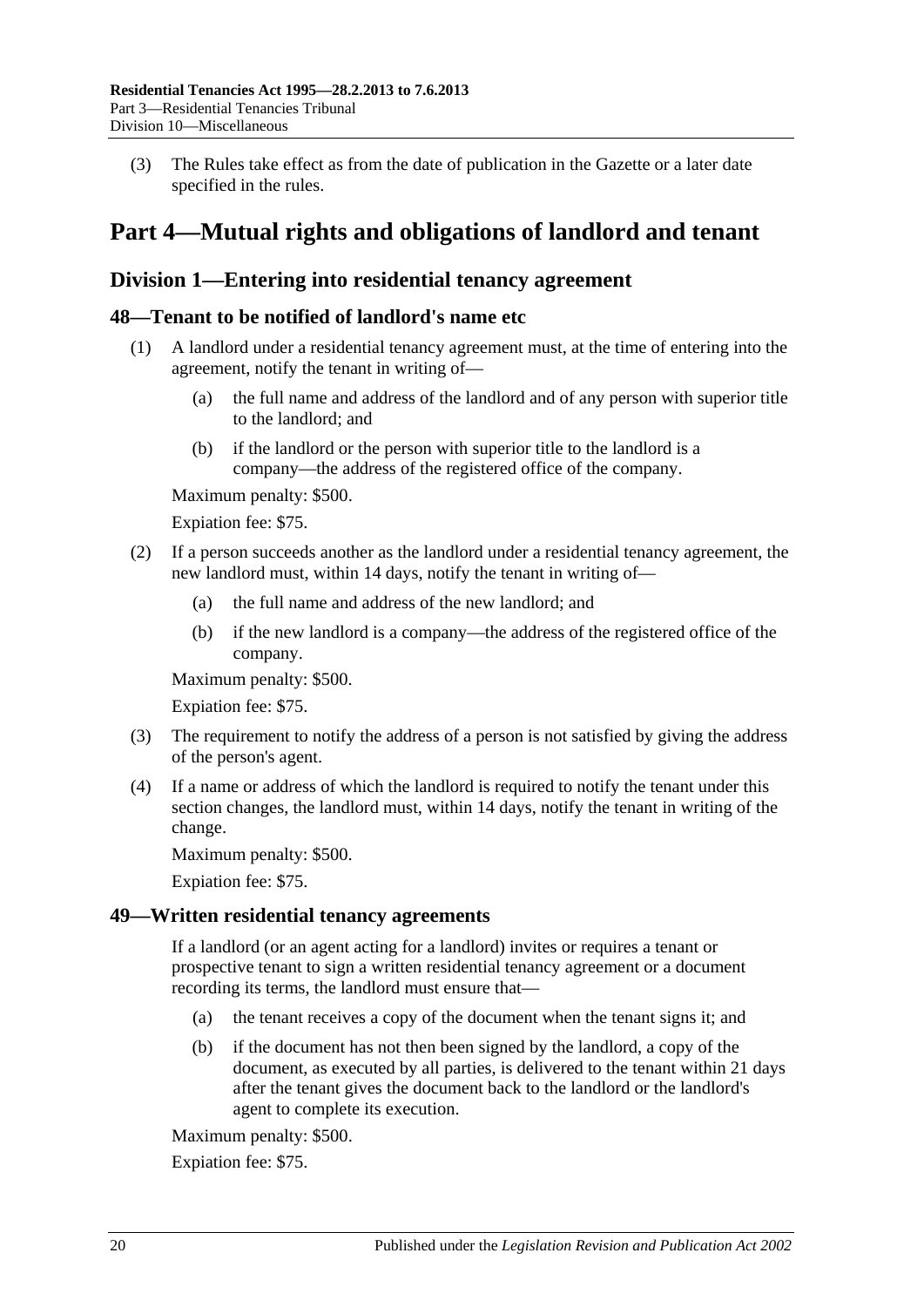#### <span id="page-20-0"></span>**50—Cost of preparing agreement**

The cost of preparing a written residential tenancy agreement, or a document recording its terms, must be borne by the landlord.

#### **Note—**

Residential tenancy agreements are exempt from stamp duty.

#### <span id="page-20-1"></span>**51—False information from tenant**

A tenant must not give a landlord false information about the tenant's identity or place of occupation.

Maximum penalty: \$500.

### <span id="page-20-2"></span>**Division 2—Discrimination against tenants with children**

#### <span id="page-20-3"></span>**52—Discrimination against tenants with children**

(1) A person must not refuse to grant a tenancy to another on the ground that it is intended that a child should live on the premises.

Maximum penalty: \$1 000.

- (2) A person must not—
	- (a) instruct a person not to grant; or
	- (b) state an intention (by advertisement or in any other way) not to grant,

a tenancy on the ground that it is intended that a child should live on the premises.

Maximum penalty: \$1 000.

(3) However, this section does not apply if the landlord, or an agent appointed by the landlord to manage the premises, resides in the premises to which the tenancy relates or in premises adjacent to those premises.

### <span id="page-20-4"></span>**Division 3—Rent**

#### <span id="page-20-5"></span>**53—Permissible consideration for residential tenancy**

(1) A person must not require or receive from a tenant or prospective tenant a payment, other than rent or security (or both), for a residential tenancy or the renewal or extension of a residential tenancy.

Maximum penalty: \$500.

- (2) However—
	- (a) the landlord may lawfully require or receive consideration for an option to enter into a residential tenancy agreement but, in that case, the following condition applies:
		- (i) if the prospective tenant enters into the residential tenancy agreement, the landlord must apply the consideration towards rent payable under the agreement;
		- (ii) if the prospective tenant does not exercise the option to enter into the residential tenancy agreement, the landlord may retain the consideration; and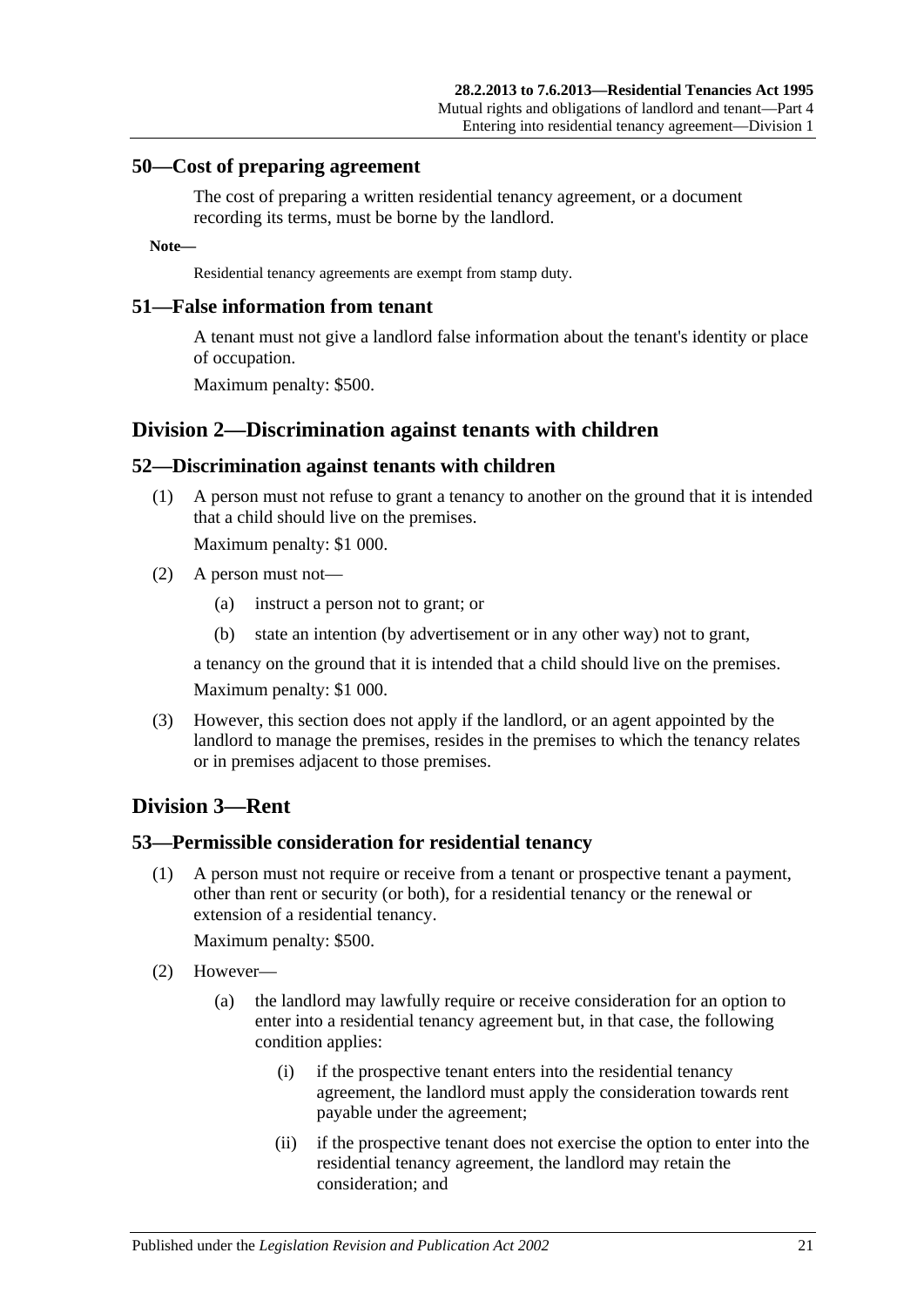- (b) the landlord may require the tenant to reimburse the landlord for rates and charges for water supply that are to be borne by the tenant under the residential tenancy agreement or a collateral agreement; and
- (c) the landlord may lawfully require or receive a payment of a class the landlord is authorised to require or receive by another provision of this Act or under the regulations.

## <span id="page-21-0"></span>**54—Rent in advance**

- (1) A person must not require<sup>1</sup> the payment of more than two weeks' rent under a residential tenancy agreement before the end of the first two weeks of the tenancy. Maximum penalty: \$500.
- (2) If rent has been paid under a residential tenancy agreement, a person must not require<sup>1</sup> a further payment of rent until the end of the last period for which rent has been paid. Maximum penalty: \$500.
- (3) A person must not require another to give a post-dated cheque or other post-dated negotiable instrument in payment of rent under a residential tenancy agreement. Maximum penalty: \$500.

#### **Note—**

1 The prohibition is against *requiring* payment of rent for more than two weeks in advance. Hence, if a tenant voluntarily elects to pay rent for more than two weeks in advance, the landlord (or the landlord's agent) may lawfully accept the payment.

## <span id="page-21-1"></span>**55—Variation of rent**

(1) The landlord may increase the rent payable under a residential tenancy agreement by giving written notice to the tenant specifying the date as from which the increase takes effect.

> A series of residential tenancy agreements between the same parties and relating to the same premises is treated as a single residential tenancy agreement for the purposes of this section unless at least six months have elapsed since rent for the premises was fixed or last increased.

- (2) However—
	- (a) the right to increase the rent may be excluded or limited by the terms of the residential tenancy agreement; and
	- (b) if the tenancy is for a fixed term, the residential tenancy agreement is taken to exclude an increase in rent during the term unless it specifically allows for an increase in rent; and
	- (c) the date fixed for an increase of rent must be at least six months after the date of the agreement or, if there has been a previous increase of rent under this section, the last increase and at least 60 days after the notice is given but—
		- (i) if the maximum rent for the premises has been fixed by a housing improvement notice, and the notice is revoked, the landlord may, by notice given under this section within 60 days after revocation of the housing improvement notice, increase the rent for the premises from a date falling at least 14 days after the notice is given; and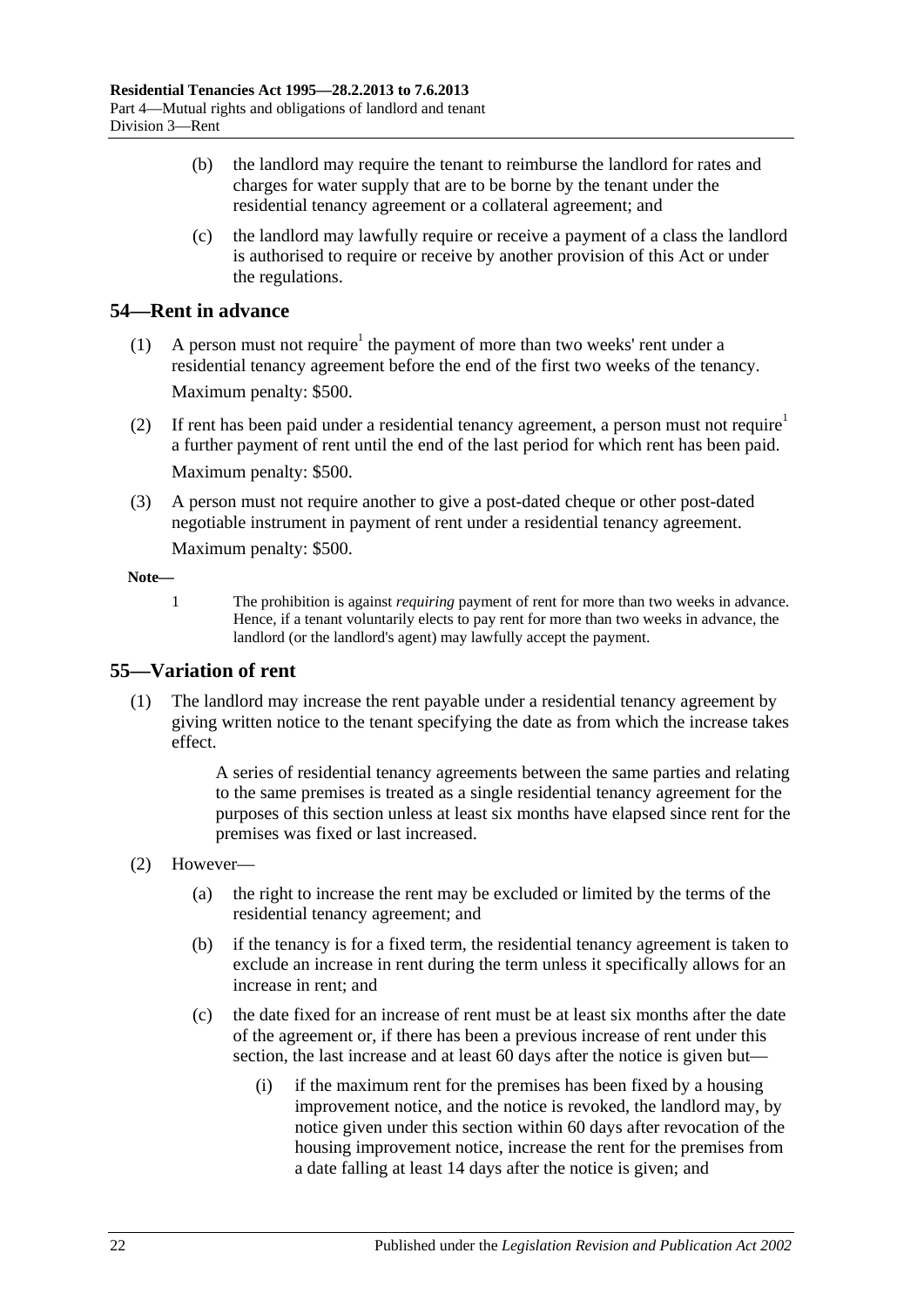- (ii) if the landlord is a registered housing co-operative, and the residential tenancy agreement provides for variation of rent in accordance with the tenant's income, the landlord may increase the rent on the ground of a variation in the tenant's income from a date falling at least 14 days after the notice of the increased rent is given; and
- (iii) if the landlord is a registered housing co-operative under a residential tenancy agreement that allows the landlord to change the basis of calculating the rent payable under the agreement, and the landlord gives the tenant written notice that there is to be a change in the basis of calculating rent as from a specified date (which must be at least 60 days after the notice is given and at least six months from the date of the agreement, or if there has been a previous change in the basis of rent calculation, at least six months from the date of the last such change), the rent may be increased to accord with the new basis of rent calculation as from the specified date without further notice under this section.
- (3) The rent payable under a residential tenancy agreement may be reduced by mutual agreement between the landlord and the tenant.
- (4) A reduction of rent may be made on a temporary basis so that the rent reverts to the level that would have been otherwise applicable at the end of a specified period.
- (5) If the rent payable under a residential tenancy agreement is increased or reduced under this section, the terms of the agreement are varied accordingly.
- (6) This section does not affect the operation of a provision of a residential tenancy agreement under which the rent payable under the agreement changes automatically at stated intervals on a basis set out in the agreement.

### <span id="page-22-0"></span>**56—Excessive rent**

- (1) The Tribunal may, on application by a tenant, declare that the rent payable under a residential tenancy agreement is excessive.
- (2) In deciding whether the rent payable under a residential tenancy agreement is excessive, the Tribunal must have regard to—
	- (a) the general level of rents for comparable premises in the same or similar localities; and
	- (b) the estimated capital value of the premises at the date of the application; and
	- (c) the outgoings for which the landlord is liable under the agreement; and
	- (d) the estimated cost of services provided by the landlord and the tenant under the agreement; and
	- (e) the nature and value of furniture, equipment and other personal property provided by the landlord for the tenant's use; and
	- (f) the state of repair and general condition of the premises; and
	- (g) other relevant matters.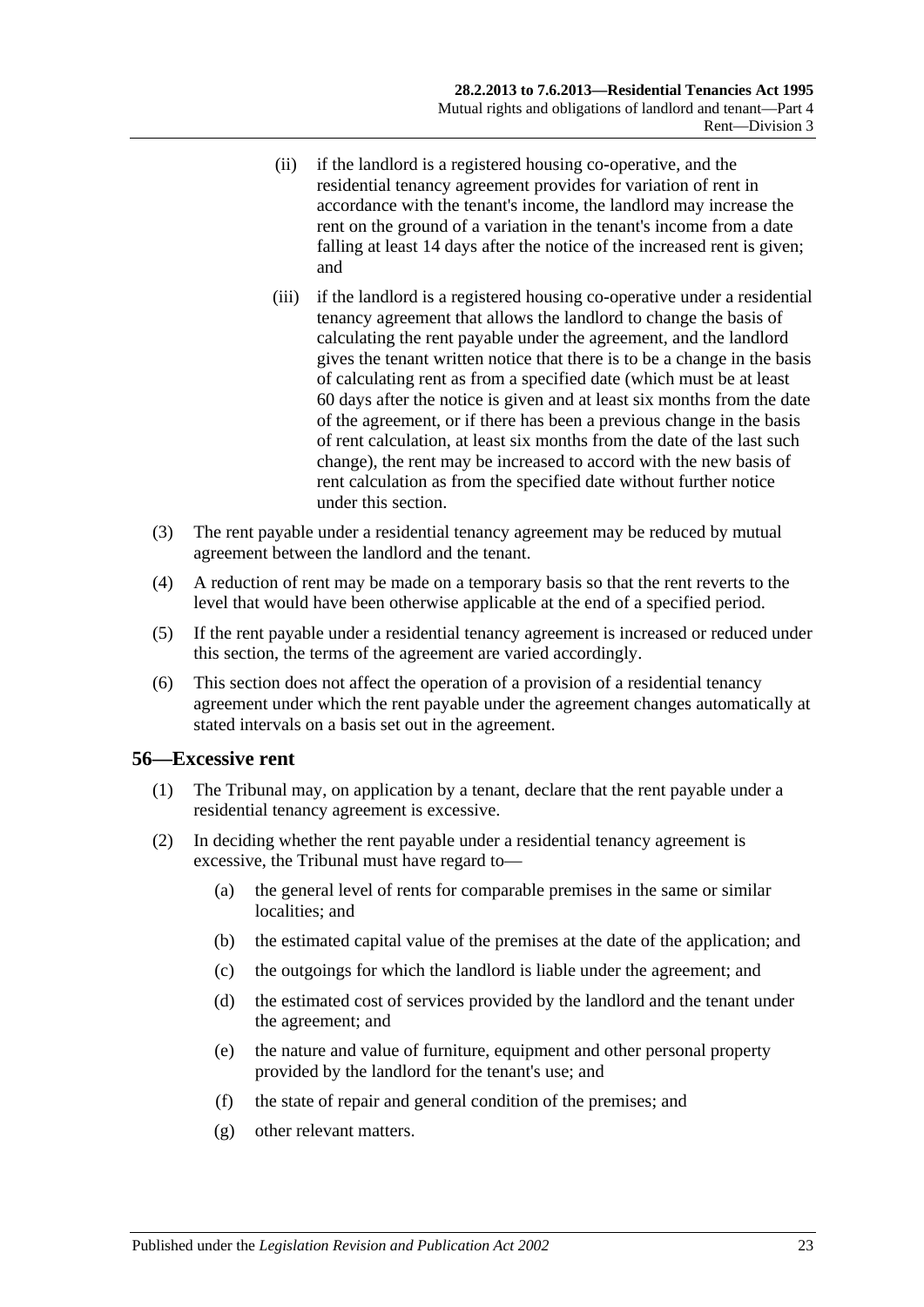- (3) If the Tribunal finds, on an application under this section, that the rent payable under a residential tenancy agreement is excessive, the Tribunal may, by order—
	- (a) fix the rent payable for the premises and vary the agreement by reducing the rent payable under the agreement accordingly; and
	- (b) fix a date (which cannot be before the date of the application) from which the variation takes effect; and
	- (c) fix a period (which cannot exceed one year) for which the order is to remain in force.
- (4) The Tribunal may, on application by the landlord, vary or revoke an order under this section if satisfied that it is just to do so.
- (5) If, while an order remains in force under this section, a landlord asks for or receives rent for the premises to which the order relates exceeding the amount fixed by the order, the landlord is guilty of an offence.

Maximum penalty: \$1 000.

#### <span id="page-23-0"></span>**57—Landlord's duty to keep proper records of rent**

(1) A landlord under a residential tenancy agreement must ensure that a proper record is kept of rent received under the agreement.

Maximum penalty: \$500.

- (2) A person must not—
	- (a) make a false entry in a record of the rent received under a residential tenancy agreement; or
	- (b) falsify the record in any other way.

Maximum penalty: \$1 000.

#### <span id="page-23-3"></span><span id="page-23-1"></span>**58—Duty to give receipt for rent**

- (1) A person who receives rent under a residential tenancy agreement must, within 48 hours after receiving the rent, give the person paying the rent a receipt stating—
	- (a) the date on which the rent was received; and
	- (b) the name of the person paying the rent; and
	- (c) the amount paid; and
	- (d) the period of the tenancy to which the payment relates; and
	- (e) the address of the premises to which the payment relates.

Maximum penalty: \$500.

Expiation fee: \$75.

(2) However, if the tenant pays the rent into an account kept by the landlord or the landlord's agent at an ADI, and the landlord, or the landlord's agent keeps a written record containing the information required by [subsection](#page-23-3) (1), a receipt need not be given.

### <span id="page-23-2"></span>**59—Accrual and apportionment of rent**

(1) The rent payable under a residential tenancy agreement accrues from day to day.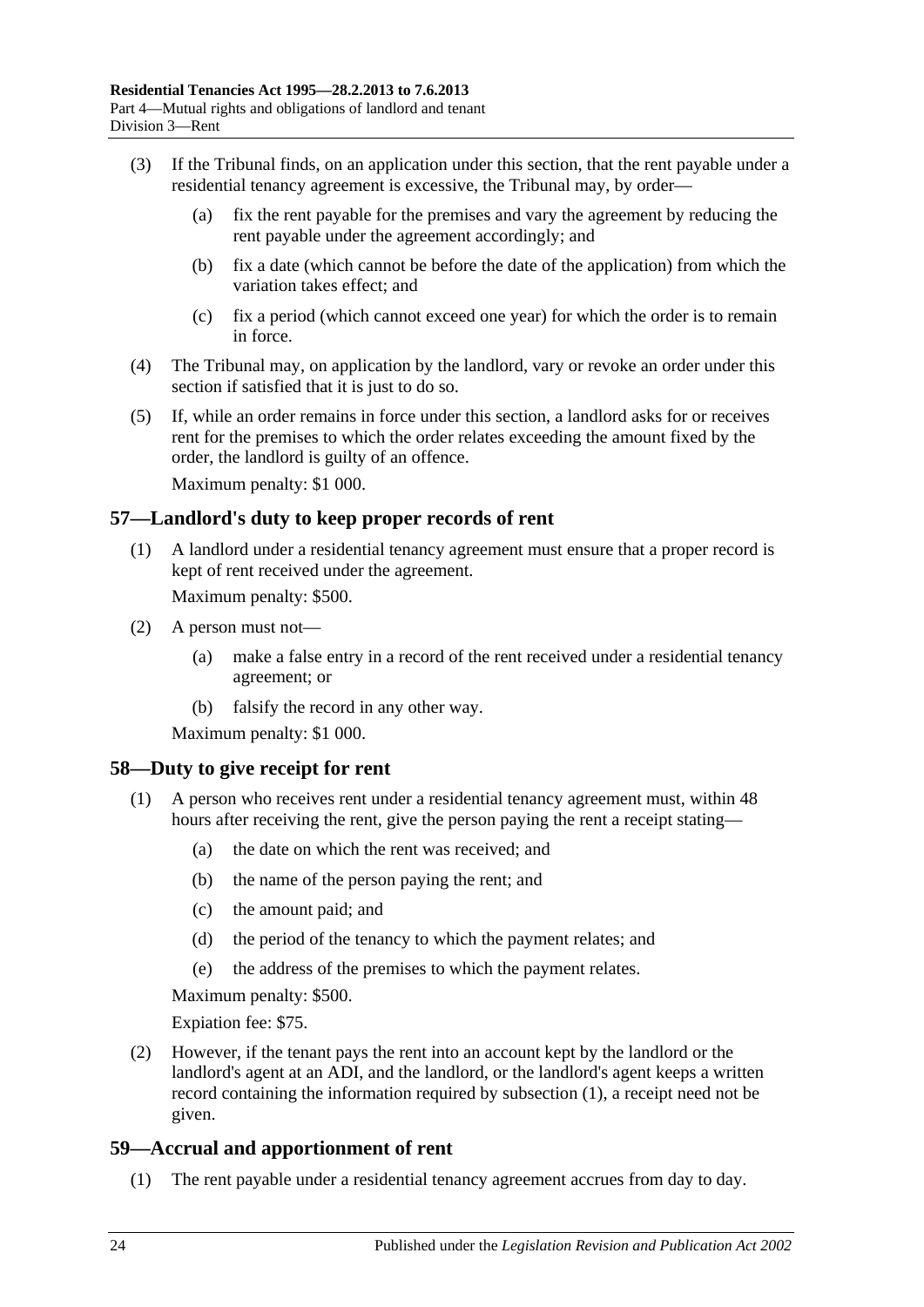(2) If rent is paid in advance, and the tenancy ends before the end of the period for which rent has been paid, the landlord must refund the appropriate proportion of the amount paid to the tenant or apply it towards other liabilities of the tenant to the landlord.

### <span id="page-24-0"></span>**60—Abolition of distress for rent**

A landlord is not entitled to distrain goods of a tenant for non-payment of the rent payable under a residential tenancy agreement.

## <span id="page-24-1"></span>**Division 4—Security bonds**

#### <span id="page-24-2"></span>**61—Security bond**

- (1) A person must not—
	- (a) require more than one security bond for the same residential tenancy agreement; or
	- (b) require the payment of security exceeding the relevant limit.

Maximum penalty: \$1 000.

(2) If at least two years have elapsed since the security under a security bond was given or last increased, the landlord may by written notice to the tenant require the tenant to increase the security by a specified additional amount, within a specified period (which must be at least 60 days from the date of the notice), but not so that the total amount of the security exceeds the relevant limit.

> The requirement has effect as if it were a term of the residential tenancy agreement.

- (3) The *relevant limit* is—
	- (a) if the rent payable under the agreement does not exceed an amount (which must be at least \$150 per week) prescribed by regulation for the purposes of this paragraph—four weeks rent under the agreement;
	- (b) if the rent payable under the agreement exceeds an amount prescribed by regulation for the purposes of this paragraph—six weeks rent under the agreement.
- (4) The relevant limit is, in the first instance, calculated by reference to the rent—or if the rent varies, the lowest rent—payable during the first six months of the tenancy (expressed as a weekly rent) and if there is to be an increase in the amount of the security, the relevant limit is calculated by reference to the rent (expressed as a weekly rent) payable when the notice of increase is given.

### <span id="page-24-3"></span>**62—Receipt of security and transmission to the Commissioner**

(1) A person must, within 48 hours after receiving an amount paid by way of security, give the person who pays a receipt stating the date payment was received, the name of the person from whom the payment was received, the amount paid, and the address of the premises to which the payment relates.

Maximum penalty: \$1 000.

Expiation fee: \$150.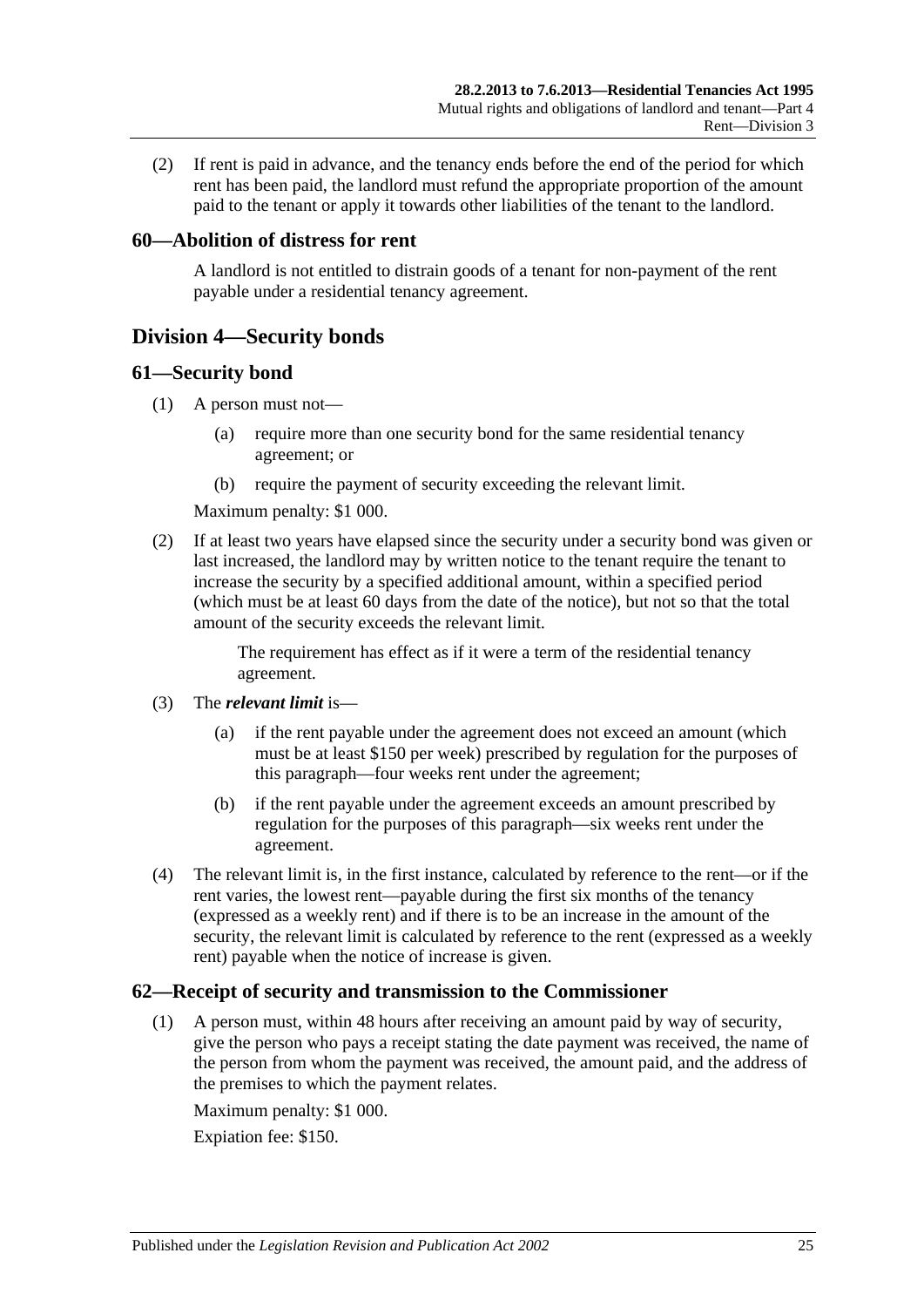(2) A person who receives an amount by way of security must pay the amount of the security to the Commissioner within the period allowed by regulation.

Maximum penalty: \$1 000.

Expiation fee: \$150.

#### <span id="page-25-0"></span>**63—Repayment of security bond**

- (1) An application may be made to the Commissioner for—
	- (a) payment of the whole amount of the security either to the landlord or the tenant; or
	- (b) payment of a specified amount of the security to the landlord and the balance to the tenant.
- (2) The application—
	- (a) must be in a form approved by the Commissioner; and
	- (b) may be made jointly by the landlord and the tenant or by either the landlord or the tenant.
- (3) If the application is undisputed, the Commissioner must pay out the amount of the security as specified in the application.
- <span id="page-25-3"></span>(4) If an application is liable to be disputed, the Commissioner must give the respondent written notice of the application (in a form the Commissioner considers appropriate) and inform the respondent that, if the respondent wants to dispute the application, a written notice of dispute must be lodged with the Commissioner within ten days after the date the notice is given to the respondent.
- <span id="page-25-1"></span>(5) If the respondent does not give the Commissioner written notice of dispute within ten days after the date the Commissioner's notice<sup>1</sup> is given to the respondent, the Commissioner may pay out the amount of the security as proposed in the application.
- (6) If the Commissioner receives a written notice of dispute before the amount of the security is paid out under [subsection](#page-25-1) (5), the Commissioner must refer the dispute to the Tribunal for determination.
- <span id="page-25-2"></span>(7) Despite a preceding subsection, if—
	- (a) the security has been provided or paid by a third party prescribed by the regulations, or in circumstances prescribed by the regulations; and
	- (b) the Commissioner is given notice of the third party's interest in accordance with the regulations,

then—

- (c) the third party is entitled to make application to the Commissioner for the payment of the whole, or a specified part, of the security; and
- $(d)$
- (i) if the application is made with the consent of the landlord—the Commissioner must pay out the amount of the security as specified in the application;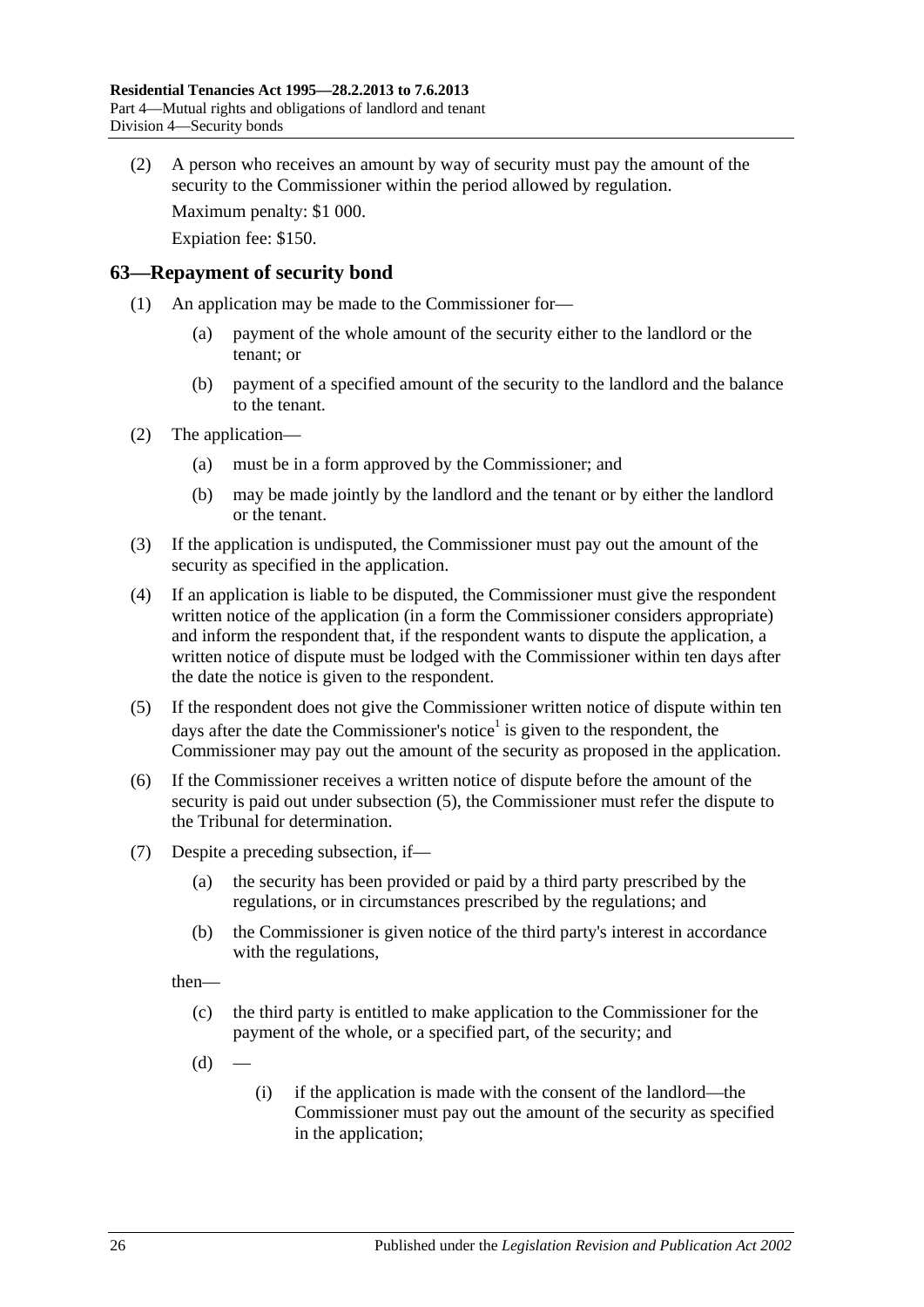- (ii) in any other case—the Commissioner must give the landlord and, if the tenant is still in possession of the premises, the tenant, written notice of the application (in a form the Commissioner considers appropriate) and—
	- (A) if the Commissioner does not receive a written notice of dispute from the party or parties to whom the notice of the application was given within ten days after the date on which the original notice is given—the Commissioner may pay out the amount of the security as proposed in the application;
	- (B) in any other case—the Commissioner must refer the matter to the Tribunal for determination.
- (8) If a payment is made under [subsection](#page-25-2) (7) and the tenant is still in possession of the premises, the landlord may require the tenant to provide a new security bond in accordance with [section](#page-24-2) 61.
- <span id="page-26-0"></span> $(9)$  If—
	- (a) security for the performance of obligations under a residential tenancy agreement is provided by a third party prescribed by the regulations in circumstances prescribed by the regulations; and
	- (b) the landlord makes application to the Commissioner for the payment of the whole, or a specified part, of the amount payable under the security,

then—

- (c) if the application is made with the consent of the third party—the Commissioner must pay out the amount as specified in the application;
- (d) in any other case—the Commissioner must give the third party and, if the tenant is still in possession of the premises, the tenant, written notice of the application (in a form the Commissioner considers appropriate) and—
	- (i) if the Commissioner does not receive a written notice of dispute from the party or parties to whom the notice of the application was given within ten days after the date on which the original notice is given—the Commissioner may pay out the amount as proposed in the application;
	- (ii) in any other case—the Commissioner must refer the matter to the Tribunal for determination.
- (10) If a payment is made under [subsection](#page-26-0) (9), the third party must reimburse the Fund to the extent of the payment.
- (11) A payment under this section will be made from the Fund and, in the case of a payment to a tenant, must include interest.
- (12) The interest will be calculated on the amount of the payment to the tenant under this section, and will be taken to have accrued from the day on which the security was paid to the Commissioner to the day of payment to the tenant at a rate fixed by the Minister for the purposes of this section.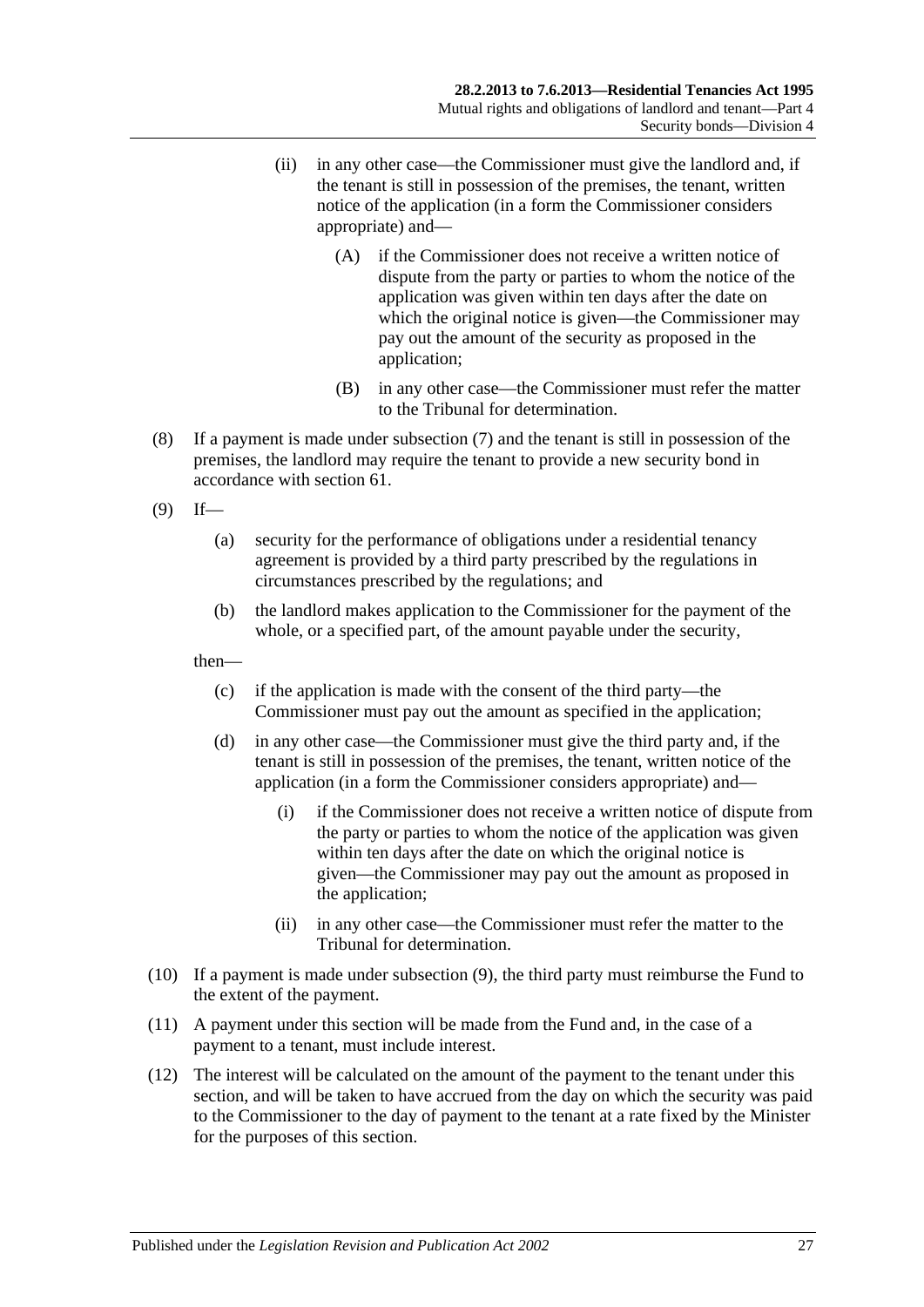- (13) For the purposes of this section—
	- (a) an application is undisputed if it is a joint application by the landlord and the tenant; or an application by the landlord that the whole of the amount of the security be paid to the tenant; or an application by the tenant that the whole of the amount of the security be paid to the landlord;
	- (b) an application that does not fall into any of those categories is liable to be disputed;
	- (c) if the application was made by the landlord, the tenant is the respondent; if the application was made by the tenant, the landlord is the respondent.

**Note—**

1 Ie the notice under [subsection](#page-25-3) (4).

## <span id="page-27-0"></span>**Division 5—Tenant's entitlement to possession and quiet enjoyment**

#### <span id="page-27-1"></span>**64—Vacant possession etc**

- (1) It is a term of a residential tenancy agreement that the tenant is entitled to vacant possession of the premises (except for a part of the premises in respect of which a right to exclusive possession is not given by the agreement) from the day the tenancy begins.
- (2) It is a term of a residential tenancy agreement that there is no legal impediment of which the landlord has, or ought to have knowledge, to the tenant's occupation of the premises for the period of the tenancy as a place of residence.

### <span id="page-27-2"></span>**65—Quiet enjoyment**

- (1) It is a term of a residential tenancy agreement that—
	- (a) the tenant is entitled to quiet enjoyment of the premises without interruption by the landlord or a person claiming under the landlord or with superior title to the landlord's title; and
	- (b) the landlord will not cause or permit an interference with the reasonable peace, comfort or privacy of the tenant in the tenant's use of the premises; and
	- (c) the landlord will take reasonable steps to prevent other tenants of the landlord in occupation of adjacent premises from causing or permitting interference with the reasonable peace, comfort or privacy of the tenant in the tenant's use of the premises.
- (2) If the landlord causes or permits interference with the reasonable peace, comfort or privacy of the tenant in the tenant's use of the premises in circumstances that amount to harassment of the tenant, the landlord is guilty of an offence.

Maximum penalty: \$2 000.

The liability to be prosecuted for the offence is in addition to civil liability for breach of the agreement.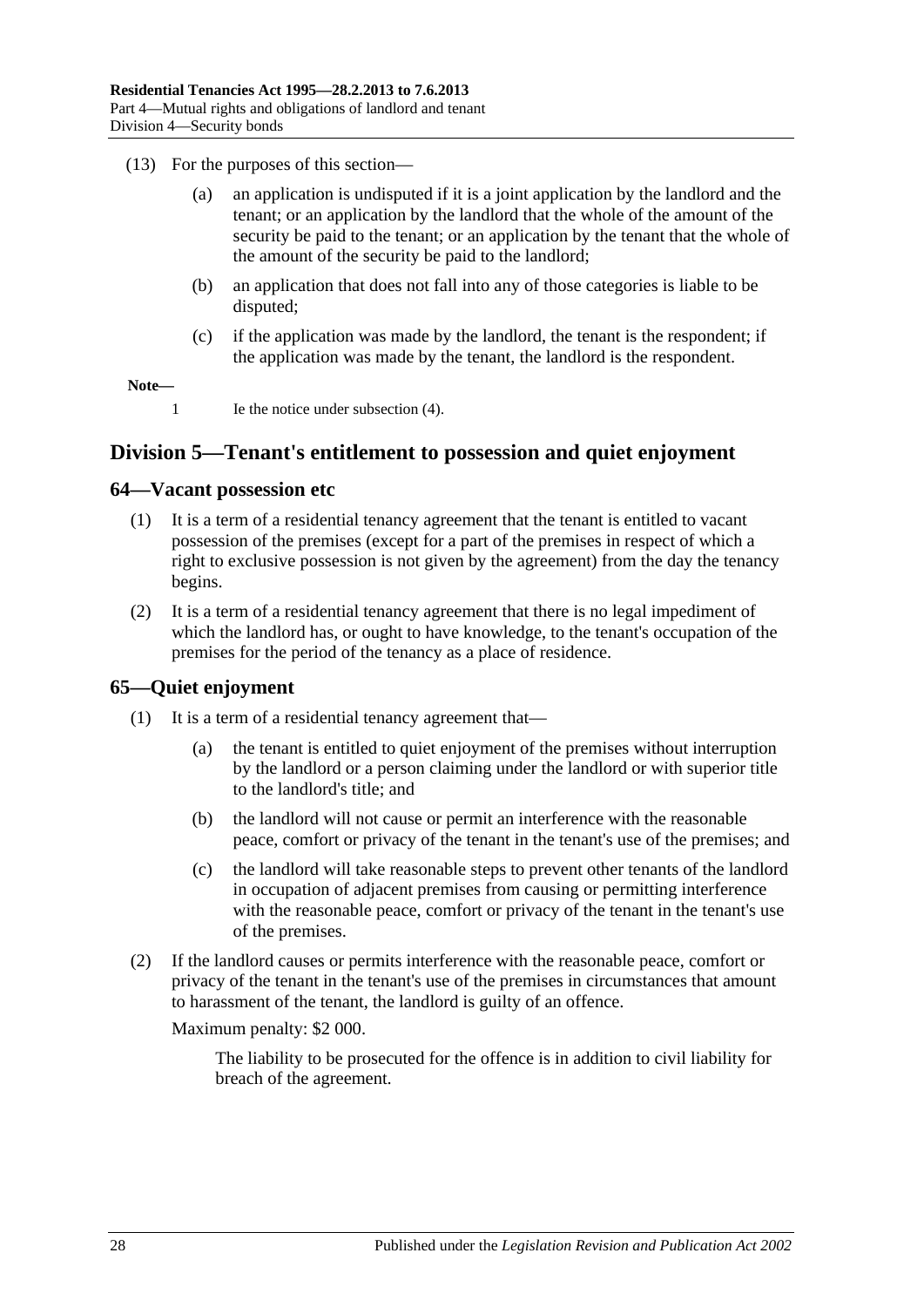## <span id="page-28-0"></span>**Division 6—Security of premises**

#### <span id="page-28-1"></span>**66—Security of premises**

- (1) It is a term of a residential tenancy agreement that—
	- (a) the landlord will take reasonable steps to provide and maintain the locks and other devices that are necessary to ensure the premises are reasonably secure; and
	- (b) neither the landlord nor the tenant will alter or remove a lock or security device or add a lock or security device without the consent of the other.
- <span id="page-28-5"></span>(2) A landlord or tenant who, without reasonable excuse, contravenes the term of the agreement arising under [subsection](#page-28-5) (1)(b) is guilty of an offence.

Maximum penalty: \$1 000.

The liability to be prosecuted for the offence is in addition to civil liability for breach of the agreement.

(3) If the landlord's agent, without reasonable excuse, alters or removes a lock or security device, or adds a lock or security device, without the tenant's consent, the agent is guilty of an offence.

Maximum penalty: \$1 000.

The liability to be prosecuted for the offence is in addition to civil liability the agent or the landlord may incur.

## <span id="page-28-2"></span>**Division 7—Landlord's obligation in regard to condition of the premises**

### <span id="page-28-3"></span>**67—Cleanliness**

It is a term of a residential tenancy agreement that the landlord will ensure that the premises, and ancillary property, are in a reasonable state of cleanliness when the tenant goes into occupation of the premises.

### <span id="page-28-6"></span><span id="page-28-4"></span>**68—Landlord's obligation to repair**

- (1) It is a term of a residential tenancy agreement that the landlord—
	- (a) will ensure that the premises, and ancillary property, are in a reasonable state of repair at the beginning of the tenancy and will keep them in a reasonable state of repair having regard to their age, character and prospective life; and
	- (b) will comply with statutory requirements affecting the premises.

The obligation applies even though the tenant had notice of the state of disrepair before entering into occupation.

- (2) However—
	- (a) the landlord will not be regarded as being in breach of the obligation to repair unless—
		- (i) the landlord has notice of the defect requiring repair; and
		- (ii) the landlord fails to act with reasonable diligence to have the defect repaired; and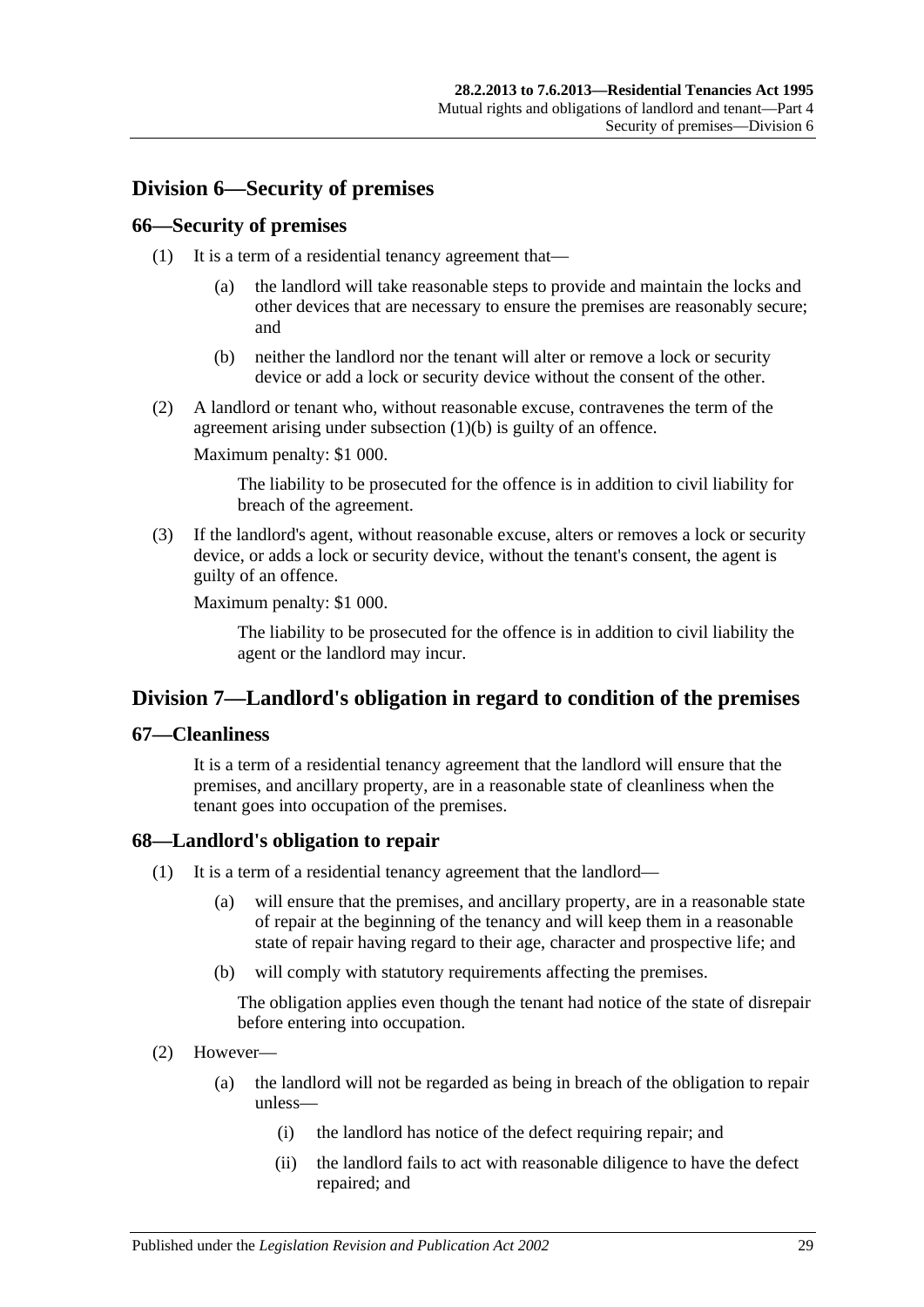- (b) if the landlord is a registered housing co-operative, the regulations may limit the extent of the obligation imposed by [subsection](#page-28-6) (1); and
- (c) if the premises are subject to a housing improvement notice fixing the maximum rent for the premises, the landlord's obligation under [subsection](#page-28-6) (1) to repair the premises does not apply.
- $(3)$  If—
	- (a) premises or ancillary property are in a state of disrepair that does not arise from a contravention of the residential tenancy agreement by the tenant; and
	- (b) the state of disrepair is, unless remedied, likely to result in personal injury or damage to property or undue inconvenience; and
	- (c) the tenant notifies the landlord of the state of disrepair or makes a reasonable attempt to do so; and
	- (d) the tenant incurs costs in having the state of disrepair remedied; and
	- (e) the repairs are carried out by a person who is licensed to carry out the necessary work and the person provides the landlord with a report on the work carried out and the apparent cause of the state of disrepair,

the tenant is entitled to recover from the landlord the reasonable costs of having the repairs carried out.

(4) However, the tenant is not entitled to recover the cost of repairing the premises if the premises are subject to a housing improvement notice fixing the maximum rent payable for premises.

## <span id="page-29-0"></span>**Division 8—Tenant's obligations in relation to the premises and ancillary property**

#### <span id="page-29-1"></span>**69—Tenant's responsibility for cleanliness and damage**

- (1) It is a term of a residential tenancy agreement that the tenant—
	- (a) must keep the premises and ancillary property in a reasonable state of cleanliness; and
	- (b) must notify the landlord of damage to the premises or ancillary property; and
	- (c) must not intentionally or negligently cause or permit damage to the premises or ancillary property.
- (2) A tenant who intentionally causes serious damage to the premises or ancillary property is guilty of an offence.

Maximum penalty: \$2 000.

The liability to be prosecuted for an offence is in addition to civil liability for a breach of the agreement.

(3) It is a term of a residential tenancy agreement that, at the end of the tenancy, the tenant must give the premises and ancillary property back to the landlord in reasonable condition and in a reasonable state of cleanliness.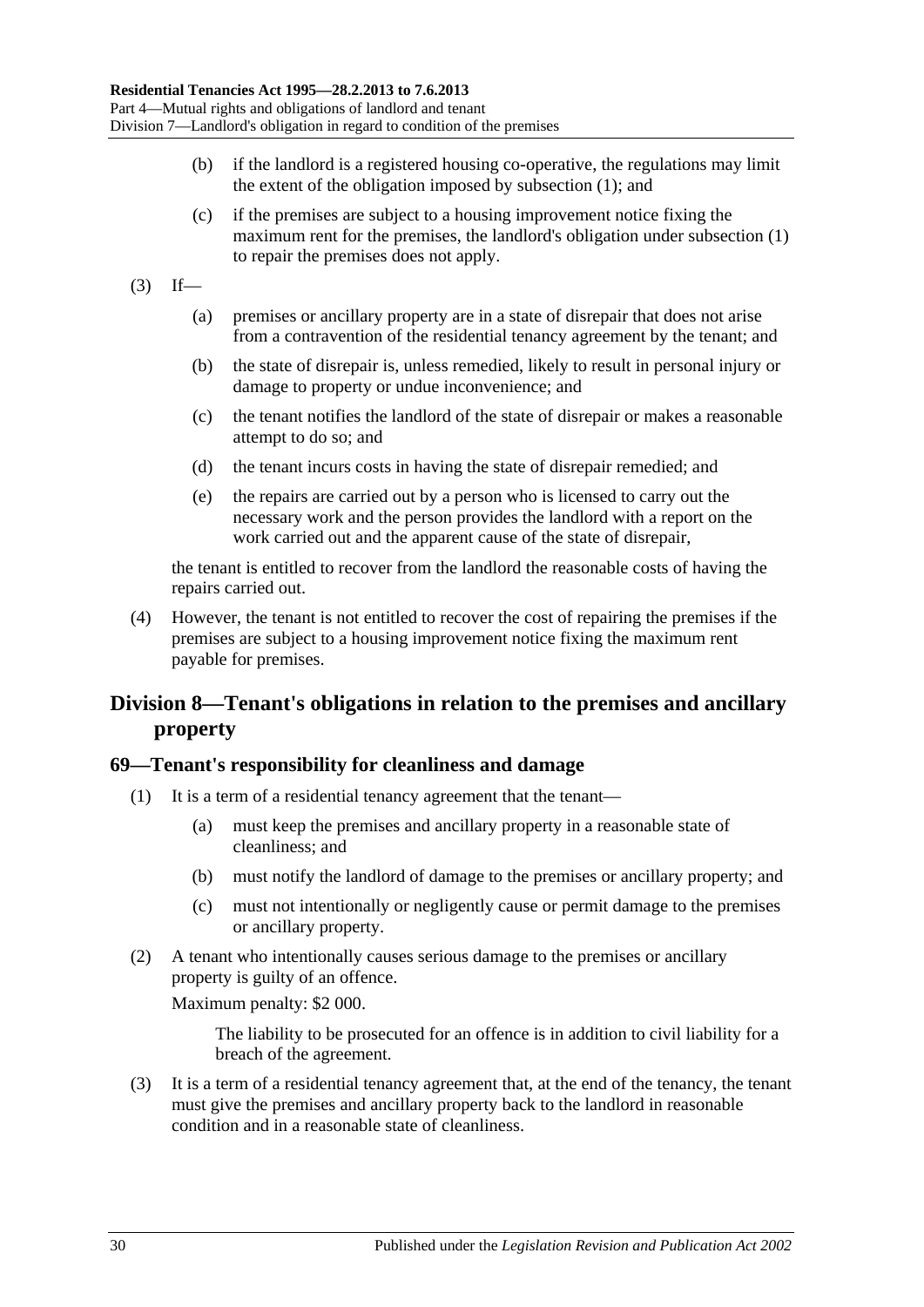(4) In deciding whether premises or other property is in reasonable condition, its condition when the tenant took possession of it, and the probable effect of reasonable wear and tear since that time, must be taken into account.

### <span id="page-30-0"></span>**70—Alteration of premises**

- (1) It is a term of a residential tenancy agreement that a tenant must not, without the landlord's written consent, make an alteration or addition to the premises.
- (2) A tenant may remove a fixture affixed to the premises by the tenant unless its removal would cause damage to the premises.
- (3) If a tenant causes damage to the premises by removing a fixture, the tenant must notify the landlord and, at the option of the landlord, repair the damage or compensate the landlord for the reasonable cost of repairing the damage.

## <span id="page-30-1"></span>**Division 9—Tenant's conduct on the premises**

#### <span id="page-30-2"></span>**71—Tenant's conduct**

It is a term of a residential tenancy agreement that—

- (a) the tenant must not use the premises, or cause or permit the premises to be used, for an illegal purpose; and
- (b) the tenant must not cause or permit a nuisance; and
- (c) the tenant must not cause or permit an interference with the reasonable peace, comfort or privacy of another person who resides in the immediate vicinity of the premises.

## <span id="page-30-3"></span>**Division 10—Landlord's right of entry**

### <span id="page-30-4"></span>**72—Right of entry**

- (1) It is a term of a residential tenancy agreement that the landlord may enter the premises if (and only if)—
	- (a) the entry is made in an emergency; or
	- (b) the landlord gives the tenant written notice stating the purpose and specifying the date and time of the proposed entry not less than seven and not more than 14 days before entering the premises; or
	- (c) the entry is made at a time previously arranged with the tenant (but not more frequently than once every week for the purpose of collecting the rent); or
	- (d) the entry is made at a time previously arranged with the tenant (but not more frequently than once every four weeks) for the purpose of inspecting the premises; or
	- (e) the entry is made for the purpose of carrying out necessary repairs or maintenance at a reasonable time of which the tenant has been given at least 48 hours written notice; or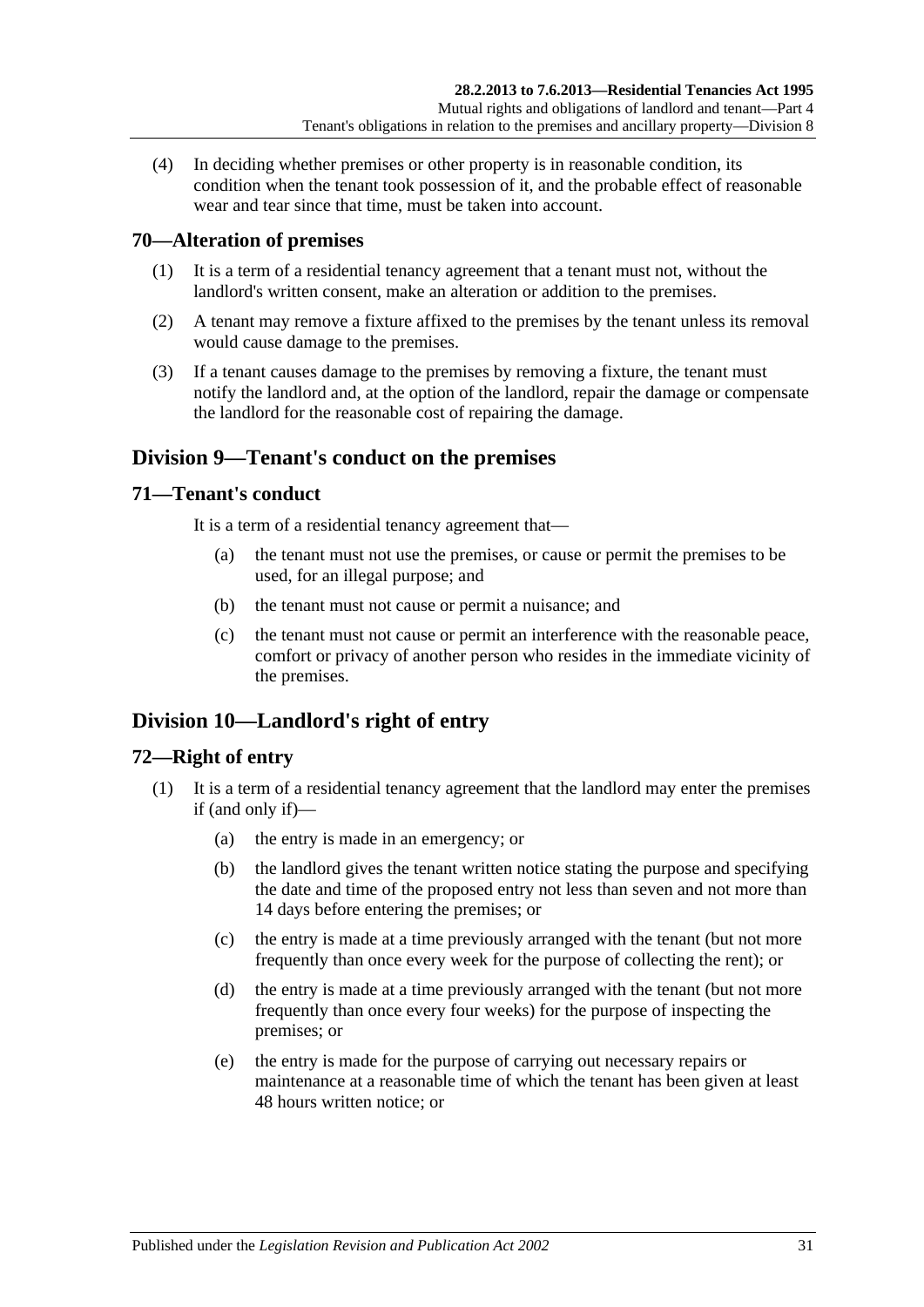- (f) the entry is made for the purpose of showing the premises to prospective tenants, at a reasonable time and on a reasonable number of occasions during the period of 28 days preceding the termination of the agreement, after giving reasonable notice to the tenant; or
- (g) the entry is made for the purpose of showing the premises to prospective purchasers, at a reasonable time and on a reasonable number of occasions, after giving the tenant reasonable notice; or
- (h) the entry is made with the consent of the tenant given at, or immediately before, the time of entry.
- (2) This section does not apply to a part of the premises that the tenant uses in common with the landlord or another tenant of the landlord.

## <span id="page-31-0"></span>**Division 11—Rates, taxes and charges**

#### <span id="page-31-1"></span>**73—Rates, taxes and charges**

- (1) It is a term of a residential tenancy agreement that the landlord must bear all statutory rates, taxes and charges imposed in respect of the premises.
- <span id="page-31-3"></span>(2) However, subject to [subsection](#page-31-2) (4), rates and charges for water supply are to be borne as agreed between the landlord and the tenant.
- (3) In the absence of an agreement—
	- (a) the landlord will bear the rates and charges for water supply up to a limit fixed or determined under the regulations; and
	- (b) any amount in excess of the limit is, subject to [subsection](#page-31-2) (4), to be borne by the tenant.
- <span id="page-31-4"></span><span id="page-31-2"></span>(4) A landlord must, as soon as is reasonably practicable after obtaining the benefit of the water security rebate amount, ensure that an amount borne by a tenant under an agreement under [subsection](#page-31-4)  $(2)$  or under subsection  $(3)(b)$  is reduced by-
	- (a) in the case of a tenant on land held as a single title consisting of a single place of residence—the water security rebate amount; or
	- (b) in the case of a tenant on land held as a single title consisting of more than 1 place of residence—the proportionate water security rebate amount,

(and if the reduction under this subsection results in a negative amount, 0 is to be substituted for that amount).

(5) If, during the billing period in which a landlord obtained the benefit of the water security rebate amount, the premises to which the rebate relates were subject to more than 1 residential tenancy agreement, the landlord must ensure that a reduction under [subsection](#page-31-2) (4) is applied to the amount borne by a tenant under each tenancy agreement on a pro rata basis according to the number of days in the billing period in which each tenancy agreement respectively applied at the premises.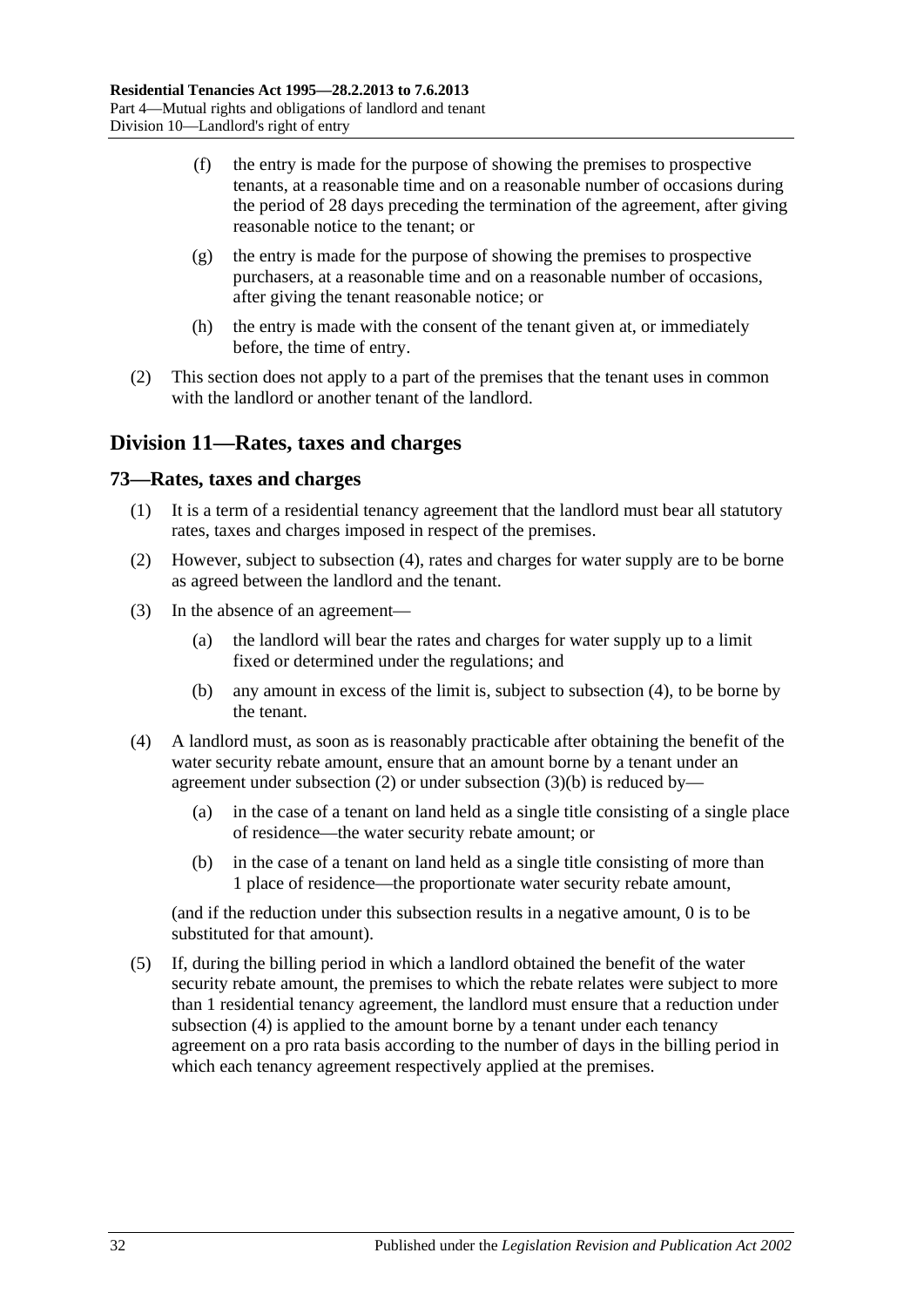(6) In this section—

*proportionate water security rebate amount*, in relation to a tenant on land held as a single title consisting of more than 1 place of residence, is the amount that results from dividing the water security rebate amount for that title by the number of places of residence at the land to which the title relates;

*water security rebate amount*, in relation to rates and charges for water supply to residential premises, means the amount specified in an account for those rates and charges as representing the rebate for water security purposes.

## <span id="page-32-0"></span>**Division 12—Assignment**

### <span id="page-32-1"></span>**74—Assignment of tenant's rights under residential tenancy agreement**

- (1) A tenant under a residential tenancy agreement may, by written or oral agreement with another—
	- (a) assign the tenant's interest in the agreement to the other; or
	- (b) sub-let the premises to which the residential tenancy agreement relates to the other.
- (2) However, it is a term of a residential tenancy agreement that—
	- (a) the tenant must not assign the tenant's interest, or sub-let the premises, without the written consent of the landlord; but
	- (b) the landlord—
		- (i) must not unreasonably withhold consent (unless the landlord is a registered housing co-operative, in which case the landlord has an absolute discretion to withhold consent to an assignment); and
		- (ii) must not make a charge for giving consent or considering an application for consent exceeding the landlord's reasonable expenses.
- (2a) The absence of consent does not invalidate an assignment or sublease unless the landlord is a registered housing co-operative. However, if the landlord's consent to an assignment is not obtained, the tenant who assigns the interest remains liable to the landlord under the residential tenancy agreement (together with the new tenant, who is jointly and severally liable) unless the landlord has unreasonably withheld consent. This continuing liability of the assignor does not apply, in the case of a periodic tenancy, to a liability accruing more than 21 days after the landlord became aware or ought reasonably to have become aware of the assignment (whichever is the earlier).
- (2b) If the landlord's consent to an assignment is not obtained and the landlord had, before the assignment, served a notice of termination on the assignor, the landlord may enforce the notice against the assignee.
- (2c) The landlord may terminate a residential tenancy agreement on the ground that the tenant has assigned the tenant's interest, or has granted a sub-tenancy, without the landlord's consent, but only if the landlord has not unreasonably withheld consent and serves the notice of termination within 21 days after the time the landlord became aware or ought reasonably to have become aware of the assignment or sub-tenancy (whichever is the earlier).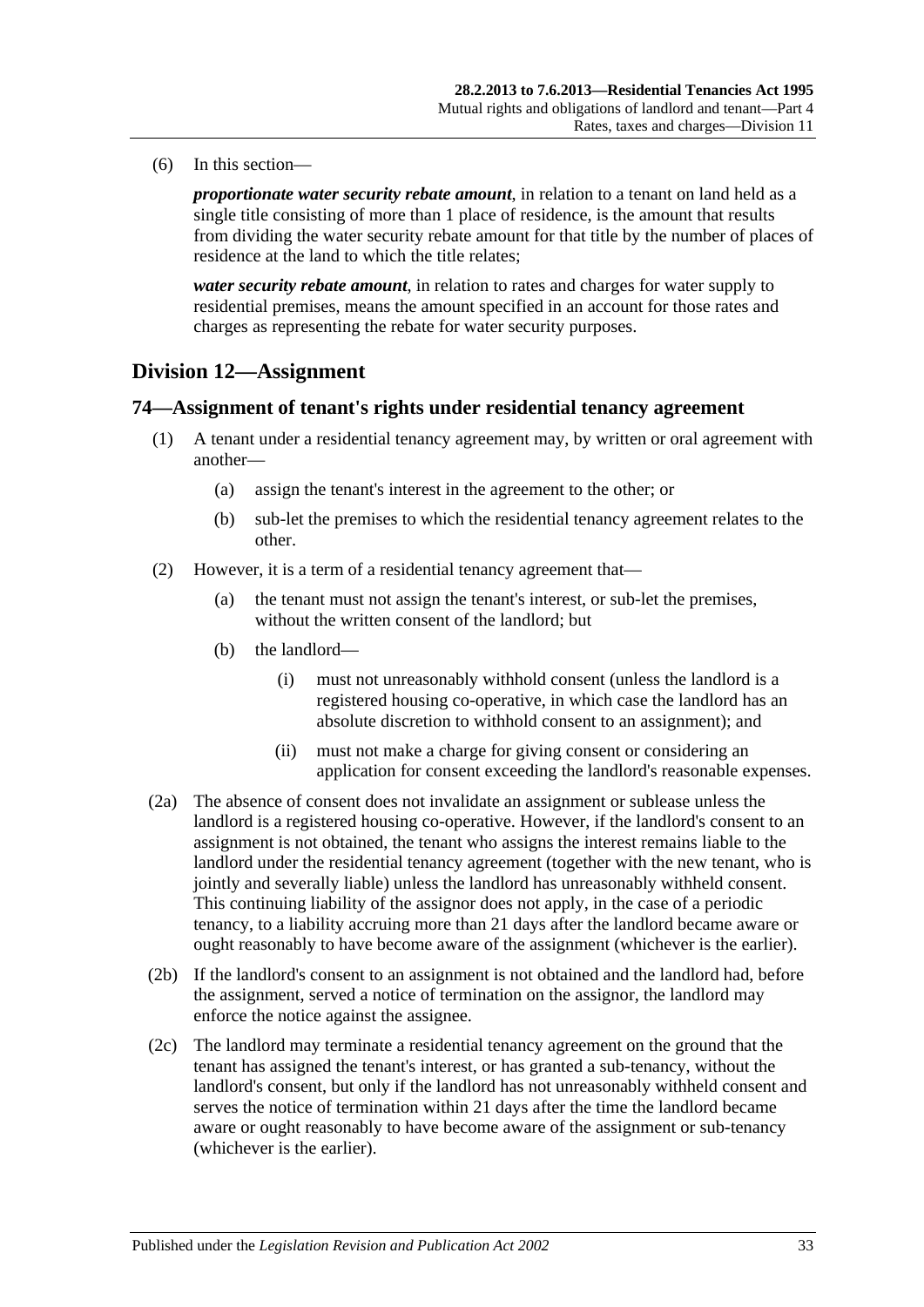- (3) The effect of an assignment under this section is that the assignee is substituted for the assignor as tenant under the residential tenancy agreement (but the assignor remains responsible for liabilities that accrued before the date of the assignment)<sup>1</sup>.
- (4) An assignee is liable to indemnify the assignor for liabilities incurred by the assignor to the landlord because of a breach of the residential tenancy agreement by the assignee.
- (5) If the tenant assigns the tenant's interest, an amount paid by the tenant and held by way of security will (unless the parties agree to the contrary) continue to be held as security for the proper performance by the assignee of obligations under the residential tenancy agreement.

**Note—**

1 If the assignment is made without the landlord's consent, the tenant may also remain liable under the agreement for liabilities that accrue later—See above.

## <span id="page-33-0"></span>**Division 13—Tenant's vicarious liability**

## <span id="page-33-1"></span>**75—Vicarious liability**

It is a term of a residential tenancy agreement that, if a person is on the premises at the invitation or with the consent of the tenant, the tenant is vicariously responsible for an act or omission by the person that would, if it had been an act or omission of the tenant, have constituted a breach of the agreement.

## <span id="page-33-2"></span>**Division 14—Harsh or unconscionable terms**

### <span id="page-33-6"></span><span id="page-33-3"></span>**76—Harsh or unconscionable terms**

- (1) The Tribunal may, on application by a tenant, make an order rescinding or varying a term of a residential tenancy agreement if satisfied that the term is harsh or unconscionable.
- (2) On making an order under [subsection](#page-33-6) (1), the Tribunal may make consequential changes to the residential tenancy agreement or another related document.

## <span id="page-33-4"></span>**Division 15—Miscellaneous**

### <span id="page-33-5"></span>**77—Accelerated rent and liquidated damages**

- (1) If a residential tenancy agreement provides that, upon breach by the tenant of a term about rent or other term of the agreement, the tenant is liable to pay—
	- (a) all or any part of the rent remaining payable under the agreement; or
	- (b) rent of an increased amount; or
	- (c) an amount by way of penalty; or
	- (d) an amount by way of liquidated damages,

the provision is void.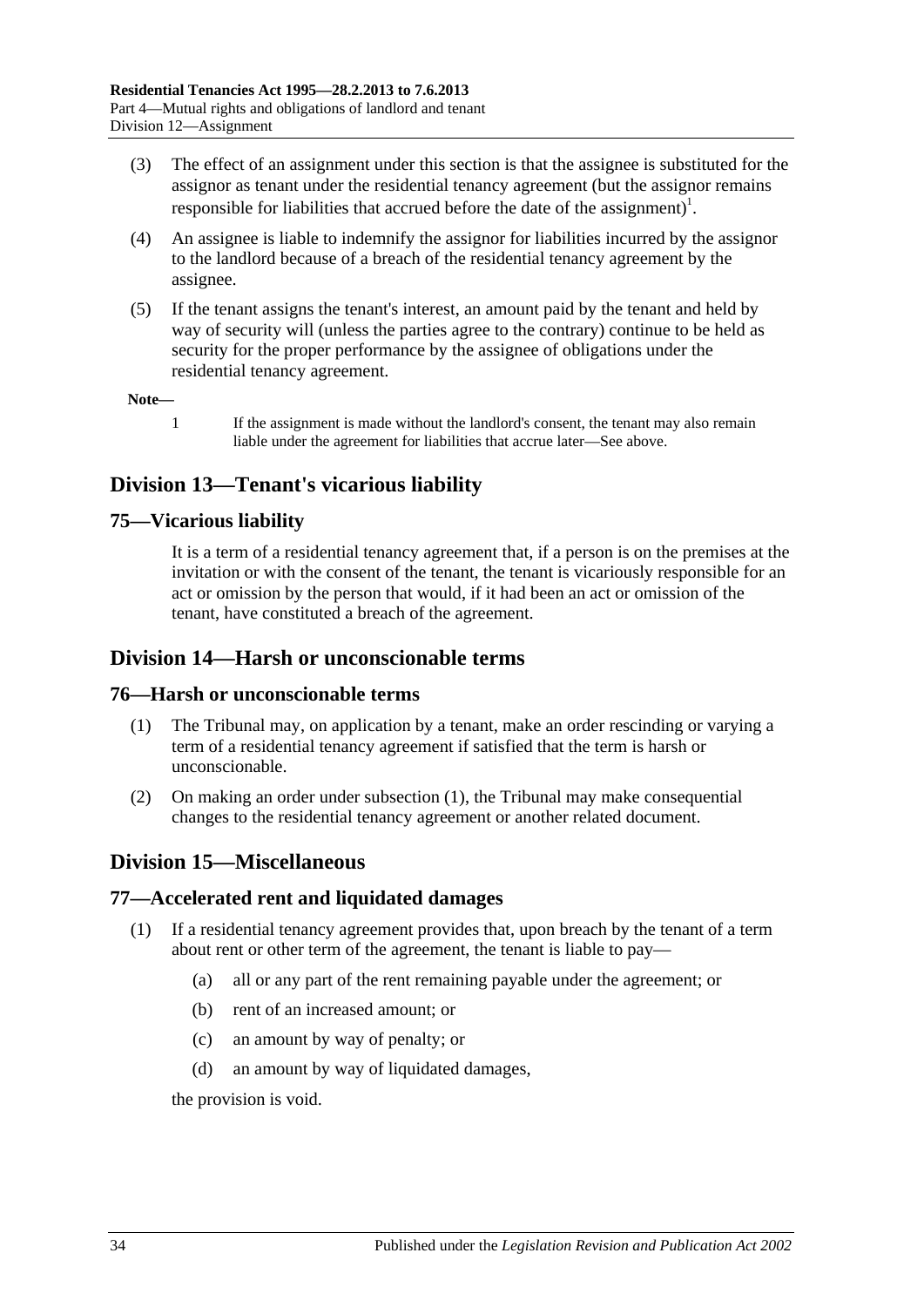- (2) If a residential tenancy agreement provides that, on early or punctual payment of rent, the rent will or may be decreased or the tenant will or may be granted or paid a rebate, refund or other benefit, the tenant is entitled to the reduction, rebate, refund or other benefit in any event.
- (3) If a residential tenancy agreement contains a provision to which this section applies, the landlord is guilty of an offence.

Maximum penalty: \$1 000.

### <span id="page-34-0"></span>**78—Duty of mitigation**

The rules of the law of contract about mitigation of loss or damage on breach of a contract apply to a breach of a residential tenancy agreement.

## <span id="page-34-1"></span>**Part 5—Termination of residential tenancy agreements**

## <span id="page-34-2"></span>**Division 1—Termination generally**

#### <span id="page-34-3"></span>**79—Termination of residential tenancy**

A residential tenancy terminates if—

- (a) the tenancy is for a fixed term and the fixed term comes to an end; or
- (b) the landlord or the tenant terminates the tenancy by notice of termination given to the other (as required under this Act); or
- (c) the Tribunal terminates the tenancy; or
- (d) a person having title superior to the landlord's title becomes entitled to possession of the premises under the order of the Tribunal or a court<sup>1</sup>; or
- (e) a mortgagee takes possession of the premises under a mortgage; or
- (f) the tenant abandons the premises; or
- (g) the tenant dies without leaving dependants in occupation of the premises; or
- (h) the tenant gives up possession of the premises with the landlord's consent; or
- (i) the interest of the tenant merges with another estate or interest in the land; or
- (j) disclaimer of the tenancy occurs.

**Note—**

1 See [section](#page-42-0) 96.

## <span id="page-34-4"></span>**Division 2—Termination by the landlord**

#### <span id="page-34-5"></span>**80—Notice of termination by landlord on ground of breach of the agreement**

- (1) If the tenant breaches a residential tenancy agreement, the landlord may give the tenant a written notice in the form required by regulation—
	- (a) specifying the breach; and
	- (b) informing the tenant that if the breach is not remedied within a specified period (which must be a period of at least seven days) from the date the notice is given then—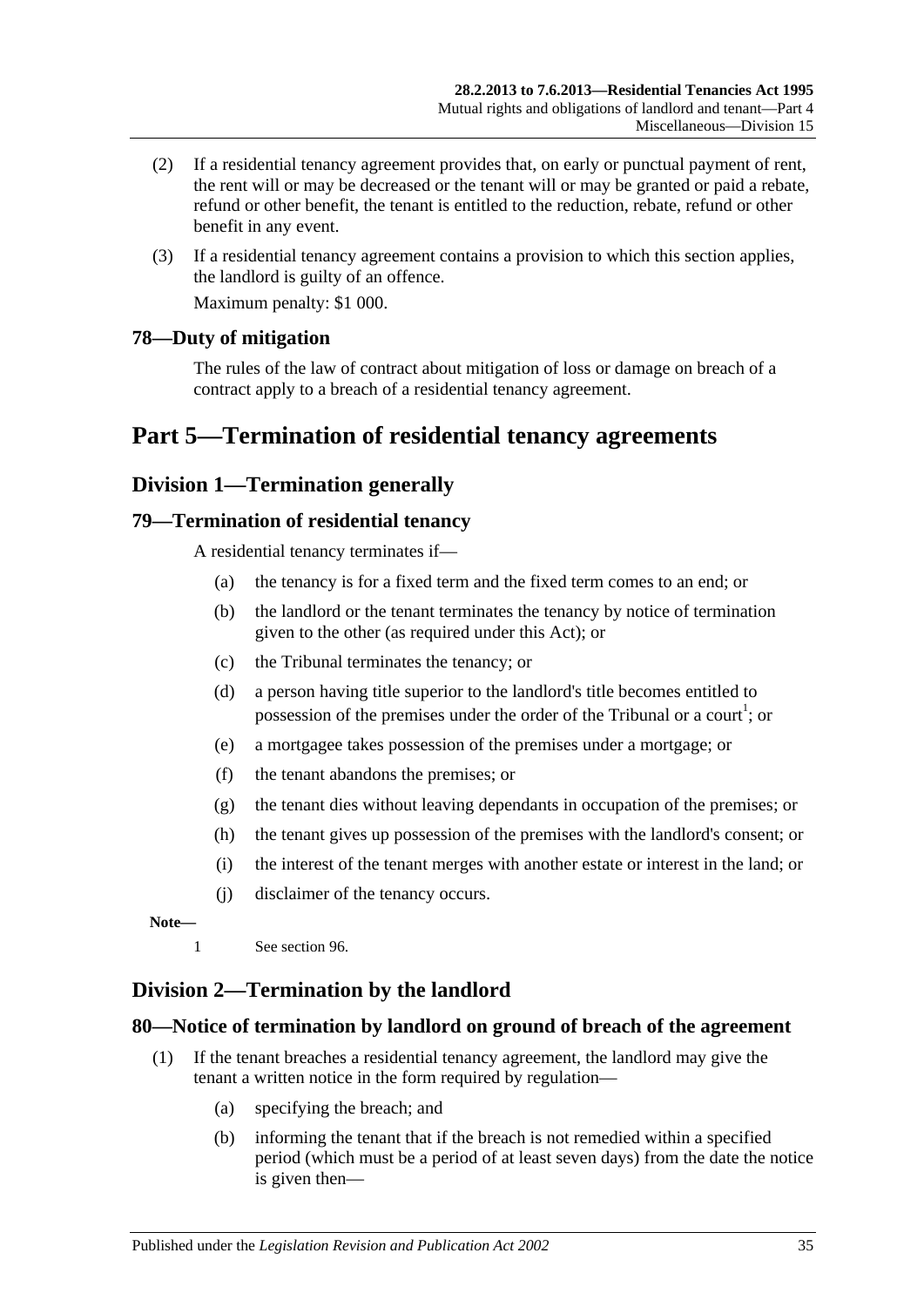- (i) the tenancy is terminated by force of the notice; and
- (ii) the tenant must give up possession of the premises on or before a day specified in the notice (which, subject to [subsection](#page-35-1)  $(2)(c)$ , must be at least seven days after the end of the period allowed for the tenant to remedy the breach).
- (2) If notice is given under this section on the ground of a failure to pay rent—
	- (a) the notice is ineffectual unless the rent (or any part of the rent) has remained unpaid in breach of the agreement for not less than 14 days before the notice was given; and
	- (b) the notice is not rendered ineffectual by failure by the landlord to make a prior formal demand for payment of the rent; and
	- (c) the day specified in the notice for the tenant to give up possession of the premises if the rent is not paid in accordance with the terms of the notice can be any day after the day on which the tenancy is terminated under the notice<sup>1</sup>.
- <span id="page-35-1"></span>(3) If notice is given under this section in respect of a residential tenancy agreement that creates a tenancy for a fixed term, the notice is not ineffectual because the day specified as the day on which the tenant is to give up possession of the premises is earlier than the last day of that term.
- (4) The tenant may at any time after receiving a notice under this section and before giving vacant possession to the landlord, apply to the Tribunal for an order—
	- (a) declaring that the tenant is not in breach of the residential tenancy agreement, or has remedied the breach of the agreement, and that the tenancy is not liable to be terminated under this section; or
	- (b) reinstating the tenancy.
- (5) If the Tribunal is satisfied that a tenancy has been validly terminated under this section, but that it is just and equitable to reinstate the tenancy (or would be just and equitable to reinstate the tenancy if the conditions of the order were complied with), the Tribunal may make an order reinstating the tenancy.
- (6) An order reinstating the tenancy under this section may be made on conditions that the Tribunal considers appropriate.
- (7) On an application for an order reinstating the tenancy, the Tribunal may make alternative orders providing for reinstatement of the tenancy if specified conditions are complied with but, if not, ordering the tenant to give up possession of the premises to the landlord.

#### **Note—**

1 Ie the requirement to give the tenant at least seven days to give up possession of the premises if the tenant remains in default does not apply.

### <span id="page-35-0"></span>**81—Termination because possession is required by the landlord for certain purposes**

- (1) A landlord may, by notice of termination given to the tenant, terminate a periodic residential tenancy on the ground that—
	- (a) the landlord requires possession of the premises for demolition; or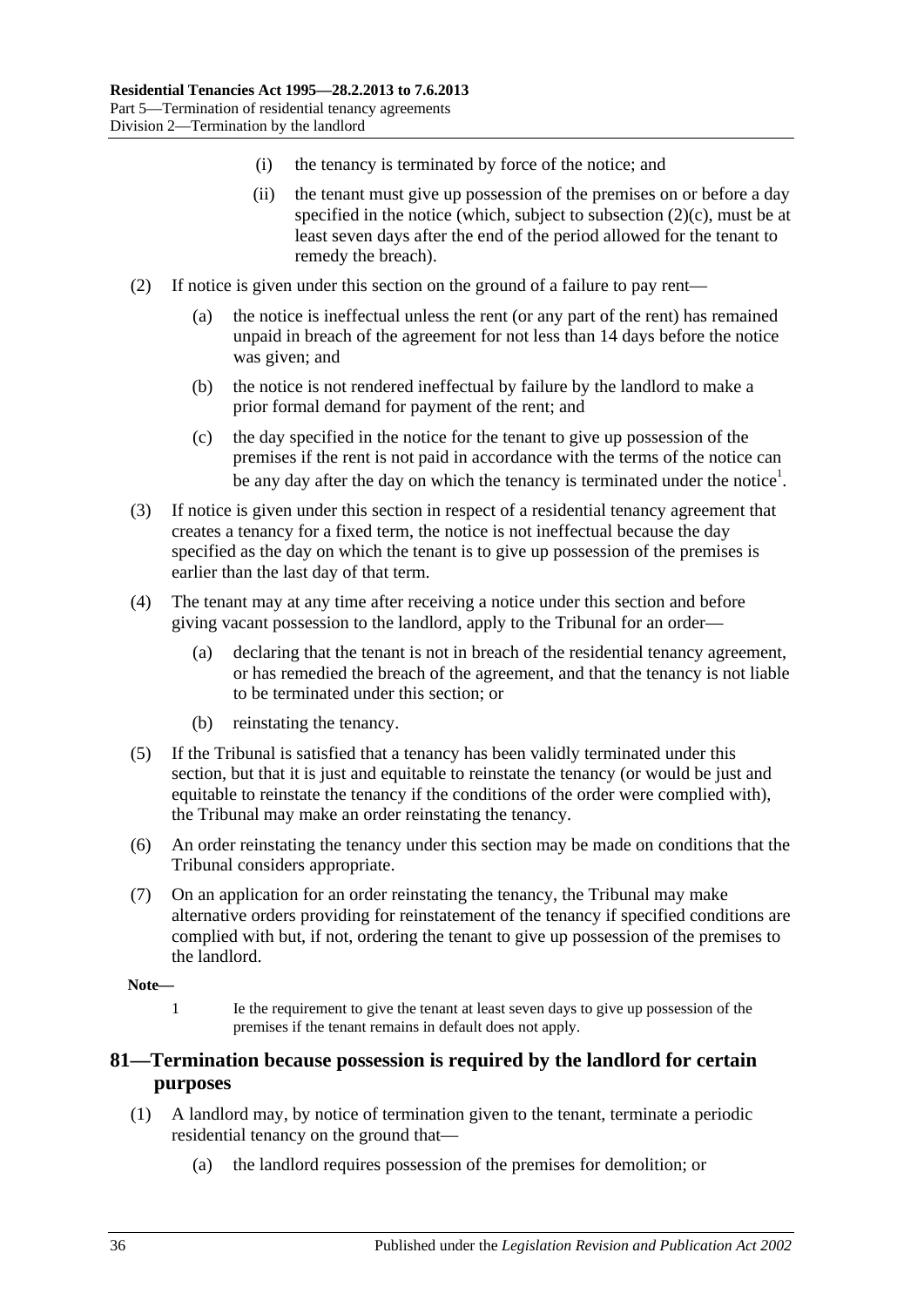- (b) the landlord requires possession of the premises for repairs or renovations that cannot be carried out conveniently while the tenant remains in possession of the premises; or
- (c) the landlord requires possession of the premises for—
	- (i) the landlord's own occupation; or
	- (ii) occupation by the landlord's spouse, child or parent; or
	- (iii) occupation by the spouse of the landlord's child or parent; or
- (d) the landlord has entered into a contract for the sale of the premises under which the landlord is required to give vacant possession of the premises; or
- (e) the landlord requires possession of the premises for a purpose prescribed by regulation.
- (2) The period of notice given under this section must be at least 60 days or a period equivalent to a single period of the tenancy (whichever is the longer).
- (3) A person must not falsely state the ground of termination in a notice of termination given, or purportedly given, under this section.

Maximum penalty: \$2 000.

(4) A landlord who recovers possession of premises under this section must not, without the consent of the Tribunal, grant a fresh tenancy over the premises within six months after recovering possession.

Maximum penalty: \$2 000.

### <span id="page-36-0"></span>**82—Termination of residential tenancy by housing co-operative**

- (1) A registered housing co-operative that is landlord under a residential tenancy agreement may, by notice of termination given to the tenant, terminate a residential tenancy on the ground that—
	- (a) the tenant has ceased to be a member of the co-operative; or
	- (b) the tenant no longer satisfies conditions specified by the agreement as essential to the continuation of the tenancy.
- (2) The period of notice under this section must be at least 28 days.

### <span id="page-36-1"></span>**83—Termination by landlord without specifying a ground of termination**

- (1) A landlord may, by notice of termination given to the tenant, terminate the tenancy without specifying a ground of termination.
- (2) However, if the tenancy is for a fixed term, it cannot be terminated under this section; nor can a housing co-operative terminate a tenancy with a member of the co-operative under this section; nor can a tenancy be terminated by notice under this section if the premises are subject to a housing improvement notice, or subject, or potentially subject, to rent control under this Act.

Premises are subject to, or potentially subject to, rent control under this Act if an order is in force under [section](#page-22-0) 56 or proceedings for such an order have been commenced.

(3) The period of notice under this section must be at least 90 days.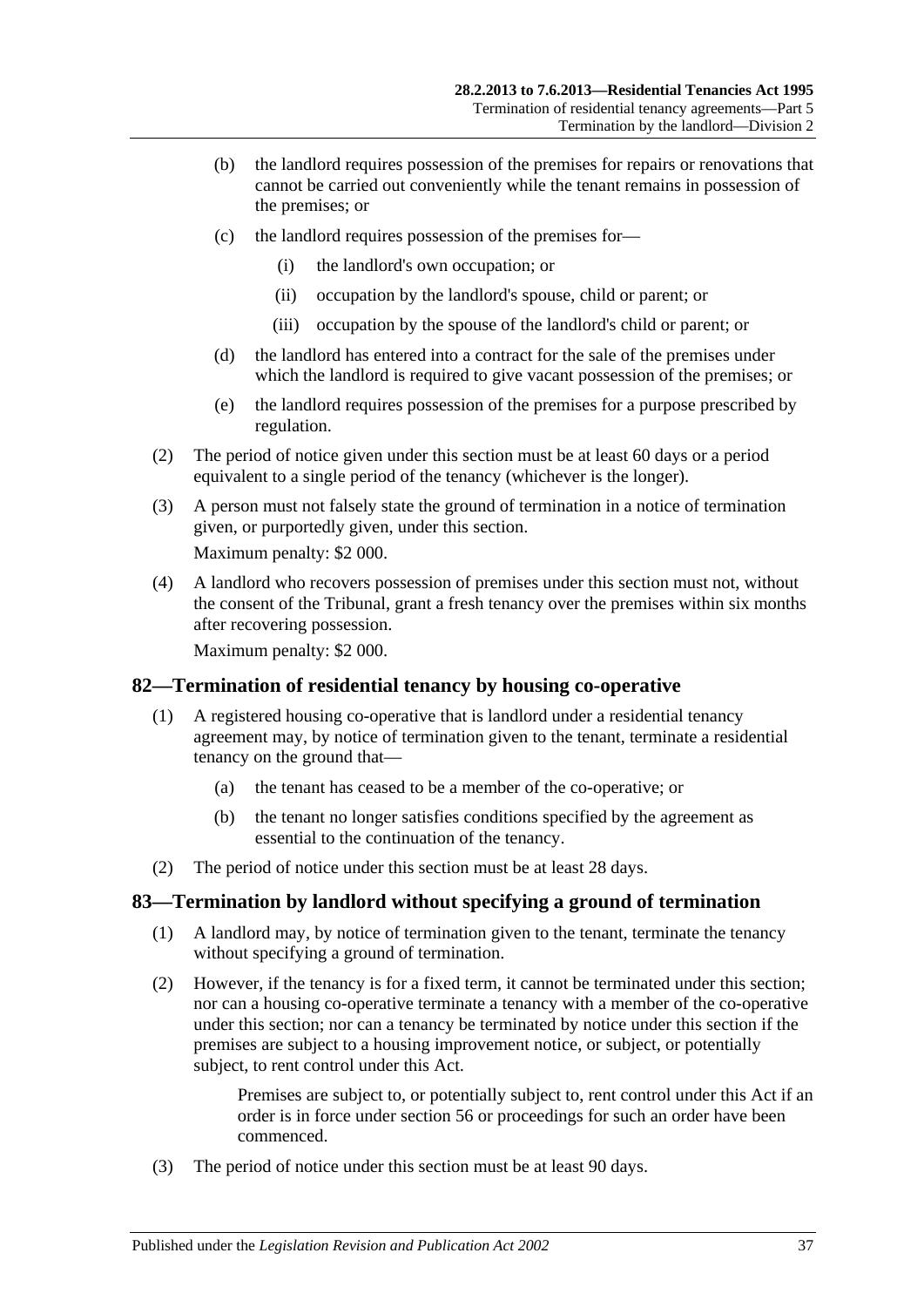## <span id="page-37-0"></span>**84—Limitation of right to terminate**

- (1) If premises to which a residential tenancy agreement applies are—
	- (a) subject to a housing improvement notice; or
	- (b) subject to, or potentially subject to, rent control under this Act,

the landlord may only terminate the tenancy by notice of termination if the notice is given on a specified ground, and the Tribunal authorises the notice of termination.

Premises are subject to, or potentially subject to, rent control under this Act if an order is in force under [section](#page-22-0) 56 or proceedings for such an order have been commenced.

(2) The Tribunal may authorise a notice of termination under this section if satisfied of the genuineness of the proposed ground on which the notice is to be given.

## <span id="page-37-1"></span>**Division 3—Termination by tenant**

### <span id="page-37-2"></span>**85—Notice of termination by tenant on ground of breach of the agreement**

- (1) If the landlord breaches a residential tenancy agreement, the tenant may give the landlord a written notice, in the form required by regulation—
	- (a) specifying the breach; and
	- (b) informing the landlord that if the breach is not remedied within a specified period (which must be a period of at least seven days) from the date the notice is given the tenancy is terminated by force of the notice from a date that is also specified in the notice (which must be at least seven days after the end of the period allowed for the landlord to remedy the breach).
- (2) The landlord may, before the time fixed in the tenant's notice for termination of the tenancy or the tenant gives up possession of the premises (whichever is the later), apply to the Tribunal for an order—
	- (a) declaring that the landlord is not in breach of the residential tenancy agreement, or has remedied the breach of the agreement, and that the tenancy is not liable to be terminated under this section; or
	- (b) reinstating the tenancy.
- (3) If the Tribunal is satisfied that a tenancy has been validly terminated under this section, but that it is just and equitable to reinstate the tenancy (or would be just and equitable to reinstate the tenancy if the conditions of the order were complied with). the Tribunal may make an order reinstating the tenancy.
- (3a) An order reinstating the tenancy under this section may be made on conditions that the Tribunal considers appropriate.

#### <span id="page-37-3"></span>**86—Termination by tenant without specifying a ground of termination**

- (1) The tenant under a residential tenancy agreement for a periodic tenancy may, by notice of termination given to the landlord, terminate the tenancy without specifying a ground of termination.
- (2) The minimum period of notice under this section is 21 days or a period equivalent to a single period of the tenancy (whichever is longer).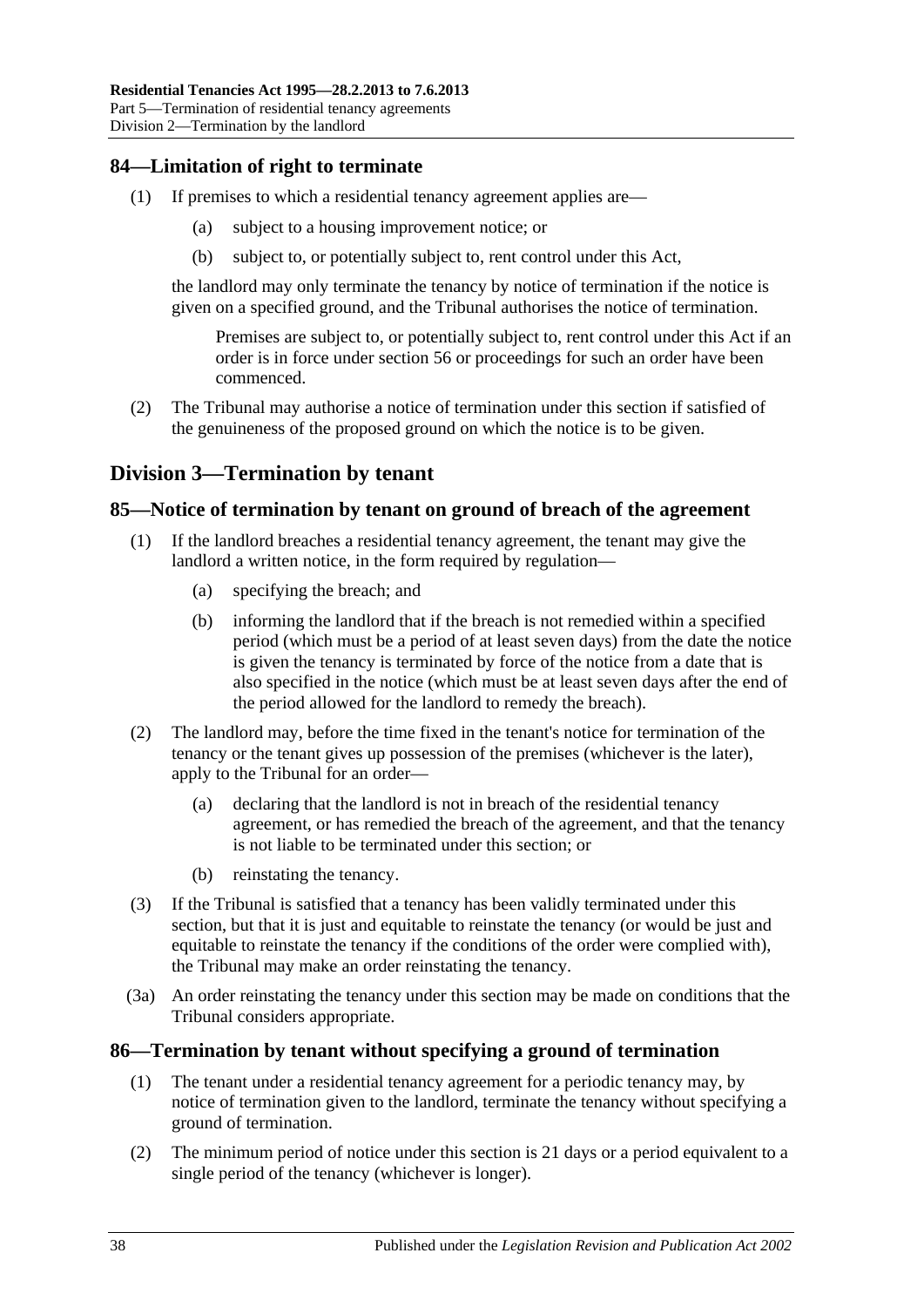## <span id="page-38-0"></span>**Division 4—Termination by the Tribunal**

## <span id="page-38-1"></span>**87—Termination on application by landlord**

- (1) The Tribunal may, on application by a landlord, terminate a residential tenancy and make an order for possession of the premises if satisfied that—
	- (a) the tenant has committed a breach of the residential tenancy agreement; and
	- (b) the breach is sufficiently serious to justify termination of the tenancy<sup>1</sup>.
- (2) The Tribunal may, on application by a landlord, terminate a residential tenancy and make an order for immediate possession of the premises if the tenant or a person permitted on the premises with the consent of the tenant has, intentionally or recklessly, caused or permitted, or is likely to cause or permit—
	- (a) serious damage to the premises; or
	- (b) personal injury to—
		- (i) the landlord or the landlord's agent; or
		- (ii) a person in the vicinity of the premises.

#### **Note—**

1 A tenancy may be terminated by a notice under [section](#page-34-5) 80 if the tenant fails to remedy a breach after being required to do so by the landlord. This alternative procedure may be appropriate if (for example) the breach is not capable of remedy.

### <span id="page-38-2"></span>**88—Termination on application by tenant**

The Tribunal may, on application by a tenant, terminate a residential tenancy and make an order for possession of the premises if satisfied that—

- (a) the landlord has committed a breach of the residential tenancy agreement; and
- (b) the breach is sufficiently serious to justify termination of the tenancy<sup>1</sup>.

#### **Note—**

1 A tenancy may be terminated by a notice under [section](#page-37-2) 85 if the landlord fails to remedy a breach after being required to do so by the tenant. This alternative procedure may be appropriate if (for example) the breach is not capable of remedy.

### <span id="page-38-3"></span>**89—Termination based on hardship**

- (1) If the continuation of a residential tenancy would result in undue hardship to the landlord or the tenant, the Tribunal may, on application by the landlord or the tenant, terminate the agreement from a date specified in the Tribunal's order and make an order for possession of the premises as from that day.
- (2) The Tribunal may also make an order compensating a landlord or tenant for loss and inconvenience resulting, or likely to result, from the early termination of the tenancy.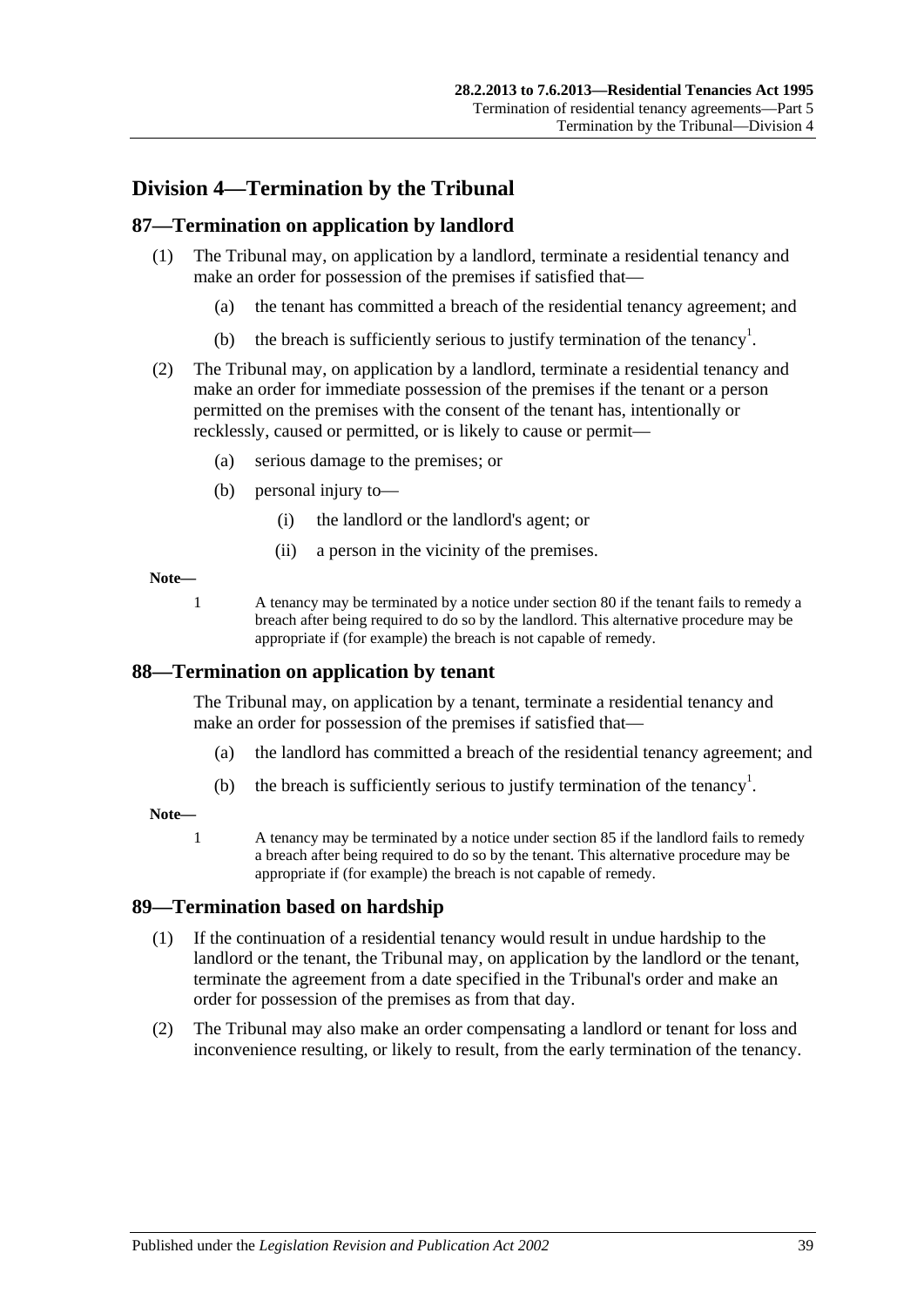#### <span id="page-39-0"></span>**90—Tribunal may terminate tenancy where tenant's conduct unacceptable**

- (1) The Tribunal may, on application by an interested person, terminate a residential tenancy and make an order for possession of the premises if it is satisfied that the tenant has—
	- (a) used the premises, or caused or permitted the premises to be used, for an illegal purpose; or
	- (b) caused or permitted a nuisance; or
	- (c) caused or permitted an interference with the reasonable peace, comfort or privacy of another person who resides in the immediate vicinity of the premises.
- (2) If the Tribunal terminates a tenancy and makes an order for possession under this section—
	- (a) the Tribunal must specify the day as from which the order will operate, being not more than 28 days after the day on which the orders are made; and
	- (b) the Tribunal may order the landlord—
		- (i) to take such action as is specified in the order for the purpose of taking possession of the premises; and
		- (ii) not to permit the tenant to occupy the premises (whether as a tenant or otherwise) for a specified period or until further order (and any agreement entered into in contravention of such an order is void).
- (2a) However—
	- (a) the Tribunal must not make an order under this section unless the landlord has been given a reasonable opportunity to be heard in relation to the matter; and
	- (b) if the landlord objects to the making of an order under this section, the Tribunal must not make an order unless the Tribunal is satisfied that exceptional circumstances exist justifying the making of the order in any event.
- (3) In this section—

#### *interested person* means—

- (a) the landlord; or
- (b) a person who has been adversely affected by the conduct of the tenant on which the application is based.

## <span id="page-39-1"></span>**Division 5—Notices of termination**

### <span id="page-39-2"></span>**91—Form of notice of termination**

- (1) A notice of termination given by a landlord to a tenant must—
	- (a) be in writing and in the form prescribed by regulation<sup>1</sup>; and
	- (b) be signed by the landlord or the landlord's agent; and
	- (c) state the address of the premises subject to the tenancy; and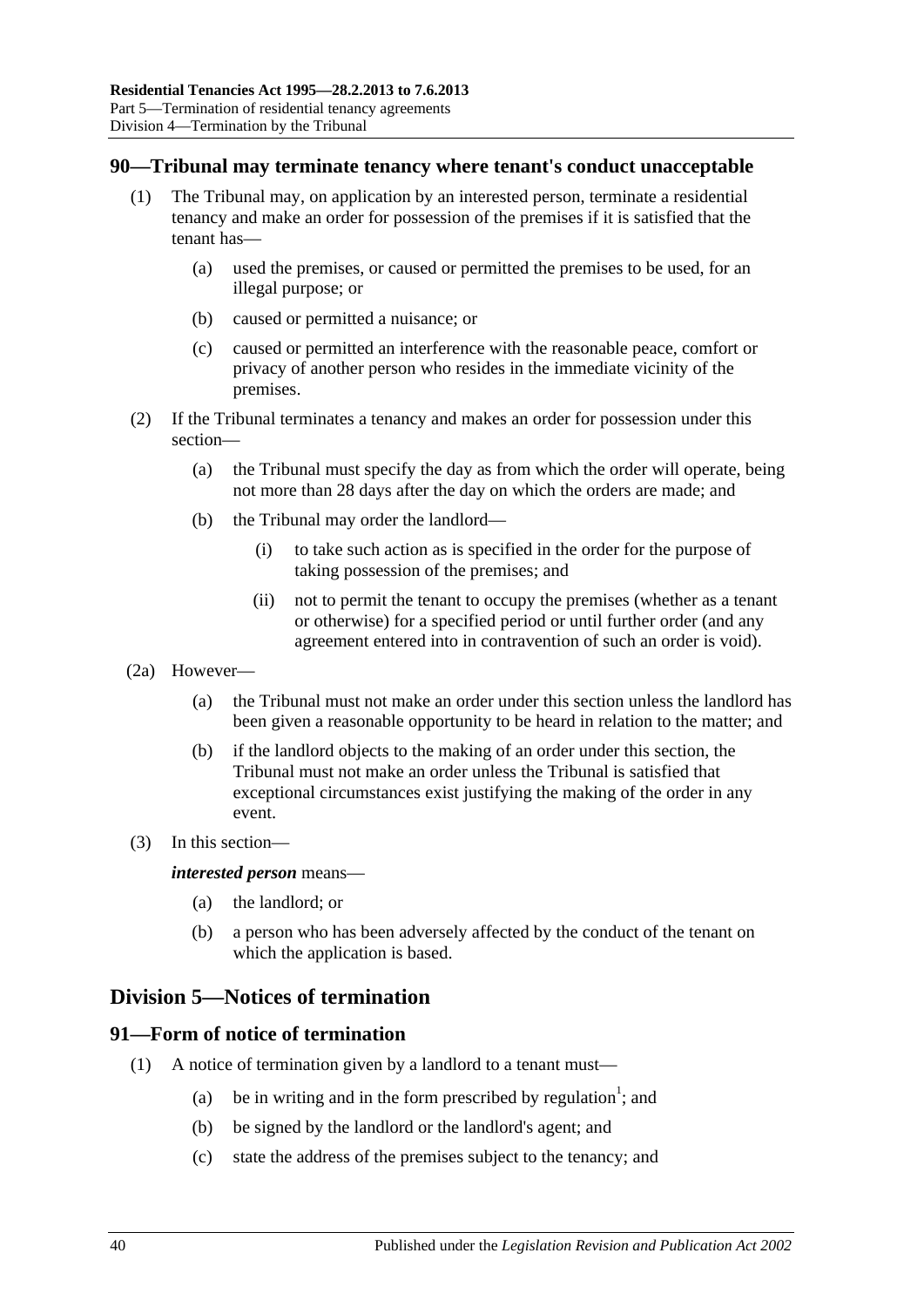- (d) state the day on which the tenant is required to give up vacant possession of the premises to the landlord; and
- (e) if the tenancy is to be terminated on a particular ground—specify and give reasonable particulars of the ground of termination; and
- (f) include any further information required by regulation.
- (2) A notice of termination given by a tenant to a landlord must—
	- (a) be in writing and in the form required by regulation<sup>1</sup>; and
	- (b) be signed by the tenant or an agent of the tenant; and
	- (c) state the address of the premises subject to the tenancy; and
	- (d) state the day on which the tenant is to give up vacant possession of the premises to the landlord; and
	- (e) if the tenancy is to be terminated on a particular ground—specify and give reasonable particulars of the ground of termination; and
	- (f) include any further information required by regulation.

#### **Note—**

1 The *[Acts Interpretation Act](http://www.legislation.sa.gov.au/index.aspx?action=legref&type=act&legtitle=Acts%20Interpretation%20Act%201915) 1915* allows some divergence from the prescribed form providing that the form actually used is to the same effect.

#### <span id="page-40-0"></span>**92—Termination of periodic tenancy**

A notice terminating a periodic tenancy under this Act is not ineffectual because—

- (a) the period of notice is less than would, apart from this Act, have been required at law; or
- (b) the day on which the tenancy is to end is not the last day of a period of the tenancy.

### <span id="page-40-1"></span>**Division 6—Repossession of premises**

#### <span id="page-40-2"></span>**93—Order for possession**

- (1) If a residential tenancy—
	- (a) is terminated by notice of termination under this Act or, in the case of a tenancy under which the South Australian Housing Trust is landlord, under the residential tenancy agreement; or
	- (b) is for a fixed term which expires and is not renewed,

the landlord may apply to the Tribunal for an order for possession of the premises.

- (2) If the Tribunal is satisfied that the tenancy has terminated or has been terminated, the Tribunal may make an order for possession of the premises.
- (3) The order for possession will take effect on a date specified by the Tribunal in the order, being a date not more than seven days after the date of the order unless the operation of the order for possession is suspended<sup>1</sup>.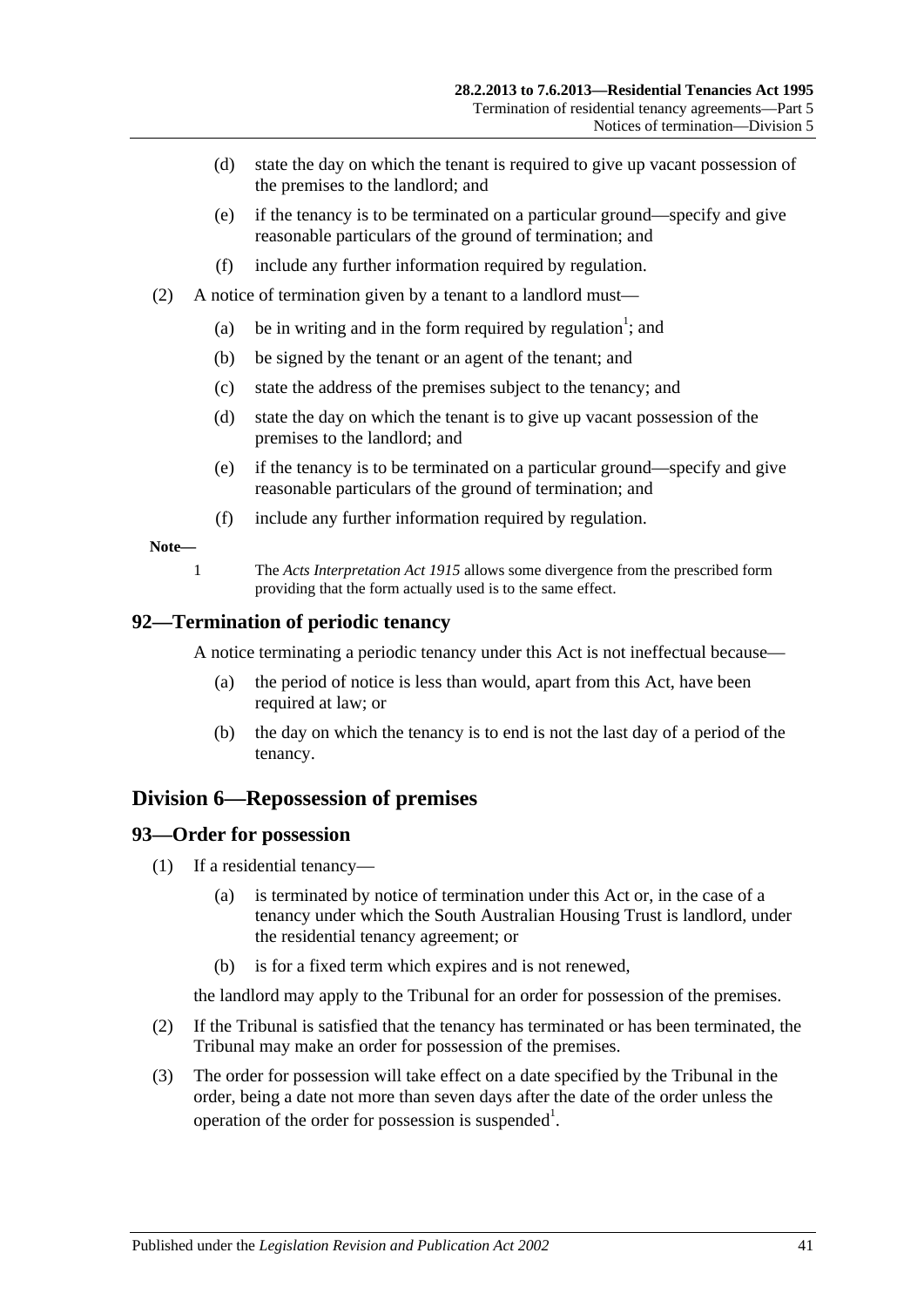- <span id="page-41-3"></span>(4) However, if the Tribunal, although satisfied that the landlord is entitled to an order for possession of the premises, is satisfied by the tenant that the grant of an order for immediate possession of the premises would cause severe hardship to the tenant, the Tribunal may—
	- (a) suspend the operation of the order for possession for up to 90 days; and
	- (b) extend the operation of the residential tenancy agreement until the landlord obtains vacant possession of the premises from the tenant.
- (4a) In extending the operation of the residential tenancy agreement, the Tribunal may make modifications to the agreement that it considers appropriate (but the modifications cannot reduce the tenant's financial obligations under the agreement).
- <span id="page-41-2"></span>(5) If the tenant fails to comply with an order for possession, the landlord is entitled to compensation for any loss caused by that failure.
- (6) The Tribunal may, on application by the landlord, order the tenant to pay to the landlord compensation to which the landlord is entitled under [subsection](#page-41-2) (5).

**Note—**

1 See [subsection](#page-41-3) (4).

#### <span id="page-41-0"></span>**94—Abandoned premises**

- (1) The Tribunal may, on application by a landlord—
	- (a) declare that a tenant abandoned premises on a day stated in the declaration; and
	- (b) make an order for immediate possession of the premises.
- (2) A tenant is taken to have abandoned the premises on the day stated in a declaration under this section.
- (3) If a tenant has abandoned premises, the landlord is entitled to compensation for any loss (including loss of rent) caused by the abandonment.
- (4) However, the landlord must take reasonable steps to mitigate any loss and is not entitled to compensation for loss that could have been avoided by those steps.
- (5) The Tribunal may, on application by the landlord, order the tenant to pay to the landlord compensation to which the landlord is entitled under this section.

#### <span id="page-41-1"></span>**95—Repossession of premises**

A person must not enter premises for the purpose of taking possession of the premises before, or after, the end of a residential tenancy unless—

- (a) the tenant abandons, or voluntarily gives up possession of, the premises; or
- (b) the person is authorised to take possession of the premises under the order of a court or the Tribunal.

Maximum penalty: \$2 000.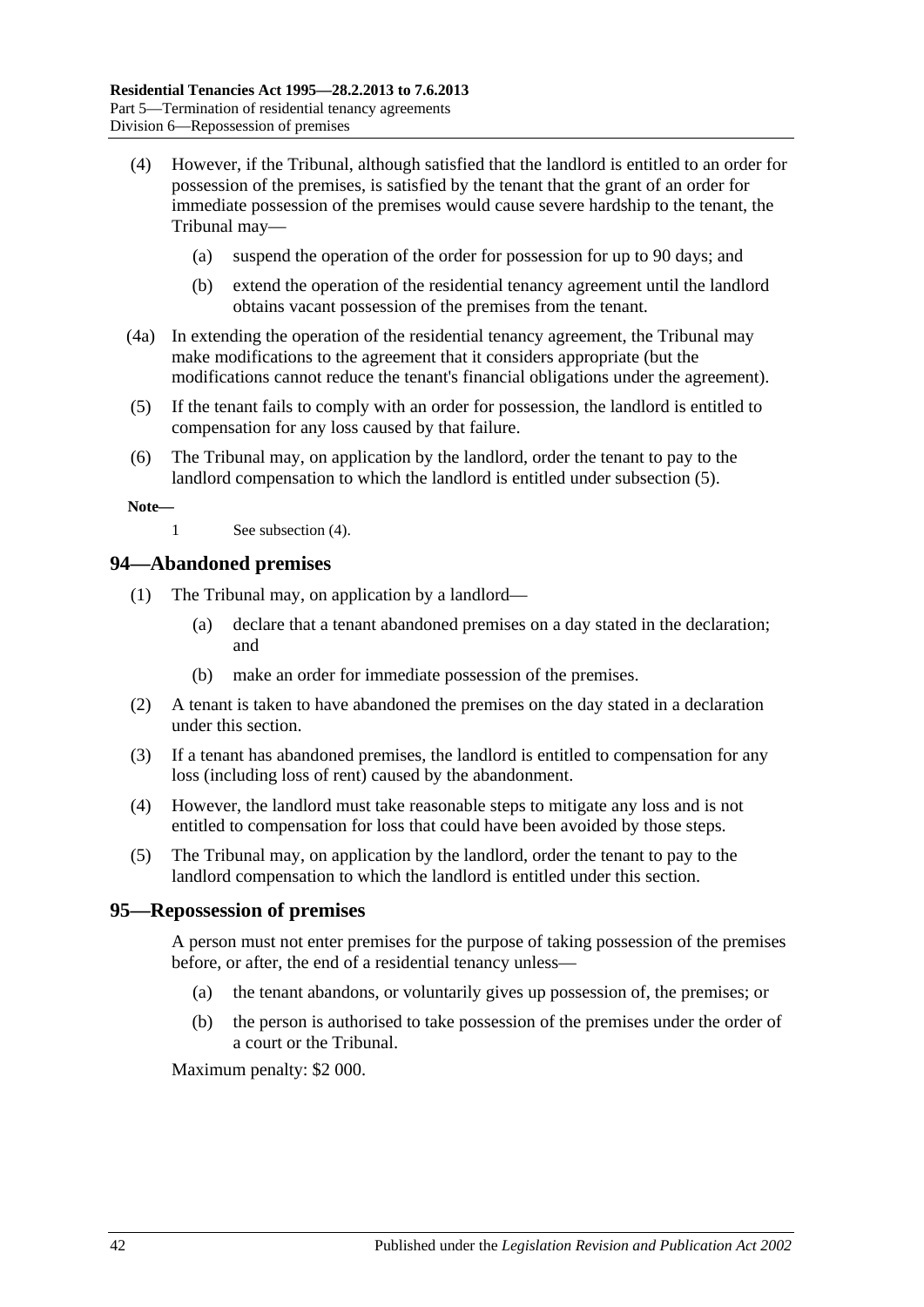## <span id="page-42-0"></span>**96—Forfeiture of head tenancy not to result automatically in destruction of right to possession under residential tenancy agreement**

- (1) A person cannot take possession of residential premises subject to a residential tenancy agreement so as to defeat the tenant's right to possession under the residential tenancy agreement unless an order for possession of the premises is made by a court or the Tribunal.
- <span id="page-42-3"></span>(2) If a person is entitled to possession of residential premises as against a person who granted a residential tenancy, a court before which proceedings for possession of the premises are brought, or the Tribunal, may, on application by an interested person, vest the residential tenancy agreement in the person who would, but for the agreement, be entitled to possession of the premises so that the tenant holds the premises directly from that person as landlord.
- (3) An order may be made under [subsection](#page-42-3) (2) on terms and conditions the court or Tribunal considers just.

## <span id="page-42-1"></span>**Division 7—Abandoned goods**

### <span id="page-42-2"></span>**97—Abandoned goods**

- <span id="page-42-4"></span>(1) If a residential tenancy terminates or is terminated, and goods are left on the premises that were subject to the tenancy, then—
	- (a) the landlord may, when at least two days have passed since the landlord took possession of the premises, remove, and destroy or dispose of, goods—
		- (i) if they are perishable foodstuffs; or
		- (ii) if their value is less than a fair estimate of the cost of their removal, storage and sale; but
	- (b) if the goods are not liable to destruction or disposal under [paragraph](#page-42-4) (a), the landlord must store the goods in a safe place and manner for at least 60 days.
- (2) The landlord must, within seven days after storing goods or having goods stored under this section—
	- (a) give notice of the storage of the goods to—
		- (i) if the tenant has left a forwarding address—the tenant; and
		- (ii) if another person has, to the knowledge of the landlord, an interest in the goods and the person's name and address are known to, or reasonably ascertainable by, the landlord—that person; and
	- (b) publish notice of the storage of the goods in a newspaper circulating generally throughout the State.
- <span id="page-42-5"></span>(3) A notice must be in the form prescribed by regulation for the purposes of this section.
- (4) A person who is entitled to possession of goods stored under this section may reclaim the goods by paying to the landlord—
	- (a) the reasonable costs of removing and storing the goods; and
	- (b) the reasonable costs of giving notice under [subsection](#page-42-5)  $(2)(b)$ ; and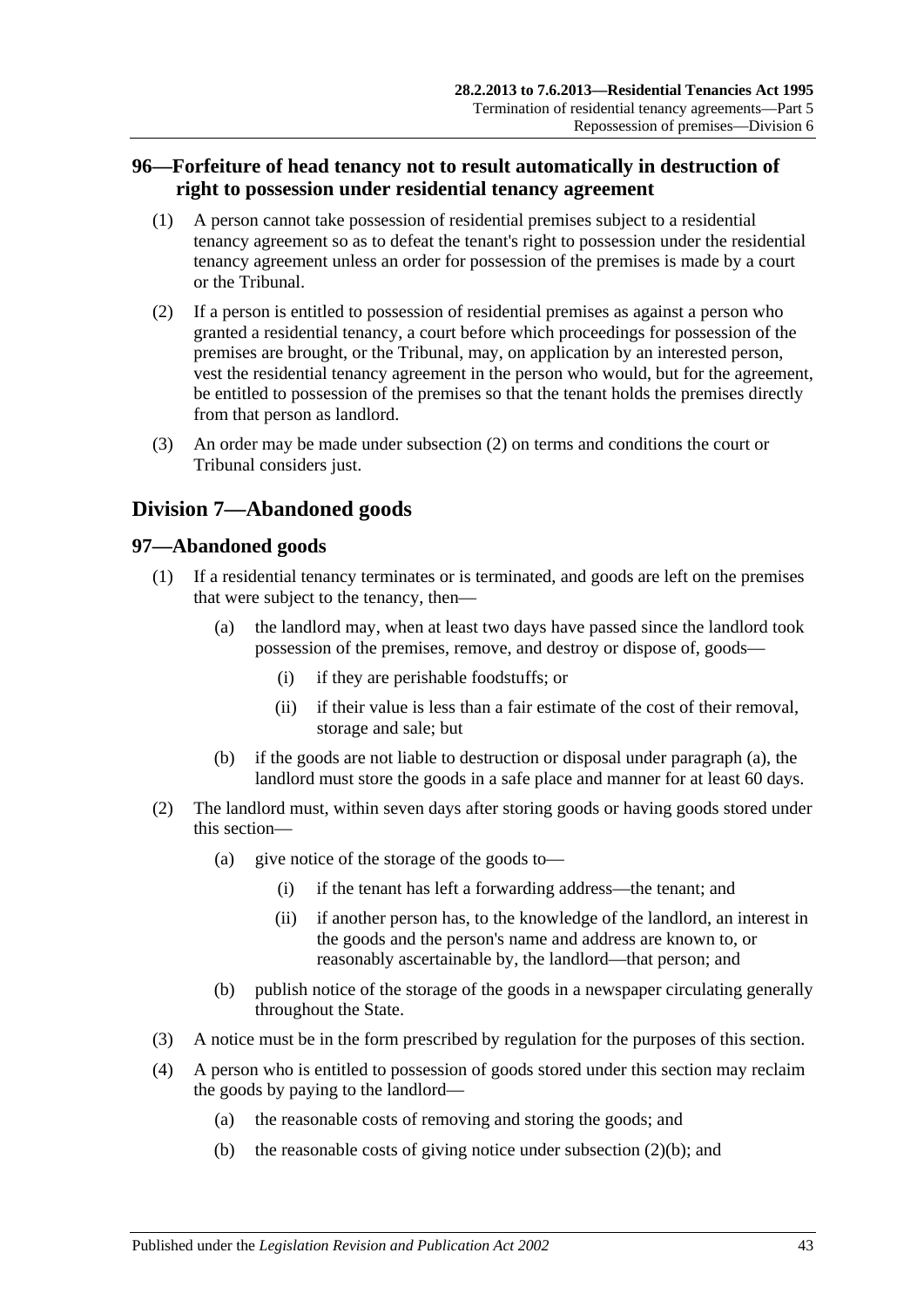- (c) any other reasonable costs incurred by the landlord as a result of the goods being left on the premises.
- (5) If the goods are not reclaimed within the 60 day period, the landlord must, as soon as practicable after the end of that period, have the goods sold by public auction.
- (6) On the sale of the goods by public auction, the landlord—
	- (a) may retain out of the proceeds of sale—
		- (i) the reasonable costs of removing, storing and selling the goods; and
		- (ii) the reasonable costs of giving notice under [subsection](#page-42-5)  $(2)(b)$ ; and
		- (iii) any other reasonable costs incurred by the landlord as a result of the goods being left on the premises; and
		- (iv) any amounts owed to the landlord under the residential tenancy agreement; and
	- (b) must pay the balance (if any) to the owner, or if the identity and address of the owner are not known to, or reasonably ascertainable by, the landlord, to the Commissioner for the credit of the Fund.
- (7) If goods are sold by public auction under this section, the purchaser acquires a good title to the goods which defeats—
	- (a) the tenant's interest in the goods; and
	- (b) the interests of others (apart from the tenant) unless the purchaser has actual notice of the interest before purchasing the goods.
- (8) If a dispute arises between a landlord and tenant about the exercise of powers conferred by this section, the Tribunal may, on application by either party to the dispute, make orders resolving the matters in dispute.

## <span id="page-43-0"></span>**Division 8—Miscellaneous**

### <span id="page-43-1"></span>**98—Bailiffs**

- (1) The Governor may appoint a person to be a bailiff of the Tribunal.
- (2) The office of bailiff may be held in conjunction with another office in the public service of the State.
- (3) A bailiff is entitled to remuneration and expenses determined by the Minister.

#### <span id="page-43-2"></span>**99—Enforcement of orders for possession**

- (1) If an order for possession of premises is made by the Tribunal and the person in whose favour the order was made advises the Tribunal that the order has not been complied with, a bailiff of the Tribunal must enforce the order as soon as is practicable thereafter.
- (2) A bailiff enforcing an order for possession of premises may enter the premises, ask questions and take all steps as are reasonably necessary for the purpose of enforcing the order.
- (3) A member of the police force must, if requested by a bailiff, assist the bailiff in enforcing an order for possession.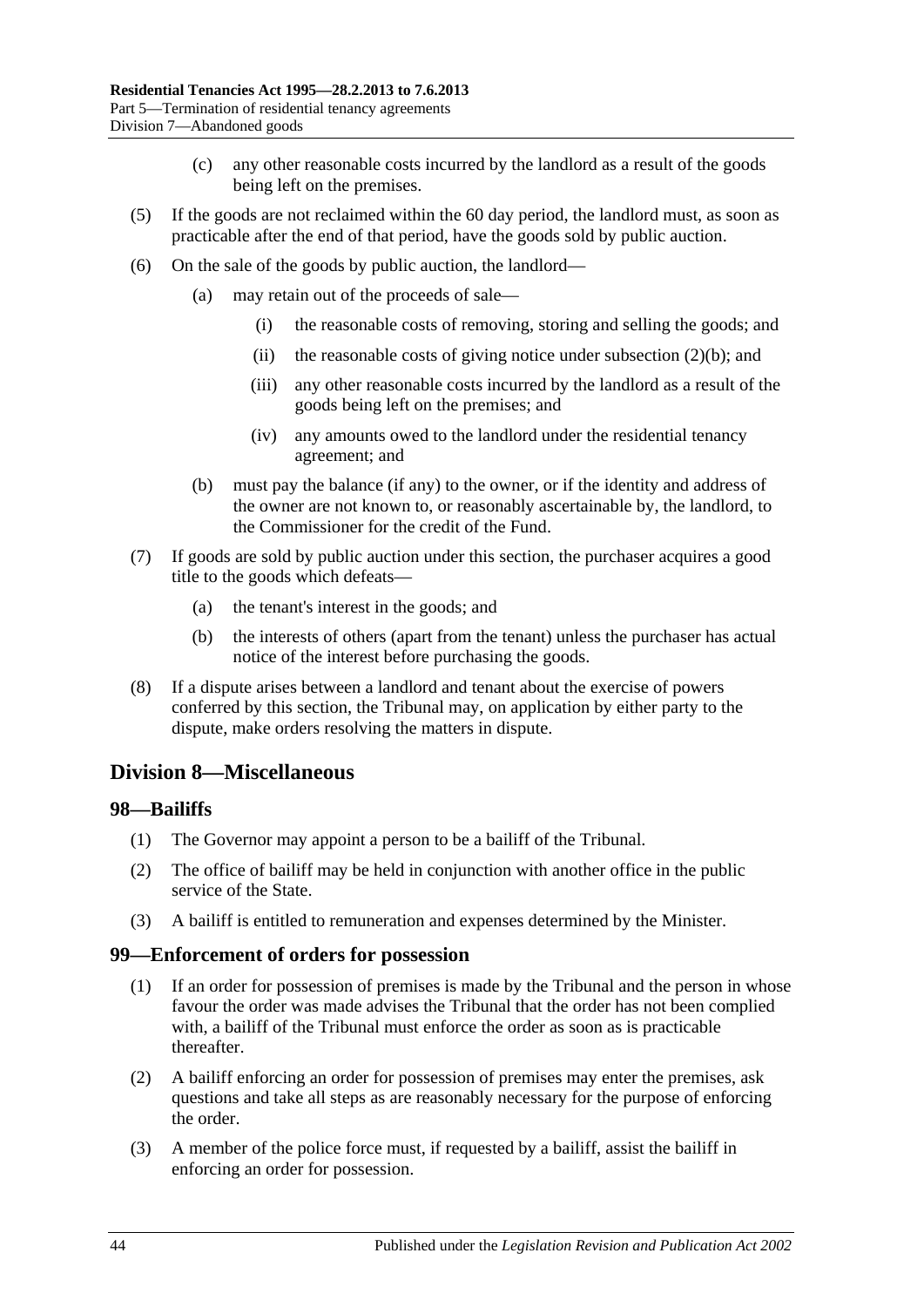- (4) In the exercise of the powers conferred by this section a bailiff may use the force that is reasonable and necessary in the circumstances.
- (5) A person must not hinder or obstruct a bailiff in the exercise of the powers conferred by this section.

Maximum penalty: \$1 000

(6) A person questioned pursuant to this section must not refuse or fail to answer the question to the best of his or her knowledge, information and belief.

Maximum penalty: \$1 000

- (7) However, a person is not obliged to answer a question under this section if to do so might tend to incriminate the person or to make the person liable to a penalty, or would require the disclosure of information that is privileged under the principles of legal professional privilege.
- (8) A bailiff or a member of the police force assisting a bailiff incurs no civil or criminal liability for an honest act or omission in carrying out or purportedly carrying out official functions under this section.

## <span id="page-44-0"></span>**Part 6—Residential Tenancies Fund**

## <span id="page-44-1"></span>**100—Residential Tenancies Fund**

- (1) The fund entitled the *Residential Tenancies Fund* continues in existence.
- (2) The Fund is to be kept and administered by the Commissioner.
- (3) The Fund consists of the amounts received by the Commissioner by way of security, and other amounts paid into the Fund under this Act.
- (4) The Fund may be invested as approved by the Minister.
- (5) The Commissioner will make repayments in respect of security bonds from the Fund.

### <span id="page-44-2"></span>**101—Application of income**

The income derived from investment of the Fund may be applied—

- (a) towards the costs of administering and enforcing this Act (including the operating costs of the Tribunal); and
- (b) for the education of landlords and tenants about their statutory and contractual rights and obligations; and
- (c) in the payment to tenants of interest on amounts of securities repaid to them at the end of residential tenancies; and
- (d) towards the costs of projects directed at providing accommodation, or assistance related to accommodation, for the homeless or other disadvantaged sections of the community; and
- (e) on research, approved by the Minister on the recommendation of the Tribunal, into—
	- (i) the availability of rental accommodation within the community;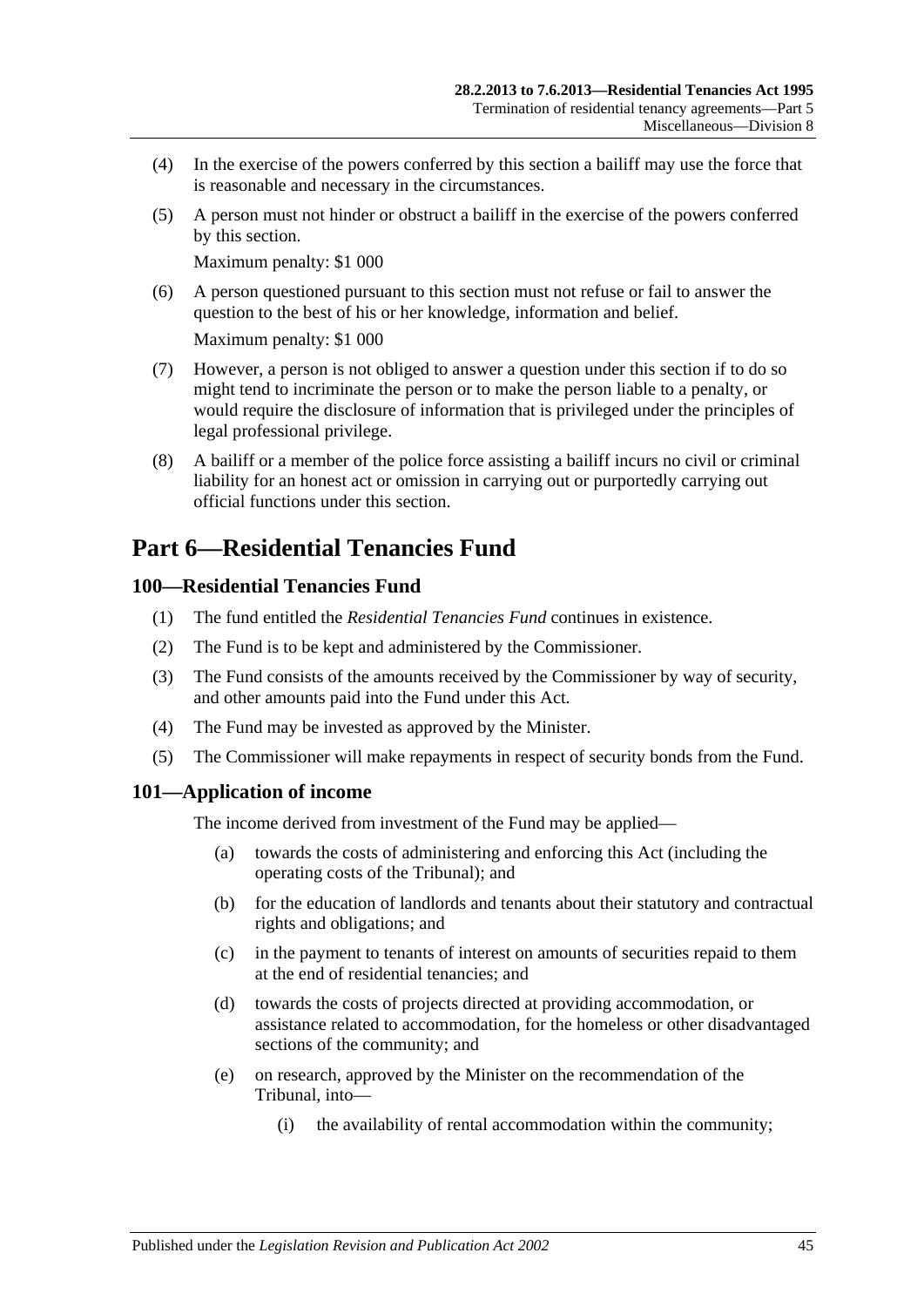- (ii) areas of social need related to the availability (or non-availability) of rental accommodation or particular kinds of rental accommodation; and
- (f) for the benefit of landlords and tenants in other ways approved by the **Minister**

### <span id="page-45-0"></span>**102—Accounts and audit**

- (1) The Commissioner must keep proper accounts of the receipts and payments from the Fund.
- (2) The Auditor-General may at any time, and must at least once in each year, audit the accounts of the Fund.

## <span id="page-45-1"></span>**Part 7—Rooming houses**

## <span id="page-45-2"></span>**103—Codes of conduct**

- (1) There is to be a code of conduct governing the conduct of rooming house proprietors.
- (2) There is to be a code of conduct governing the conduct of rooming house residents.
- (3) The codes of conduct are to be prescribed by regulation.

## <span id="page-45-3"></span>**104—Obligation to comply with codes of conduct**

- (1) A rooming house proprietor must comply with the relevant code of conduct. Maximum penalty: \$1 000.
- (2) A rooming house resident must comply with the relevant code of conduct. Maximum penalty: \$200.

## <span id="page-45-4"></span>**105—Jurisdiction of the Tribunal**

The Tribunal has jurisdiction to hear and determine, on the application of a rooming house proprietor or resident, a question arising under a code of conduct under this Part.

### <span id="page-45-5"></span>**105A—Implied terms**

The regulations may prescribe provisions that will be taken to be terms of all rooming house agreements.

## <span id="page-45-7"></span><span id="page-45-6"></span>**Part 8—Dispute resolution**

## **Division 1—Mediation**

## <span id="page-45-8"></span>**106—Responsibility of the Commissioner to arrange for mediation of disputes**

The Commissioner is responsible for making arrangements to facilitate the resolution of tenancy disputes.

### <span id="page-45-9"></span>**107—Mediation of dispute**

(1) A party to a tenancy dispute may apply to the Commissioner for mediation of the dispute.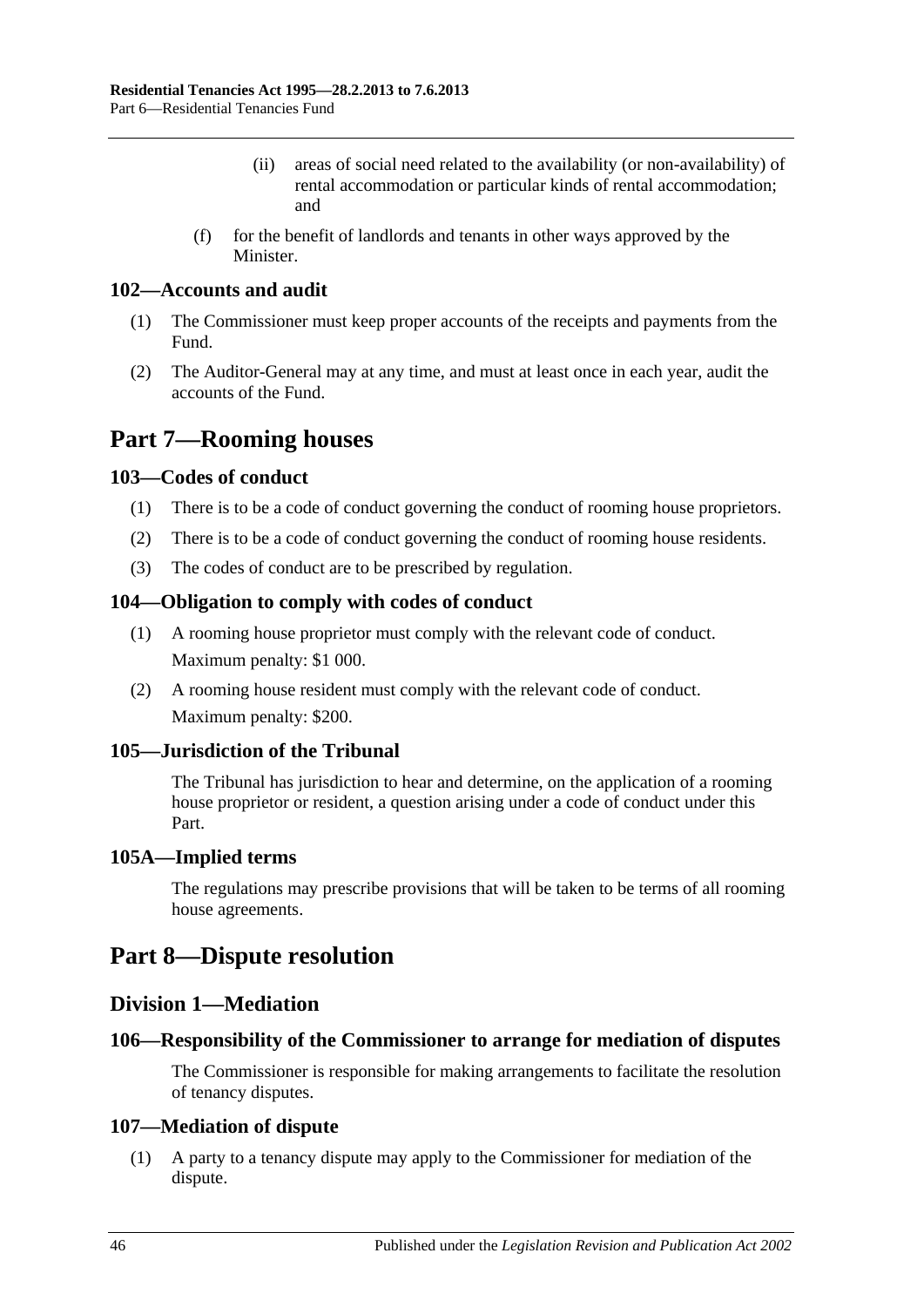(2) A fee prescribed by regulation is payable on an application under this section.

#### <span id="page-46-0"></span>**108—Statements made in the course of mediation proceedings**

Evidence of admissions or statements made in the course of the mediation of a tenancy dispute under this Division is not admissible in evidence before the Tribunal or a court.

## <span id="page-46-1"></span>**Division 2—Intervention**

#### <span id="page-46-2"></span>**109—Power to intervene**

- (1) The Commissioner may intervene in proceedings before the Tribunal or a court concerning a tenancy dispute.
- (2) If the Commissioner intervenes in proceedings the Commissioner becomes a party to the proceedings and has all the rights (including rights of appeal) of a party to the proceedings.

## <span id="page-46-3"></span>**Division 3—Powers of the Tribunal**

#### <span id="page-46-4"></span>**110—Powers of the Tribunal**

- (1) The Tribunal may, on application by a party to a tenancy dispute—
	- (a) restrain an action in breach of this Act, a residential tenancy agreement, a rooming house agreement, or an agreement collateral to a residential tenancy agreement or a rooming house agreement; or
	- (b) require a person to comply with an obligation under this Act, a residential tenancy agreement, a rooming house agreement or an agreement collateral to a residential tenancy agreement or a rooming house agreement; or
	- (c) order a person to make a payment (which may include compensation) under this Act, a residential tenancy agreement, a rooming house agreement or a collateral agreement or for breach of this Act, a residential tenancy agreement, a rooming house agreement, or a collateral agreement; or
	- (d) relieve a party to a residential tenancy agreement, a rooming house agreement or a collateral agreement from the obligation to comply with a provision of the agreement; or
	- (e) terminate a residential tenancy or declare that a residential tenancy has, or has not, been validly terminated; or
	- (f) reinstate rights under a residential tenancy agreement that have been forfeited or have otherwise terminated; or
	- (g) require payment of rent into the Fund until conditions stipulated by the Tribunal have been complied with; or
	- (h) require that rent paid into the Fund be paid out and applied as directed by the Tribunal; or
	- (i) require that security paid into the Fund be paid out and applied as directed by the Tribunal; or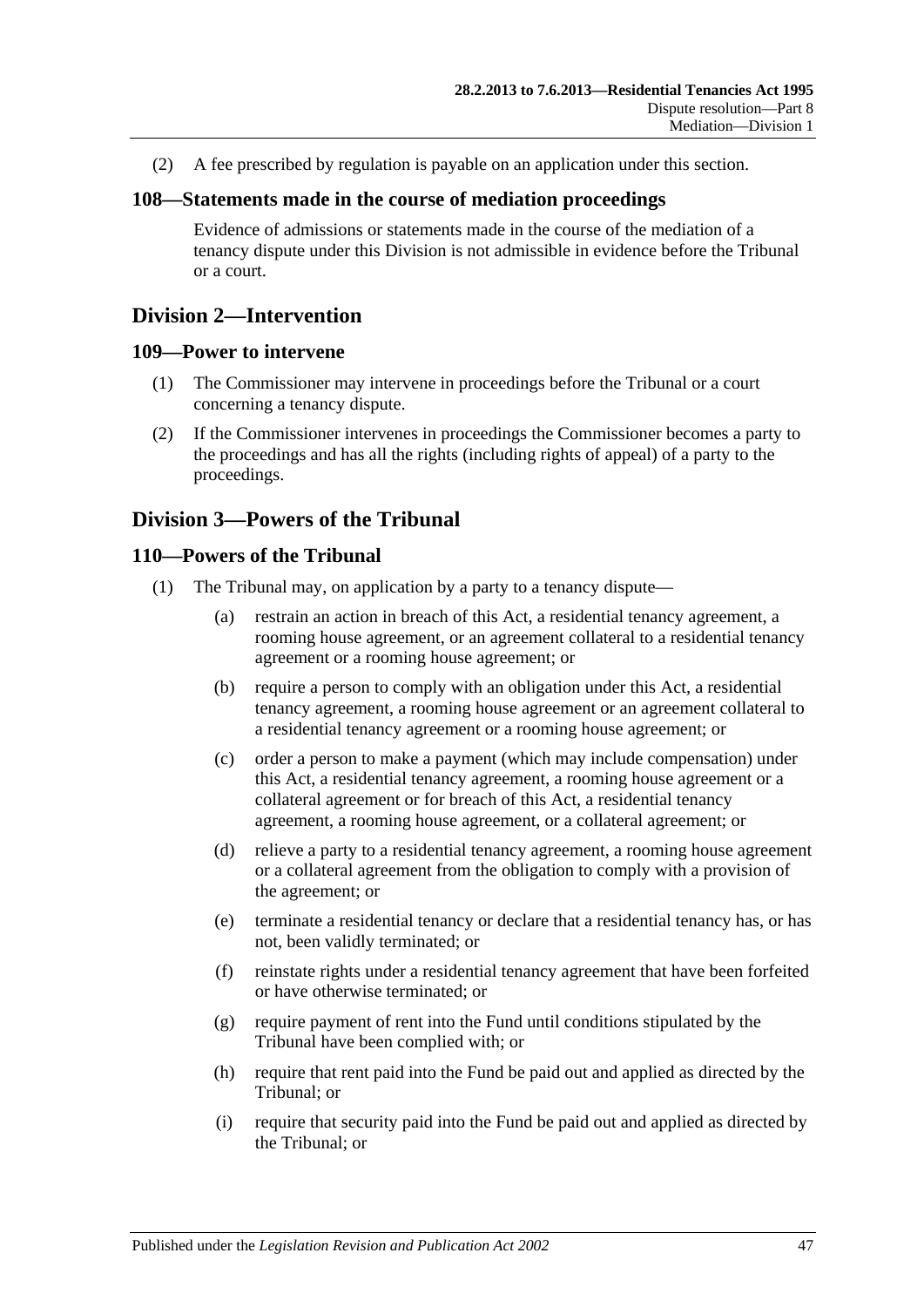- (j) require a tenant or a rooming house resident to give up the possession of premises to the landlord or rooming house proprietor; or
- (k) make orders to give effect to rights and liabilities arising from the assignment of a residential tenancy agreement; or
- (l) exercise any other power conferred on the Tribunal under this Act; or
- (m) do anything else necessary or desirable to resolve a tenancy dispute.
- (2) The Tribunal does not have jurisdiction to award compensation for damages arising from personal injury.

#### <span id="page-47-0"></span>**111—Conditional and alternative orders**

- (1) The Tribunal may make orders on conditions the Tribunal considers appropriate.
- (2) The Tribunal may make orders in the alternative so that a particular order takes effect, or does not take effect, according to whether stipulated conditions are complied with.

#### <span id="page-47-1"></span>**112—Restraining orders**

- (1) If the Tribunal is satisfied, on application by a landlord, that there is a risk that the tenant or a person permitted on the premises by the tenant may cause serious damage to property or personal injury, the Tribunal may make an order (a *restraining order*) restraining the tenant and other persons on the premises from engaging in conduct of a kind described in the order.
- (2) An application for a restraining order may be made without notice to the persons against whom the order is sought but, if the order is made without giving them a reasonable opportunity to respond to the allegations against them, the Tribunal must allow them a reasonable opportunity to satisfy it that the order should not continue in operation.
- (3) A person must not contravene a restraining order. Maximum penalty: Imprisonment for 1 year.

## <span id="page-47-2"></span>**Division 4—Representation**

### <span id="page-47-3"></span>**113—Representation in proceedings before the Tribunal**

- (1) A party to a tenancy dispute may only be represented in proceedings before the Tribunal, at a pre-trial conference or in proceedings for the mediation of the dispute under this Act as allowed by this section.
- (2) A party to a tenancy dispute may be represented by a lawyer if—
	- (a) all parties to the proceedings agree to the representation and the Tribunal is satisfied that it will not unfairly disadvantage a party who does not have a professional representative; or
	- (b) the Tribunal is satisfied that the party is unable to present the party's case properly without assistance; or
	- (c) another party to the dispute is a lawyer, or is represented by a professional representative; or
	- (d) the Commissioner has intervened in, or is a party to, the proceedings.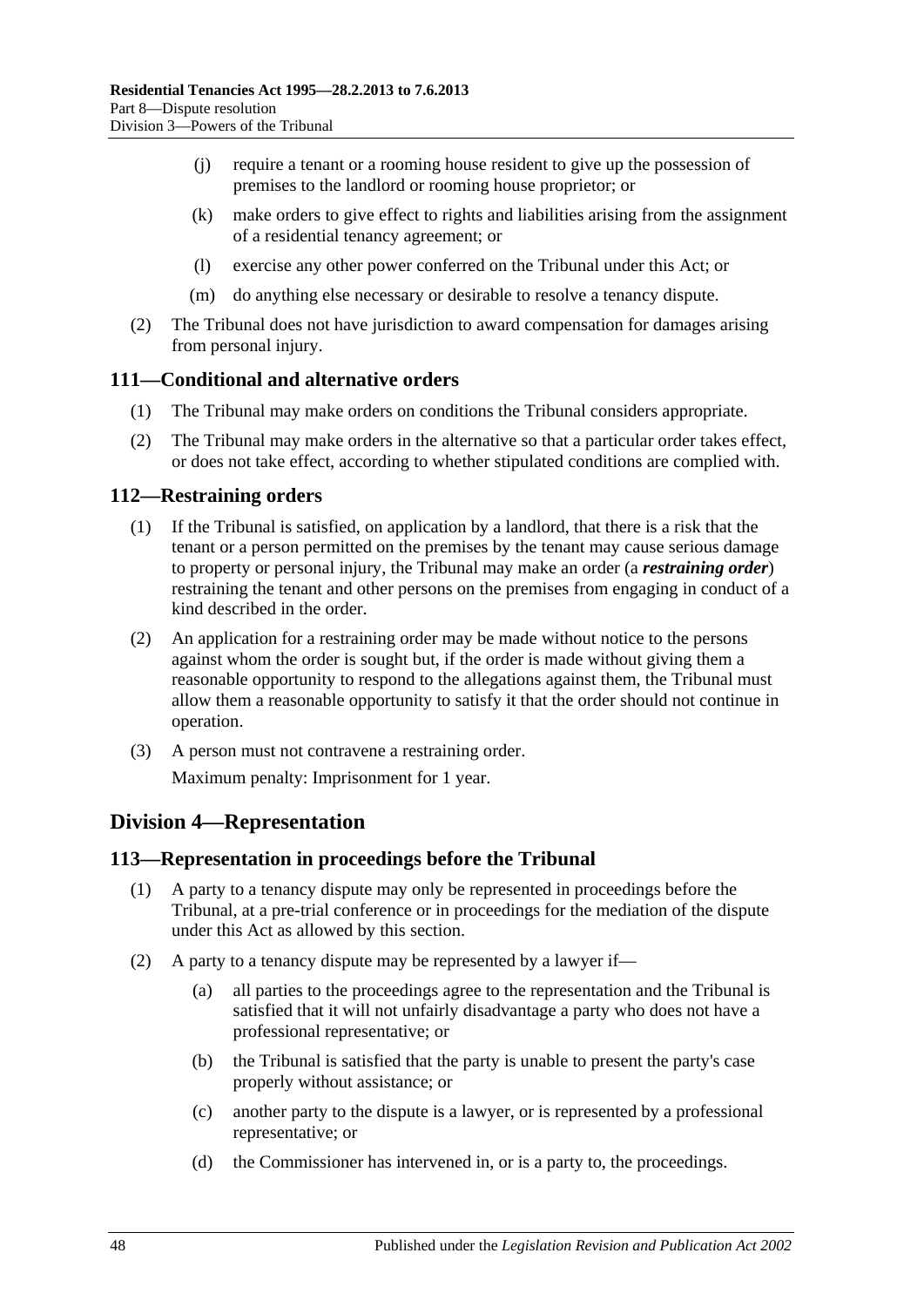- (3) A party to a tenancy dispute may be represented by a person who is not a lawyer if—
	- (a) the party is a body corporate and the representative is an officer or employee of the body corporate; or
	- (b) the party is a landlord and the representative is an agent, or an officer or employee of an agent, appointed by the landlord to manage the premises on the landlord's behalf; or
	- (c) all parties to the proceedings agree to the representation and the Tribunal is satisfied that it will not unfairly disadvantage an unrepresented party; or
	- (d) the Tribunal is satisfied that the party is unable to present the party's case properly without assistance.
- (4) In this section—

#### *professional representative* means—

- (a) a lawyer, a law clerk, or a person who holds or has held legal qualifications under the law of the State or another place; or
- (b) a land agent, or an officer or employee of a land agent.

#### <span id="page-48-0"></span>**114—Remuneration of representative**

A person must not ask for or receive a fee for representing a party to a tenancy dispute in proceedings before the Tribunal, at a pre-trial conference or in proceedings for the mediation of the dispute under this Act unless—

- (a) the representative is a lawyer or a law clerk employed by a lawyer; or
- (b) the representative is an officer or employee of a body corporate who represented the body corporate in the proceedings; or
- (c) the representative is an agent, or an officer or employee of an agent, who represented a landlord in the proceedings whose premises the agent had been appointed to manage on behalf of the landlord.

Maximum penalty: \$15 000.

## <span id="page-48-1"></span>**Part 9—Miscellaneous**

#### <span id="page-48-2"></span>**115—Contract to avoid Act**

- (1) An agreement or arrangement that is inconsistent with this Act or purports to exclude, modify or restrict the operation of this Act, is (unless the inconsistency, exclusion, modification or restriction is expressly permitted under this Act) to that extent void.
- (2) A purported waiver of a right under this Act is void.
- (3) A person who enters into an agreement or arrangement to defeat, evade or prevent the operation of this Act (directly or indirectly) is guilty of an offence. Maximum penalty: \$8 000.

#### <span id="page-48-3"></span>**116—Overpayment of rent**

An overpayment of rent under a residential tenancy agreement is not recoverable unless the overpayment was made within six months before the proceedings for recovery of the overpayment were commenced.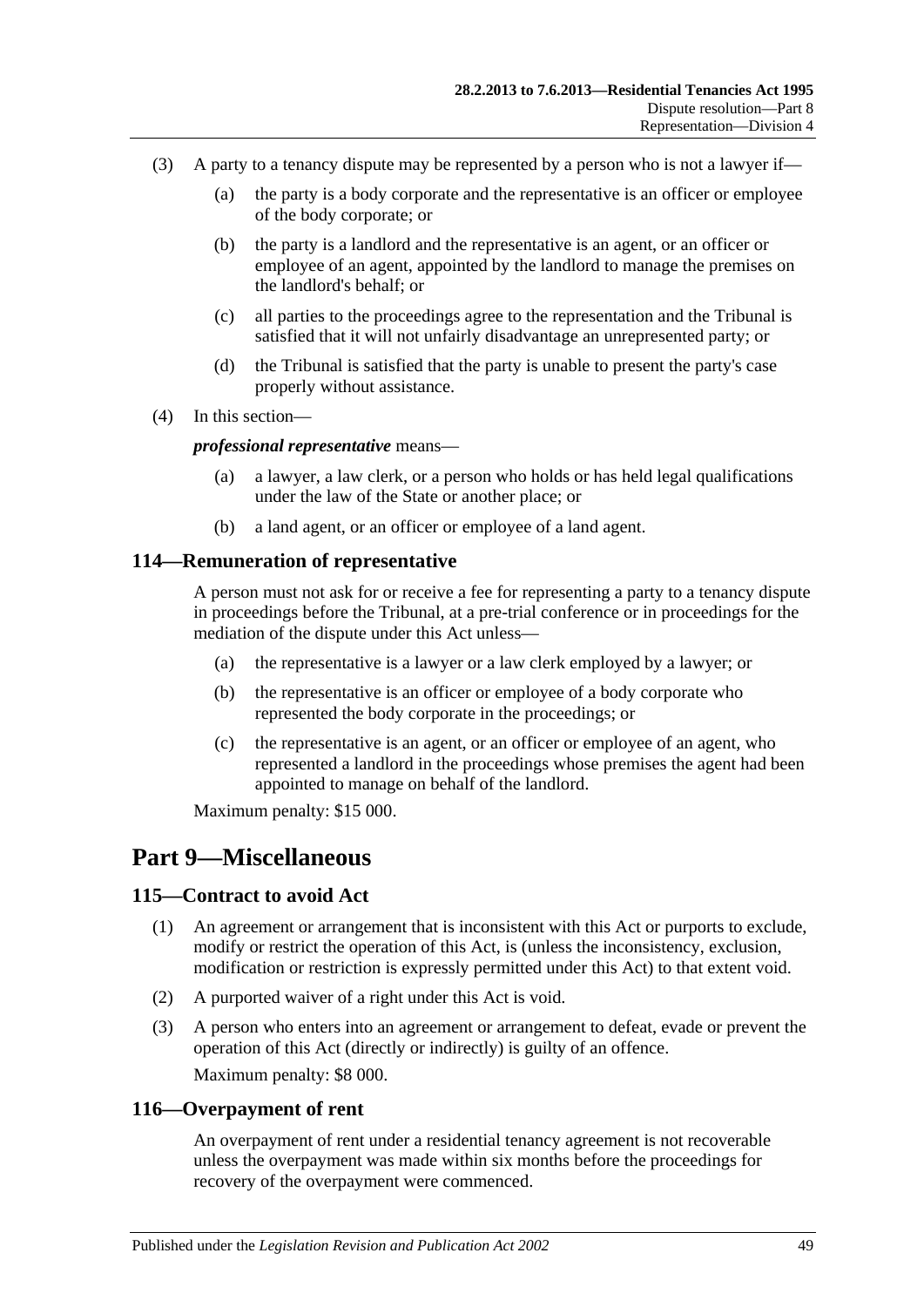### <span id="page-49-0"></span>**117—Notice by landlord not waived by acceptance of rent**

A demand for, any proceeding for the recovery of, or acceptance of, rent by a landlord after the landlord has notice of a breach of the agreement by the tenant or has given the tenant notice of termination under this Act does not operate as a waiver of that breach or that notice.

#### <span id="page-49-1"></span>**118—Exemptions**

The Minister may, by order published in the Gazette—

- (a) exempt agreements, or premises, of a specified class from the provisions, or specified provisions, of this Act; or
- (b) modify specified provisions of this Act in their application to a specified class of agreements or a specified class of premises; or
- (c) vary or revoke an order previously made by the Minister under this section.

#### <span id="page-49-2"></span>**119—Tribunal may exempt agreement or premises from provision of Act**

- (1) The Tribunal may, on application by an interested person, if the Tribunal considers it necessary or desirable in the circumstances, order that a provision of this Act will not apply in relation to an agreement or prospective agreement or to particular premises, or will apply in a modified manner (and the order will have effect accordingly).
- (2) An order may be made on conditions that the Tribunal considers appropriate.
- (3) A person must not contravene a condition to an order. Maximum penalty: \$500

#### <span id="page-49-3"></span>**120—Service**

- (1) A notice or document required or authorised to be given to a person under this Act may be—
	- (a) given to the person, or an agent of the person, personally; or
	- (b) sent by post addressed to the person, or an agent of the person, at the last known place of residence, employment or business of the person or agent; or
	- (c) left in a letterbox or other place where it is likely to come to the attention of the person, or an agent of the person, at the last known place of residence, employment or business.
- (2) If the whereabouts of a person is unknown, the notice or document may be given by publishing it in a newspaper circulating generally throughout the State.
- (3) If two or more persons are the landlords or tenants under a residential tenancy agreement, a notice or other document is duly given if given to any one of them.

### <span id="page-49-4"></span>**121—Regulations**

- (1) The Governor may make regulations for the purposes of this Act.
- (2) The regulations may—
	- (a) be of general or limited application; and
	- (b) provide that a matter or thing is to be determined, dispensed with or regulated by the Minister.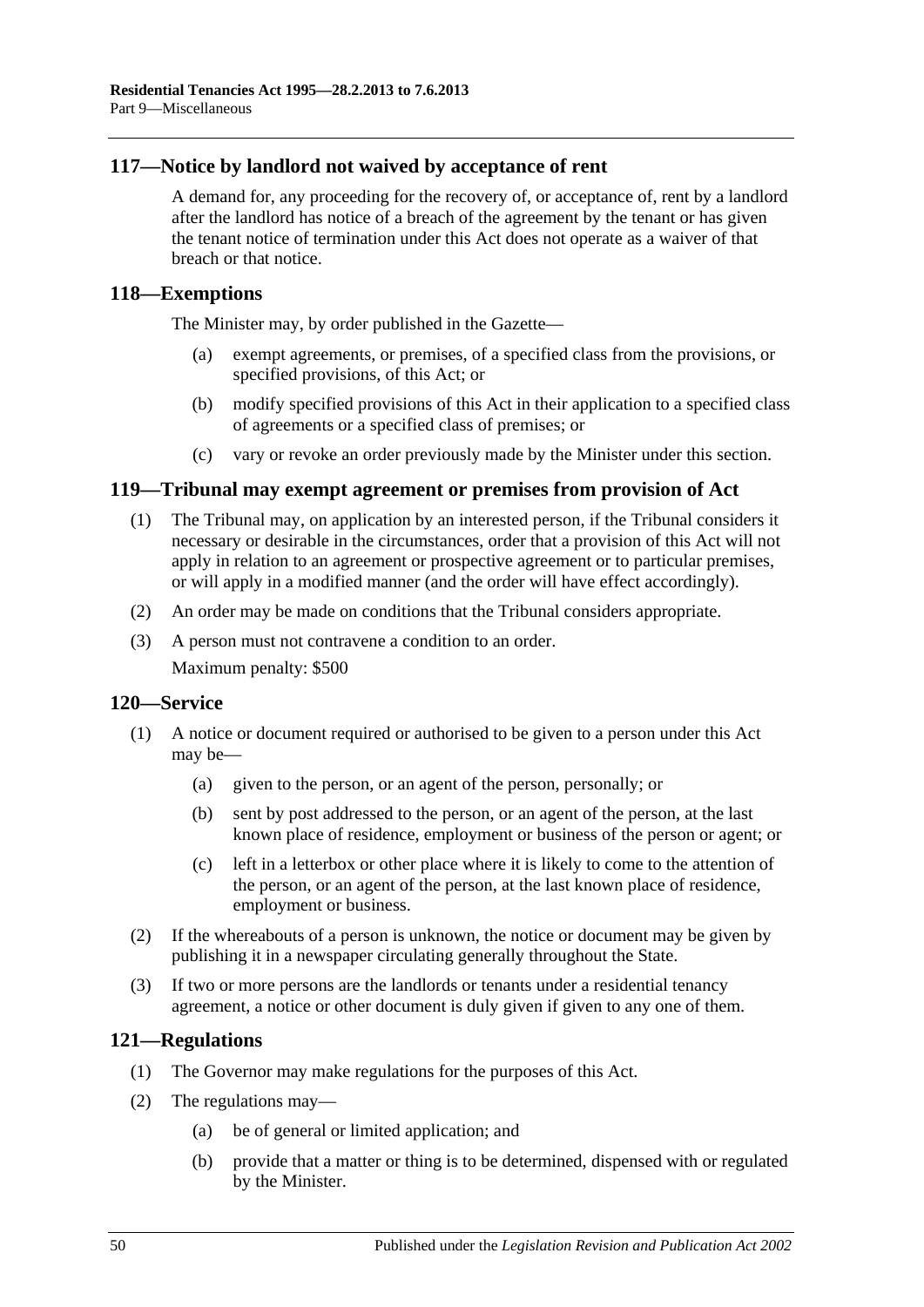- (3) A regulation may impose a penalty not exceeding \$500 for breach of the regulation.
- (4) The regulations may fix expiation fees, not exceeding \$100, for alleged offences against the regulations.

## <span id="page-50-0"></span>**Schedule—Transitional provisions**

### <span id="page-50-1"></span>**2—Definitions**

In this Division—

*former Act* means the *[Residential Tenancies Act](http://www.legislation.sa.gov.au/index.aspx?action=legref&type=act&legtitle=Residential%20Tenancies%20Act%201978) 1978*.

#### <span id="page-50-2"></span>**3—Retrospective operation**

Subject to the regulations—

- (a) this Act (other than [section](#page-31-1) 73) extends to agreements entered into before the commencement of this paragraph that have been subject to the former Act;
- (b) [section](#page-31-1) 73 extends to agreements entered into before the commencement of this paragraph that have been subject to the former Act.

#### <span id="page-50-3"></span>**4—Proceedings**

An application, appeal or other proceeding commenced under the former Act but which had not been finally determined before the commencement of this clause may be continued and completed as if this Act had not been enacted.

#### <span id="page-50-4"></span>**5—Interest on money lodged in Fund under former Act**

If a tenant is entitled under this Act to interest on money lodged in the Fund under the former Act, the interest will be calculated as from the commencement of this clause.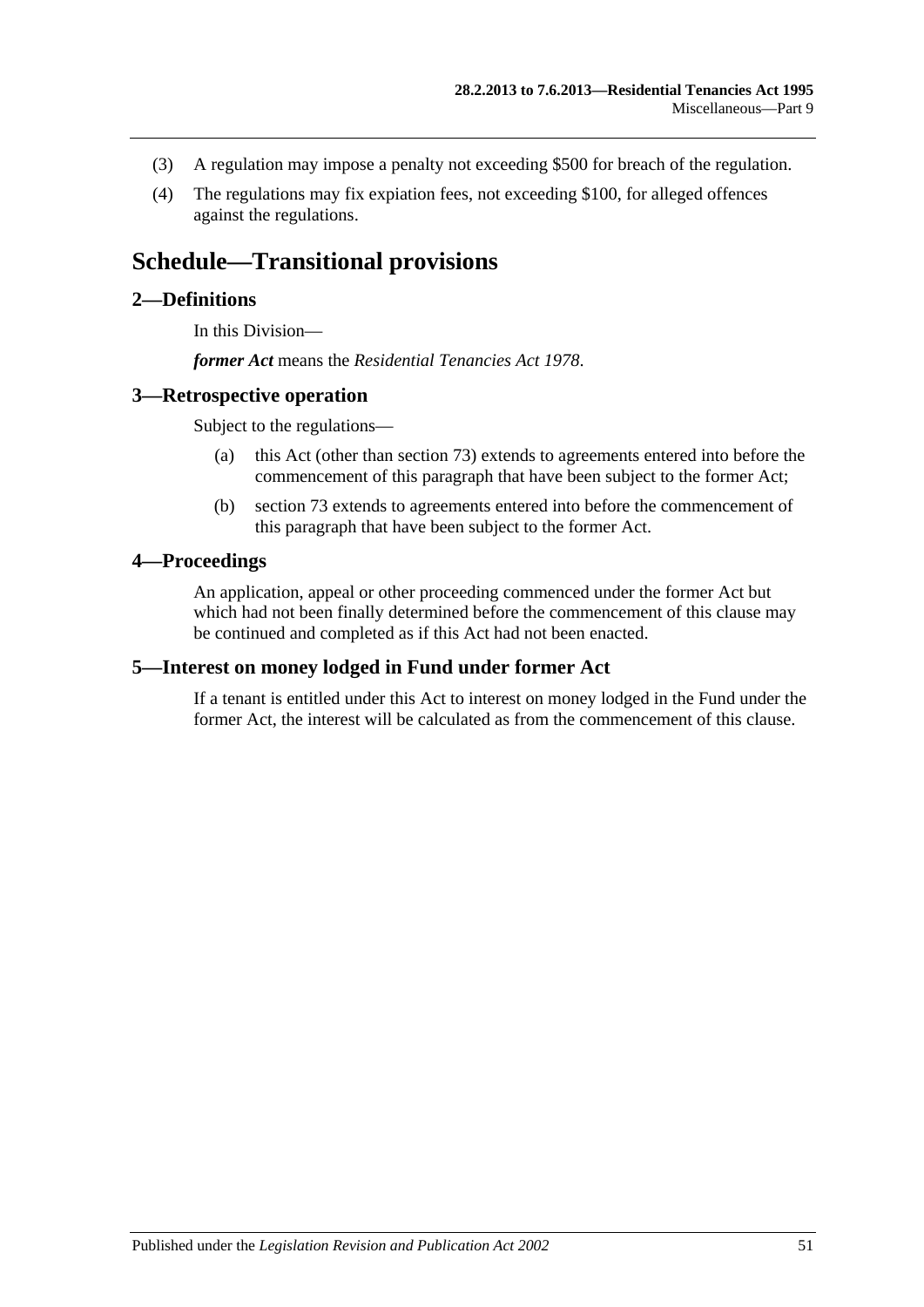# <span id="page-51-0"></span>**Legislative history**

## **Notes**

- Amendments of this version that are uncommenced are not incorporated into the text.
- Please note—References in the legislation to other legislation or instruments or to titles of bodies or offices are not automatically updated as part of the program for the revision and publication of legislation and therefore may be obsolete.
- Earlier versions of this Act (historical versions) are listed at the end of the legislative history.
- For further information relating to the Act and subordinate legislation made under the Act see the Index of South Australian Statutes or www.legislation.sa.gov.au.

## **Legislation repealed by principal Act**

The *Residential Tenancies Act 1995* repealed the following:

*Residential Tenancies Act 1978 Residential Tenancies (Housing Trust) Amendment Act 1993*

## **Legislation amended by principal Act**

The *Residential Tenancies Act 1995* amended the following:

*Retirement Villages Act 1987*

## **Principal Act and amendments**

| New entries appear in bold. |  |  |  |  |  |
|-----------------------------|--|--|--|--|--|
|-----------------------------|--|--|--|--|--|

| Year    | N <sub>0</sub> | Title                                                                              | Assent    | Commencement                                                                                                                                                                                                                                                                                                                                                                                                                                                                                                                                                             |
|---------|----------------|------------------------------------------------------------------------------------|-----------|--------------------------------------------------------------------------------------------------------------------------------------------------------------------------------------------------------------------------------------------------------------------------------------------------------------------------------------------------------------------------------------------------------------------------------------------------------------------------------------------------------------------------------------------------------------------------|
| 1995    | 63             | <b>Residential Tenancies Act 1995</b>                                              | 10.8.1995 | 24.8.1995 (Gazette 24.8.1995 p499)<br>except ss 4, 5(1) & (2)(c), $6-23$ , 24(1)(a)<br>& (c) & (2)–(5), 25–62, 63(1)–(6),<br>$64-72, 74-100, 101(a), (b), (d)-(f),$<br>102, 106—120 and Sch (cl 1(1), 3(a), 4 &<br>6—30.11.1995 (Gazette 23.11.1995<br>$p1412$ ) and except<br>s $63(7)$ — $(10)$ —5.2.1996 (Gazette<br>25.1.1996 $p808$ ) and except ss $5(2)(a)$ ,<br>(b), (d)—(h) and $24(1)(b)$ —1.7.1996<br>( <i>Gazette 27.6.1996 p3107</i> ) and except<br>ss 63(11) & (12), 101(c), 103—105 and<br>Sch (cl 5)—10.8.1997 (s 7(5) Acts<br>Interpretation Act 1915) |
| 1996 34 |                | <b>Statutes Amendment and Repeal</b><br>(Common Expiation Scheme) Act 1996         | 2.5.1996  | Sch (cl 29)—3.2.1997 ( <i>Gazette</i><br>19.12.1996 p1923)                                                                                                                                                                                                                                                                                                                                                                                                                                                                                                               |
| 1998    | 21             | <b>Statutes Amendment (Consumer)</b><br>Affairs) Act 1998 as amended by<br>22/1998 | 2.4.1998  | Pt 9 (ss $24 - 26$ ) - 28.5.1998 (Gazette<br>28.5.1998 p2292)                                                                                                                                                                                                                                                                                                                                                                                                                                                                                                            |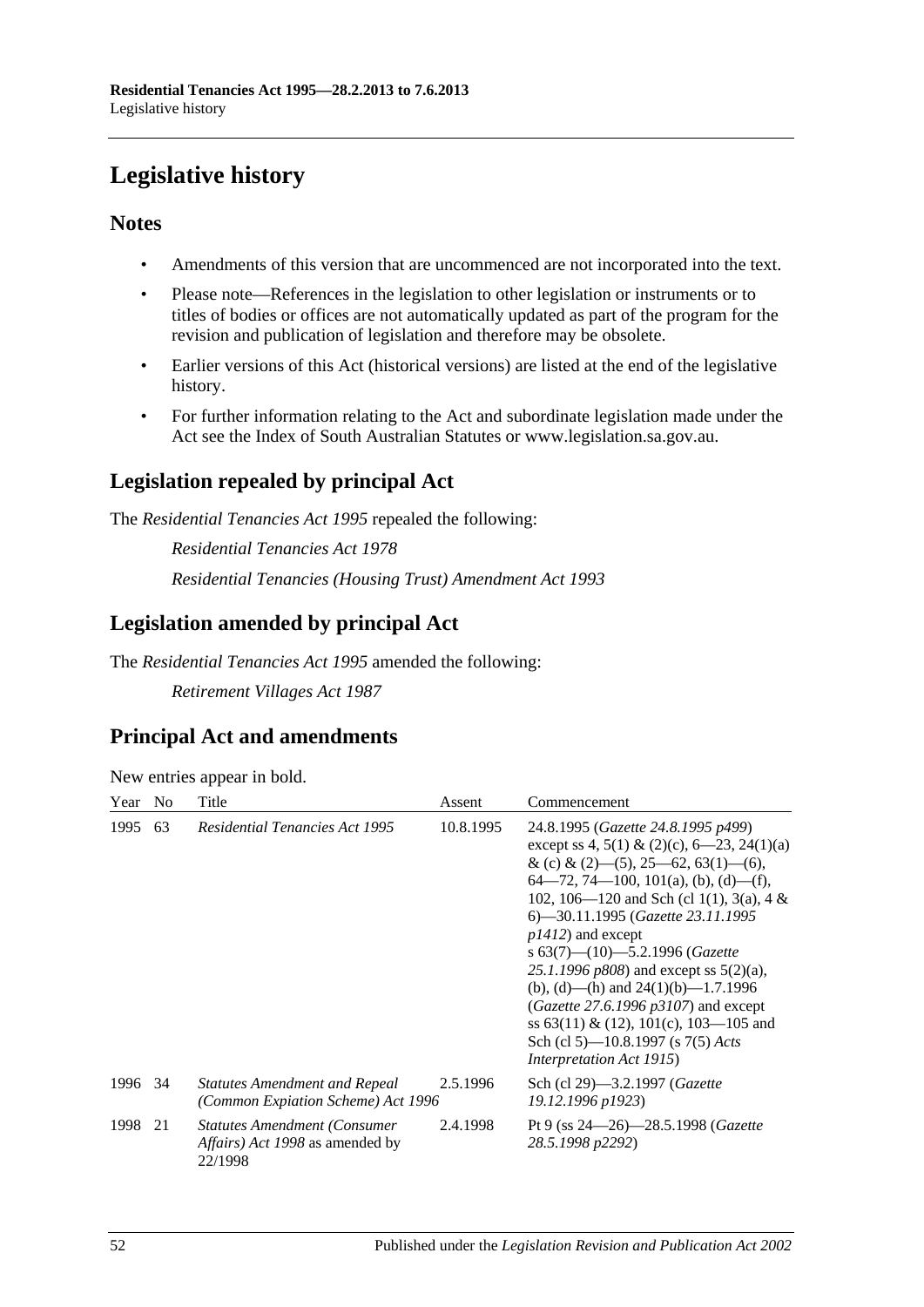| 1998 22 |    | <b>Statutes Amendment (Consumer</b><br>Affairs) Amendment Act 1998             | 2.4.1998   | 2.4.1998                                                                                                                                                                                                                                                 |
|---------|----|--------------------------------------------------------------------------------|------------|----------------------------------------------------------------------------------------------------------------------------------------------------------------------------------------------------------------------------------------------------------|
| 1999    | 33 | Financial Sector Reform (South<br>Australia) Act 1999                          | 17.6.1999  | Sch (item $45$ )—1.7.1999 being the date<br>specified under s 3(16) of the Financial<br>Sector Reform (Amendments and<br>Transitional Provisions) Act (No. 1) 1999<br>of the Commonwealth as the transfer date<br>for the purposes of that Act: $s$ 2(2) |
| 1999    | 55 | Residential Tenancies (Miscellaneous) 12.8.1999<br>Amendment Act 1999          |            | 3.10.1999 (Gazette 30.9.1999 p1341)                                                                                                                                                                                                                      |
| 2001    | 59 | Retirement Villages (Miscellaneous)<br>Amendment Act 2001                      | 22.11.2001 | s 19-1.7.2002 (Gazette 15.1.2002 p186)                                                                                                                                                                                                                   |
| 2003    | 44 | <b>Statute Law Revision Act 2003</b>                                           | 23.10.2003 | Sch 1-24.11.2003 (Gazette 13.11.2003<br>p4048)                                                                                                                                                                                                           |
| 2006    | 44 | <b>Statutes Amendment (Justice</b><br>Portfolio) Act 2006                      | 14.12.2006 | Pt 25 (s 49)-18.1.2007 ( <i>Gazette</i><br>18.1.2007 p234)                                                                                                                                                                                               |
| 2007    | 19 | <b>Residential Parks Act 2007</b>                                              | 14.6.2007  | Sch 2 (cl 1)-5.11.2007 (Gazette<br>25.10.2007 p4044)                                                                                                                                                                                                     |
| 2007    | 20 | Statutes Amendment (Affordable<br>Housing) Act 2007                            | 14.6.2007  | Pt 5 (ss 92 & 93)-11.2.2008 (Gazette<br>17.1.2008 p264)                                                                                                                                                                                                  |
| 2009    | 84 | <b>Statutes Amendment (Public Sector</b><br>Consequential Amendments) Act 2009 | 10.12.2009 | Pt 131 (s 299)-1.2.2010 (Gazette<br>28.1.2010 p320)                                                                                                                                                                                                      |
| 2012 54 |    | <b>Statutes Amendment and Repeal</b><br>(Budget 2012) Act 2012                 | 6.12.2012  | Pt 11 (s 34)-28.2.2013 (Gazette<br>28.2.2013 p581)                                                                                                                                                                                                       |
| 2013    | 13 | Residential Tenancies (Miscellaneous) 9.5.2013<br>Amendment Act 2013           |            | Pt 2 (s 47(4))-8.6.2013 (Gazette<br>6.6.2013 p2497); ss 4—46, 47(1)—(3) &<br>48-83-uncommenced                                                                                                                                                           |

## **Provisions amended**

New entries appear in bold.

Entries that relate to provisions that have been deleted appear in italics.

| Provision      | How varied                                                     | Commencement |
|----------------|----------------------------------------------------------------|--------------|
| Long title     | amended by $44/2003$ s $3(1)$ (Sch 1)                          | 24.11.2003   |
| Pt1            |                                                                |              |
| s <sub>2</sub> | deleted by $44/2003$ s $3(1)$ (Sch 1)                          | 24.11.2003   |
| s 3            |                                                                |              |
| s(1)           |                                                                |              |
|                | financial institution deleted by $33/1999$ Sch (item $45(a)$ ) | 1.7.1999     |
| $s \; 3(4)$    | inserted by $55/1999$ s 3                                      | 3.10.1999    |
| s <sub>5</sub> |                                                                |              |
| s 5(1)         | amended by $19/2007$ Sch 2 cl 1                                | 5.11.2007    |
| $s\,5(1a)$     | inserted by $20/2007$ s $92(1)$                                | 11.2.2008    |
| $s\,5(2)$      | amended by 55/1999 s 4                                         | 3.10.1999    |
|                | amended by $20/2007$ s $92(2)$ —(5)                            | 11.2.2008    |
| Pt 2           |                                                                |              |
| s 9            | deleted by 84/2009 s 299                                       | 1.2.2010     |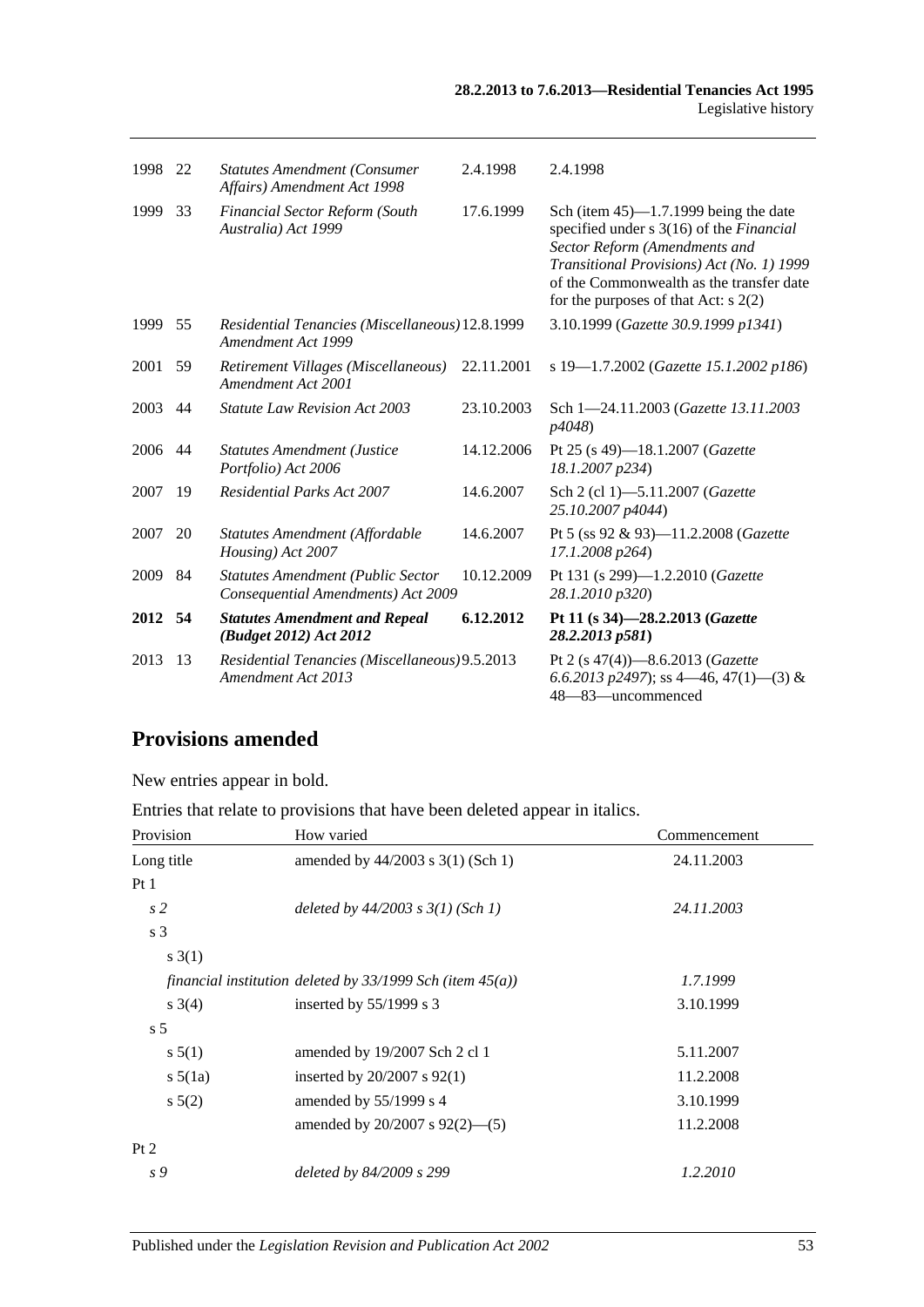#### Pt 3

| s 24                |                                                                                            |            |
|---------------------|--------------------------------------------------------------------------------------------|------------|
| s 24(1)             | amended by 20/2007 s 93                                                                    | 11.2.2008  |
| s 36                |                                                                                            |            |
| $s \; 36(1)$        | amended by $21/1998$ s $24(a)$                                                             | 28.5.1998  |
| $s \; 36(2)$        | amended by 59/2001 s 19                                                                    | 1.7.2002   |
| $s \; 36(3)$        | inserted by 21/1998 s 24(b)                                                                | 28.5.1998  |
| Pt 4                |                                                                                            |            |
| s <sub>48</sub>     |                                                                                            |            |
|                     | s $48(1)$ , (2) and (4) amended by $34/1996$ s 4 (Sch cl 29)                               | 3.2.1997   |
| s 49                | amended by 34/1996 s 4 (Sch cl 29)                                                         | 3.2.1997   |
| s 58                |                                                                                            |            |
| s 58(1)             | amended by 34/1996 s 4 (Sch cl 29)                                                         | 3.2.1997   |
| s 58(2)             | amended by $33/1999$ Sch (item $45(b)$ )                                                   | 1.7.1999   |
| s <sub>62</sub>     |                                                                                            |            |
| s $62(1)$ and $(2)$ | amended by 34/1996 s 4 (Sch cl 29)                                                         | 3.2.1997   |
| s 63                |                                                                                            |            |
| s 63(7)             | amended by 44/2003 s 3(1) (Sch 1)                                                          | 24.11.2003 |
| $s\,63(13)$         | s 63 footnotes 1 and 2 redesignated as s 63(13)<br>by 44/2003 s 3(1) (Sch 1)               | 24.11.2003 |
| s <sub>73</sub>     |                                                                                            |            |
| s 73(2)             | amended by 54/2012 s 34(1)                                                                 | 28.2.2013  |
| s 73(3)             | amended by 54/2012 s 34(2)                                                                 | 28.2.2013  |
| $s73(4)$ - (6)      | inserted by 54/2012 s 34(3)                                                                | 28.2.2013  |
| s 74                |                                                                                            |            |
| s 74(2a)—(2c)       | s 74(2) dot points redesignated as $\frac{5}{4}(2a)$ (2c)<br>by $44/2003$ s $3(1)$ (Sch 1) | 24.11.2003 |
| Pt 5                |                                                                                            |            |
| s 80                |                                                                                            |            |
| s $80(6)$ and $(7)$ | s $80(5)$ dot points redesignated as s $80(6)$ and (7)<br>by 44/2003 s 3(1) (Sch 1)        | 24.11.2003 |
| s 85                |                                                                                            |            |
| s 85(3a)            | s $85(3)$ dot point redesignated as s $85(3a)$ by<br>$44/2003$ s 3(1) (Sch 1)              | 24.11.2003 |
| s <sub>90</sub>     |                                                                                            |            |
| $s\,90(2)$          | substituted by 55/1999 s 5                                                                 | 3.10.1999  |
|                     | amended by 44/2006 s 49                                                                    | 18.1.2007  |
| $s \ 90(2a)$        | inserted by 55/1999 s 5                                                                    | 3.10.1999  |
| s 93                |                                                                                            |            |
| $s\,93(4a)$         | s $93(4)$ dot point redesignated as s $93(4a)$ by<br>$44/2003$ s 3(1) (Sch 1)              | 24.11.2003 |
| s 97                |                                                                                            |            |
| s 97(4)             | substituted by $55/1999$ s $6(a)$                                                          | 3.10.1999  |
| $s\,97(6)$          | amended by 55/1999 s 6(b)                                                                  | 3.10.1999  |
|                     |                                                                                            |            |